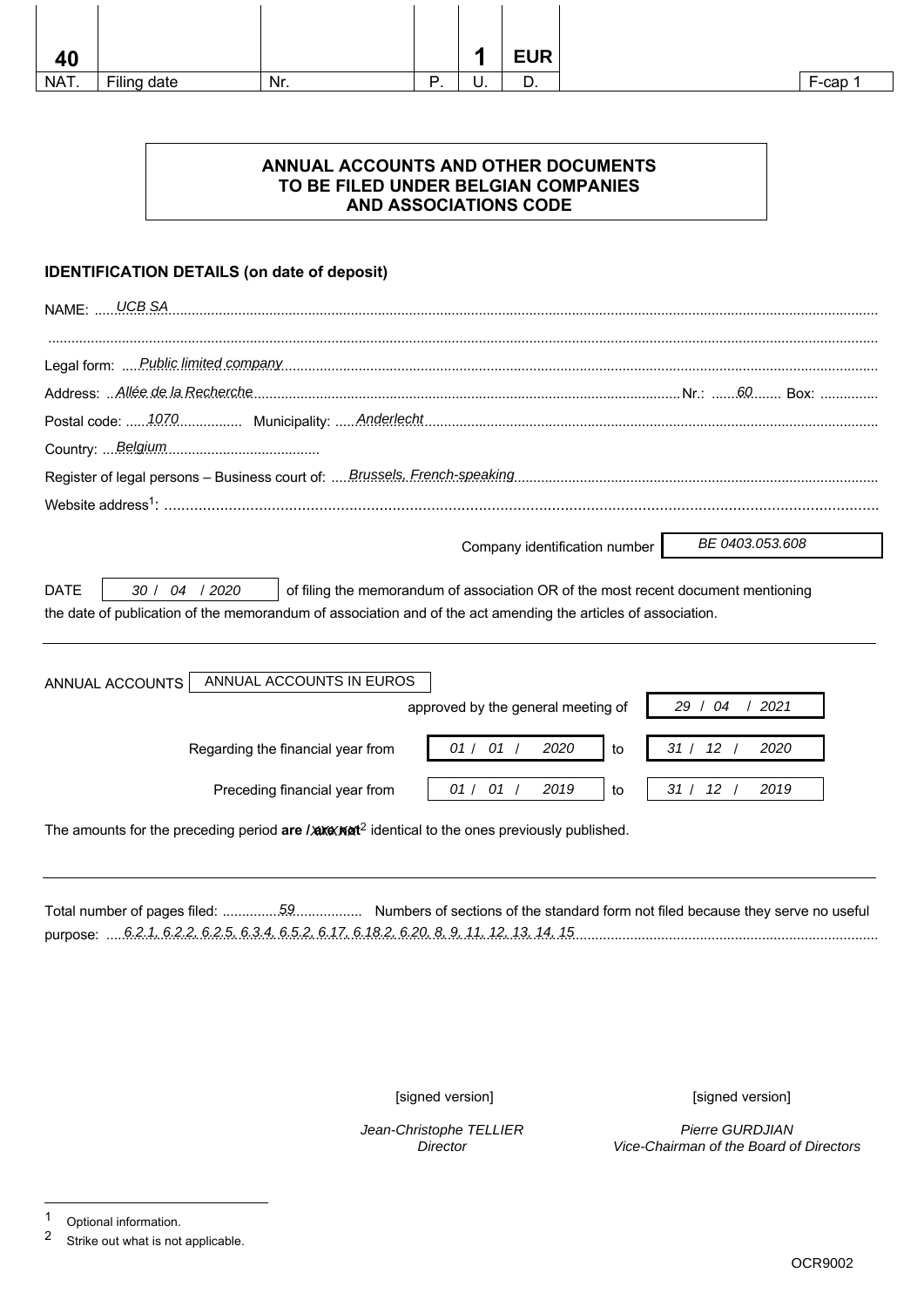#### **LIST OF DIRECTORS, BUSINESS MANAGERS AND AUDITORS AND DECLARATION REGARDING A COMPLIMENTARY REVIEW OR CORRECTION ASSIGNMENT**

#### **LIST OF THE DIRECTORS, BUSINESS MANAGERS AND AUDITORS**

COMPLETE LIST with surname, first names, profession, place of residence (address, number, postal code and municipality) and position within the company

| .<br>וושע<br>Evelyn JANSSEN épse de D. du MONCEAU de BERGENDAL<br>c/o UCB S.A. Allée de la Recherche 60, 1070 Anderlecht, Belgium                  |
|----------------------------------------------------------------------------------------------------------------------------------------------------|
| Pierre GURDJIAN<br>c/o UCB S.A. Allée de la Recherche 60, 1070 Anderlecht, Belgium                                                                 |
| Jean-Christophe TELLIER<br>c/o UCB S.A. Allée de la Recherche 60, 1070 Anderlecht, Belgium                                                         |
| Jan BERGER<br>c/o UCB S.A. Allée de la Recherche 60, 1070 Anderlecht, Belgium                                                                      |
| Alice DAUTRY<br>c/o UCB S.A. Allée de la Recherche 60, 1070 Anderlecht, Belgium                                                                    |
| Kay DAVIES<br>c/o UCB S.A. Allée de la Recherche 60, 1070 Anderlecht, Belgium                                                                      |
| <b>Albrecht DE GRAEVE</b><br>c/o UCB S.A. Allée de la Recherche 60, 1070 Anderlecht, Belgium                                                       |
| <b>Roch DOLIVEUX</b><br>c/o UCB S.A. Allée de la Recherche 60, 1070 Anderlecht, Belgium                                                            |
| <b>Charles-Antoine JANSSEN</b><br>c/o UCB S.A. Allée de la Recherche 60, 1070 Anderlecht, Belgium                                                  |
| Cyril JANSSEN<br>c/o UCB S.A. Allée de la Recherche 60, 1070 Anderlecht, Belgium                                                                   |
| Viviane MONGES<br>c/o UCB S.A. Allée de la Recherche 60, 1070 Anderlecht, Belgium                                                                  |
| Cédric van RIJCKEVORSEL<br>c/o UCB S.A. Allée de la Recherche 60, 1070 Anderlecht, Belgium                                                         |
| <b>UIf WIINBERG</b><br>c/o UCB S.A. Allée de la Recherche 60, 1070 Anderlecht, Belgium                                                             |
| PwC Réviseurs d'Entreprises SRL<br>Nr.: BE 0429.501.944<br>Woluwe Garden Woluwedal 18, 1932 Sint-Stevens-Woluwe, Belgium<br>Membership nr.: B00009 |
| Represented by:                                                                                                                                    |
| Romain SEFFER<br>Woluwedal 18, 1932 Sint-Stevens-Woluwe, Belgium<br>Membership nr.: A02047                                                         |
|                                                                                                                                                    |

Chairman of the board of directors 25/04/2019 - 27/04/2023

Vice-chairman of the board of directors 30/04/2020 - 25/04/2024

**Director** 26/04/2018 - 28/04/2022

**Director** 25/04/2019 - 27/04/2023

**Director** 25/04/2019 - 31/12/2020

**Director** 26/04/2018 - 28/04/2022

**Director** 27/04/2017 - 29/04/2021

**Director** 27/04/2017 - 29/04/2021

**Director** 30/04/2020 - 25/04/2024

**Director** 25/04/2019 - 27/04/2023

**Director** 27/04/2017 - 29/04/2021

**Director** 26/04/2018 - 28/04/2022

**Director** 30/04/2020 - 25/04/2024

**Auditor** 26/04/2018 - 29/04/2021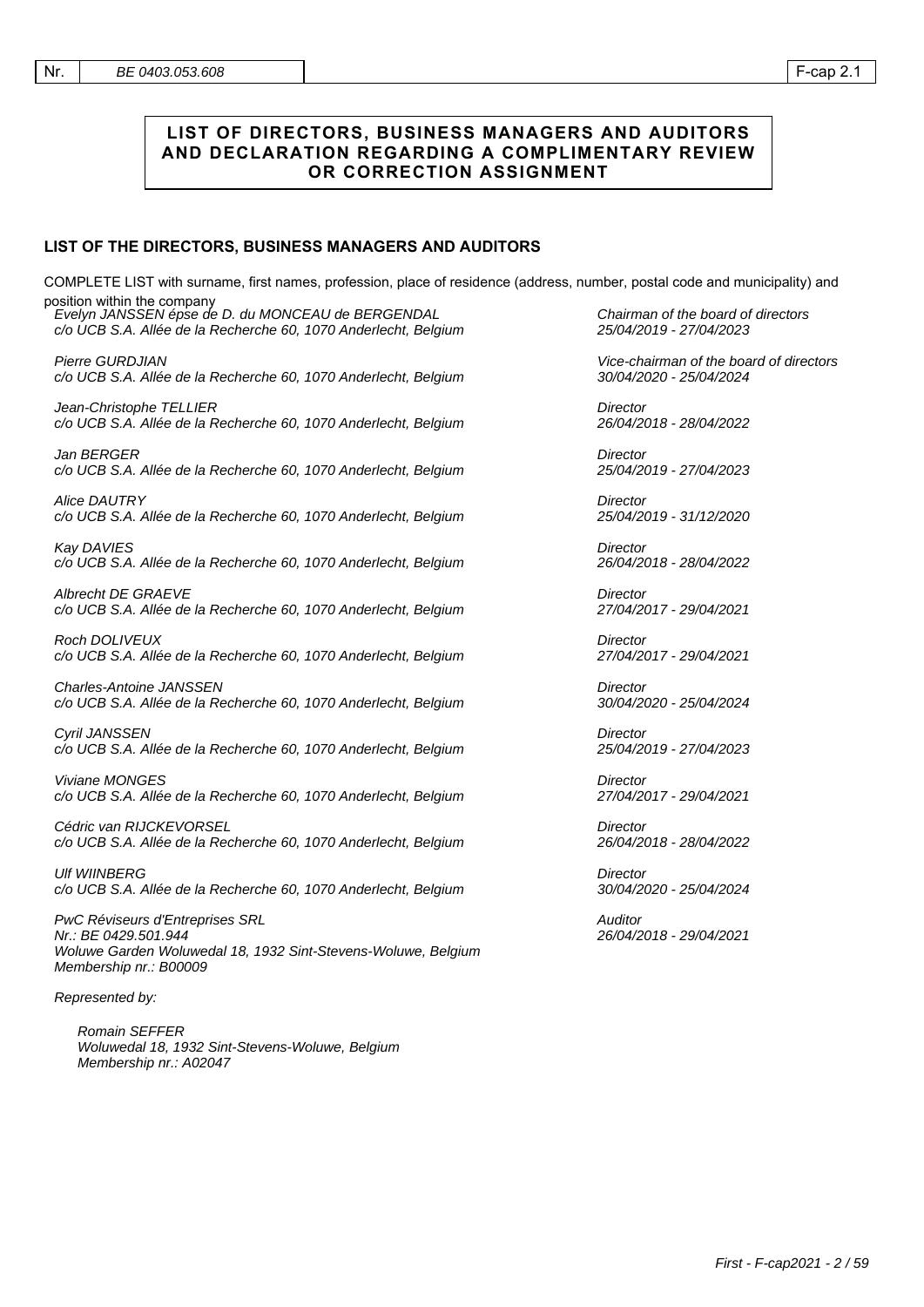| Nr. | BE 0403.053.608 |  | cap<br><u>.</u> |
|-----|-----------------|--|-----------------|
|-----|-----------------|--|-----------------|

## **DECLARATION REGARDING A COMPLIMENTARY REVIEW OR CORRECTION ASSIGNMENT**

The managing board declares that no audit or correction assignment has been given to a person who was not authorised to do so by law, pursuant to art. 34 and 37 of the law of 22th April 1999 concerning accounting and tax professions.

The annual accounts **XXX** / were not<sup>\*</sup> audited or corrected by an external accountant or by a company auditor who is not the statutory auditor.

If affirmative, mention hereafter: surname, first names, profession and address of each external accountant or company auditor and his membership number with his Institute as well as the nature of his assignment:

- A. Bookkeeping of the enterprise \*\*,
- B. Preparing the annual accounts \*\*,
- C. Auditing the annual accounts and/or
- D. Correcting the annual accounts.

If the tasks mentioned under A. or B. are executed by certified accountants or certified bookkeepers - tax specialists, you can mention hereafter: surname, first names, profession and address of each certified accountant or certified bookkeeper - tax specialist and his/her affiliation number with the Institute of Accounting Professional and Tax Experts and the nature of his/her assignment.

| Surname, first names, profession and address | Affiliation number | Nature of the<br>assignment<br>(A, B, C and/or D) |
|----------------------------------------------|--------------------|---------------------------------------------------|
|                                              |                    |                                                   |
|                                              |                    |                                                   |
|                                              |                    |                                                   |
|                                              |                    |                                                   |
|                                              |                    |                                                   |
|                                              |                    |                                                   |
|                                              |                    |                                                   |

 $\overline{a}$ 

Strike out what is not applicable.

Optional information.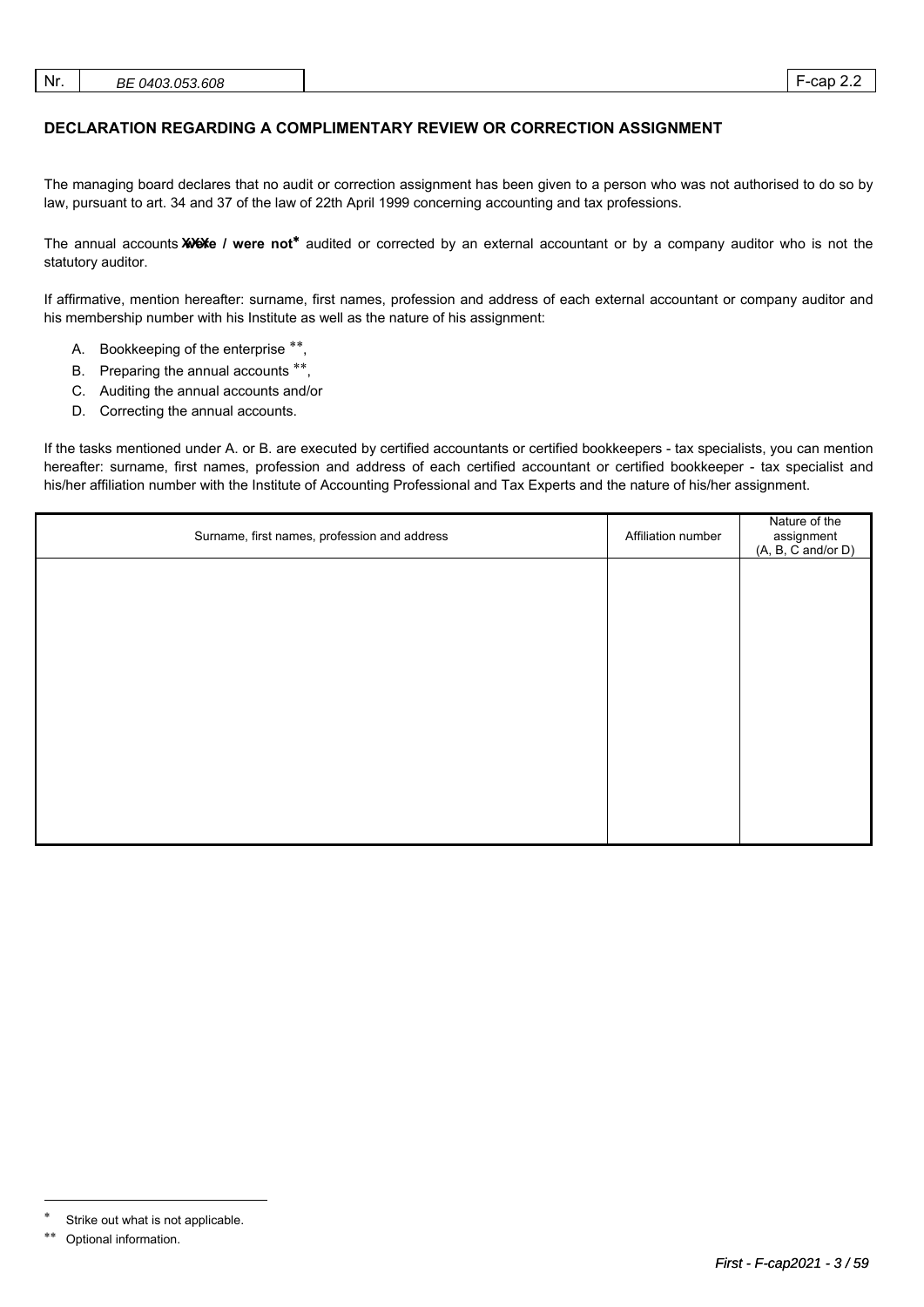## **ANNUAL ACCOUNTS**

## **BALANCE SHEET AFTER APPROPRIATION**

|                                                | Discl. | Codes | Period        | Preceding period |
|------------------------------------------------|--------|-------|---------------|------------------|
| <b>ASSETS</b>                                  |        |       |               |                  |
|                                                | 6.1    | 20    | 6.199.771     | 8.523.782        |
|                                                |        | 21/28 | 8.808.409.350 | 4.465.370.510    |
|                                                | 6.2    | 21    | 735.208       | 1.188.396        |
|                                                | 6.3    | 22/27 | 31.787.525    | 26.605.862       |
|                                                |        | 22    | 21.247.436    | 14.356.088       |
|                                                |        | 23    | 1.925.134     | 1.277.546        |
|                                                |        | 24    | 3.202.973     | 1.940.382        |
|                                                |        | 25    |               |                  |
|                                                |        | 26    |               |                  |
| Assets under construction and advance payments |        | 27    | 5.411.982     | 9.031.846        |
|                                                |        | 28    | 8.775.886.617 | 4.437.576.252    |
|                                                |        | 280/1 | 8.775.837.034 | 4.422.397.876    |
|                                                |        | 280   | 8.775.837.034 | 4.422.397.876    |
|                                                |        | 281   |               |                  |
|                                                |        | 282/3 |               | 15.126.591       |
|                                                |        | 282   |               | 15.126.591       |
|                                                |        | 283   |               |                  |
|                                                |        | 284/8 | 49.583        | 51.785           |
|                                                |        | 284   | 49.583        | 51.785           |
|                                                |        | 285/8 |               |                  |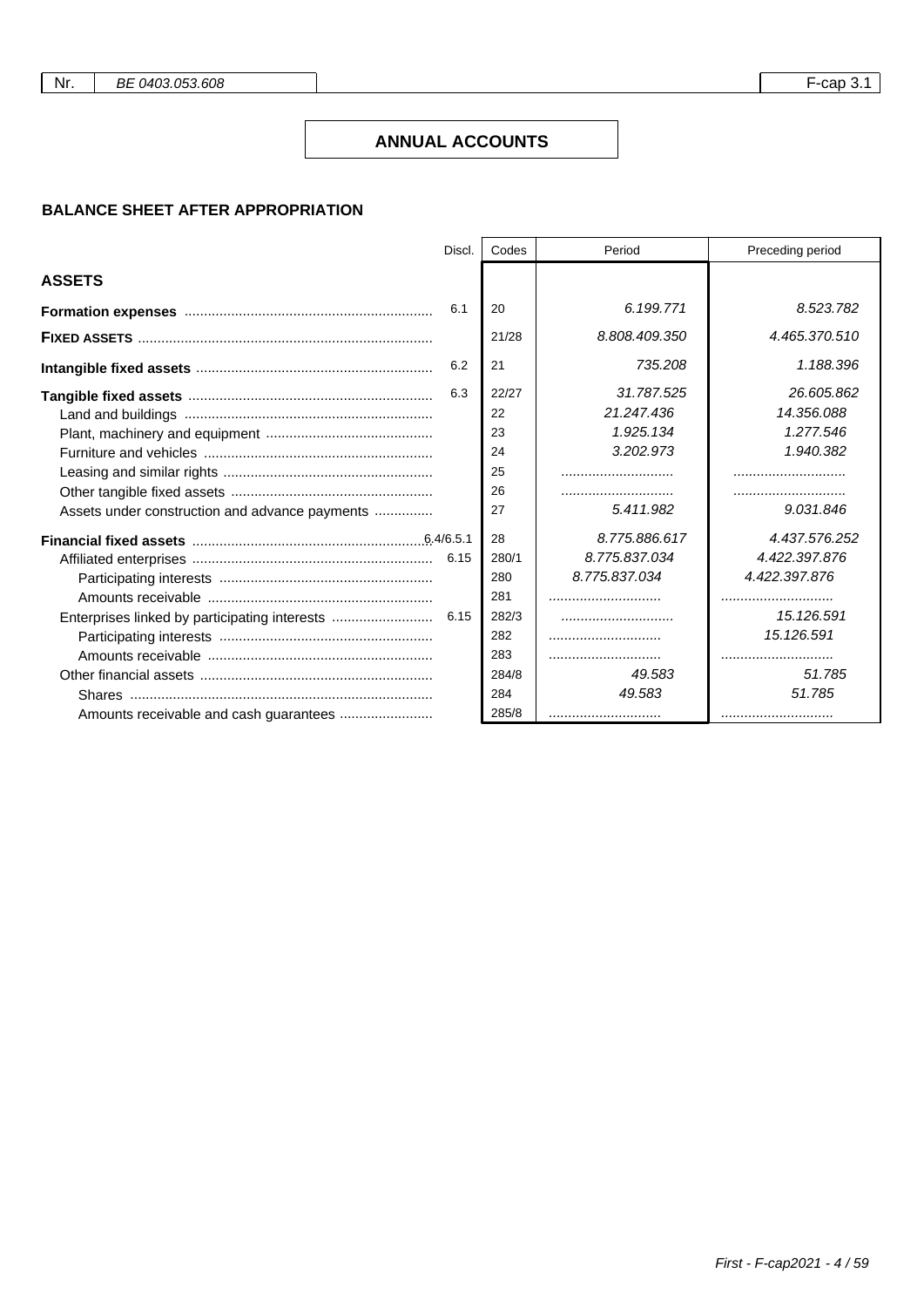| Nr.<br>BE 0403.053.608 |                |                | $F$ -cap 3.1     |
|------------------------|----------------|----------------|------------------|
|                        |                |                |                  |
| Discl.                 | Codes          | Period         | Preceding period |
|                        | 29/58          | 2.575.769.007  | 2.393.138.909    |
|                        | 29<br>290      | 1.340.798.198  | 894.344.874      |
|                        | 291            | 1,340,798,198  | 894.344.874      |
|                        | 3              |                |                  |
|                        | 30/36<br>30/31 |                |                  |
|                        | 32             |                |                  |
|                        | 33             |                |                  |
|                        | 34             |                |                  |
|                        | 35             |                |                  |
|                        | 36             |                |                  |
|                        | 37             |                |                  |
|                        | 40/41          | 636.843.511    | 1.247.601.424    |
|                        | 40             | 20.917.528     | 13.508.741       |
|                        | 41             | 615.925.983    | 1.234.092.683    |
|                        | 50/53          | 483.432.305    | 98.333.796       |
|                        | 50             | 453.332.762    | 97.586.242       |
|                        | 51/53          | 30.099.543     | 747.554          |
|                        | 54/58          | 16.202.432     | 21.318.781       |
| 6.6                    | 490/1          | 98.492.561     | 131.540.034      |
|                        | 20/58          | 11.390.378.128 | 6.867.033.201    |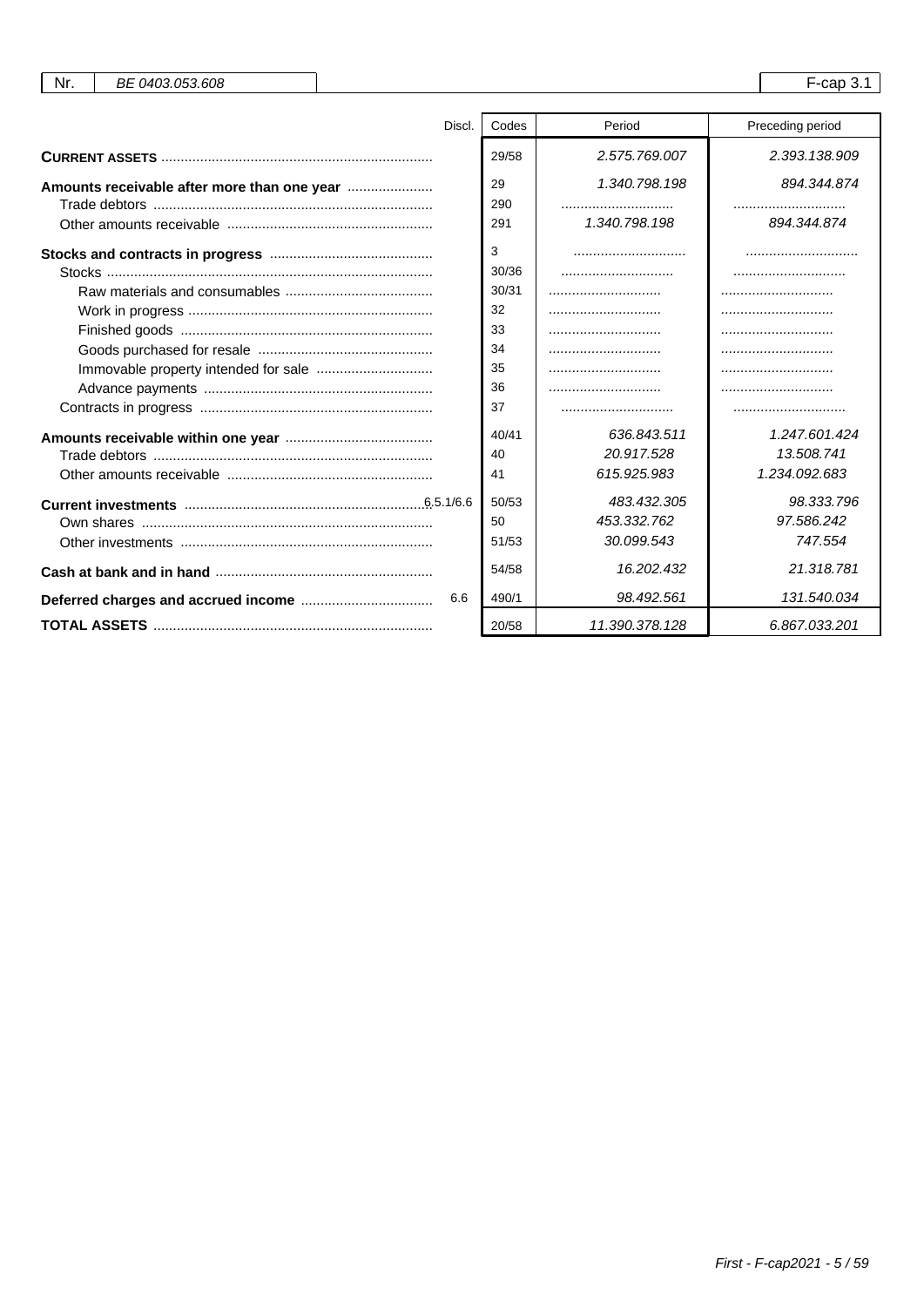| Nr.<br>BE 0403.053.608                                              |        |                   |               | $F$ -cap 3.2     |
|---------------------------------------------------------------------|--------|-------------------|---------------|------------------|
|                                                                     |        |                   |               |                  |
|                                                                     | Discl. | Codes             | Period        | Preceding period |
| <b>EQUITY AND LIABILITIES</b>                                       |        |                   |               |                  |
|                                                                     |        | 10/15             | 8.888.869.136 | 5.339.095.662    |
|                                                                     |        | 10/11             | 2.583.058.636 | 2.583.058.636    |
|                                                                     |        | 10                | 583.516.974   | 583.516.974      |
|                                                                     |        | 100               | 583.516.974   | 583.516.974      |
|                                                                     |        | 101               |               |                  |
|                                                                     |        | 11                | 1.999.541.662 | 1.999.541.662    |
|                                                                     |        | 1100/10           | 1.999.541.662 | 1.999.541.662    |
|                                                                     |        | 1100/19           |               |                  |
|                                                                     |        | $12 \overline{ }$ |               |                  |
|                                                                     |        | 13                | 6.253.694.588 | 2.753.694.588    |
|                                                                     |        | 130/1             | 511.684.460   | 155.937.940      |
|                                                                     |        | 130               | 58.351.697    | 58.351.698       |
|                                                                     |        | 1311              |               |                  |
|                                                                     |        | 1312              | 453.332.763   | 97.586.242       |
|                                                                     |        | 1313              |               |                  |
|                                                                     |        | 1319              |               |                  |
|                                                                     |        | 132               |               |                  |
|                                                                     |        | 133               | 5.742.010.128 | 2.597.756.648    |
|                                                                     |        | 14                | 52.115.912    | 2.342.438        |
|                                                                     |        | 15                |               |                  |
| Advance to associates on the sharing out of the assets <sup>5</sup> |        | 19                |               |                  |
|                                                                     |        | 16                | 26.238.628    | 40.950.881       |
|                                                                     |        | 160/5             | 26.238.628    | 40.950.881       |
|                                                                     |        | 160               | 70.476        | 102.521          |
|                                                                     |        | 161               |               |                  |
|                                                                     |        | 162               |               |                  |
|                                                                     |        | 163               |               |                  |
|                                                                     | 6.8    | 164/5             | 26.168.152    | 40.848.360       |
|                                                                     |        | 168               |               |                  |
|                                                                     |        |                   |               |                  |

4 Amount to substract of the issued capital

5 Amount to substract from the other part of the equity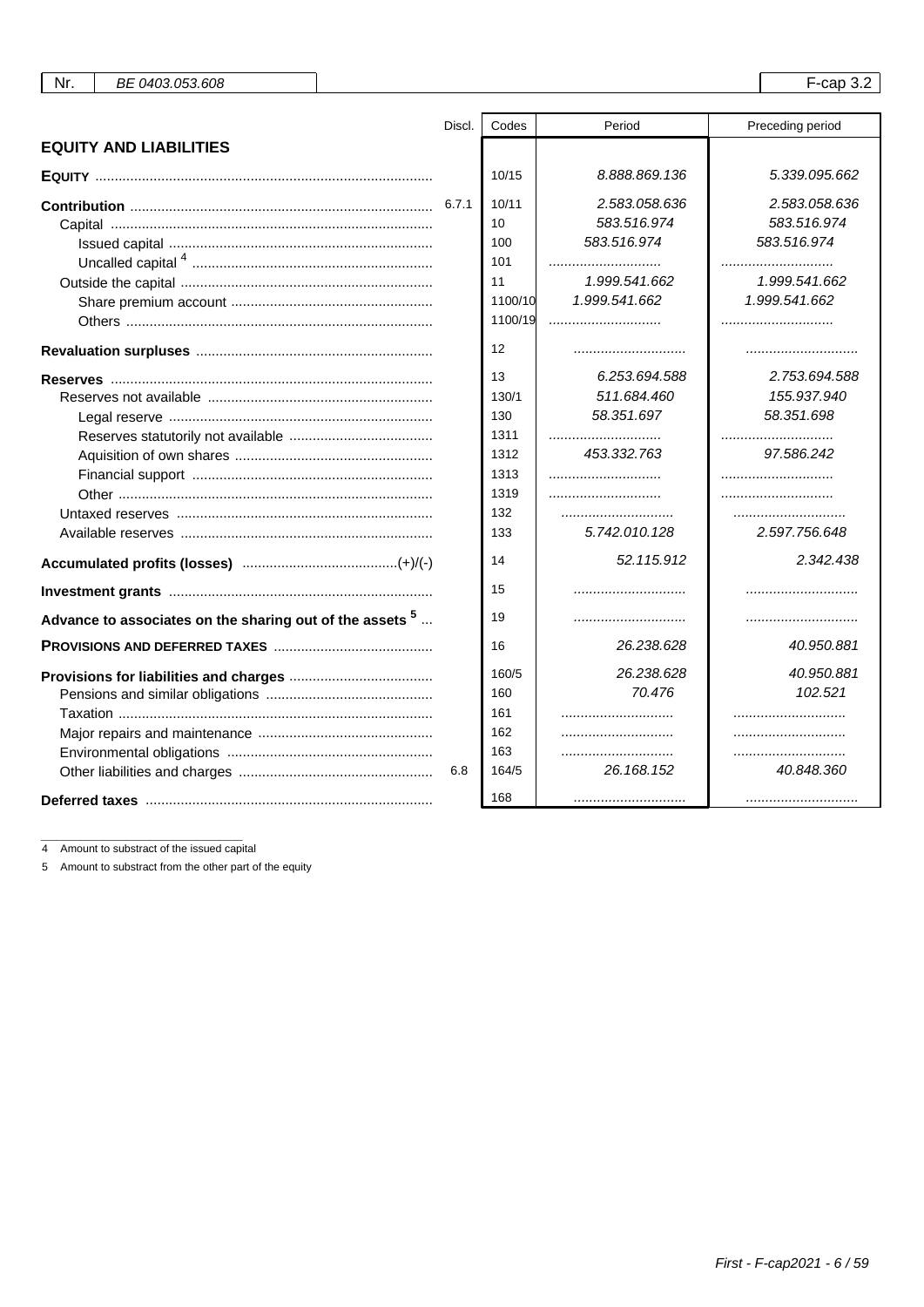| Nr.<br>BE 0403.053.608                                      |        |       |                | $F$ -cap 3.2     |
|-------------------------------------------------------------|--------|-------|----------------|------------------|
|                                                             |        |       |                |                  |
|                                                             | Discl. | Codes | Period         | Preceding period |
|                                                             |        | 17/49 | 2.475.270.364  | 1.486.986.658    |
|                                                             | 6.9    | 17    | 1.392.177.684  | 893.528.025      |
|                                                             |        | 170/4 | 1.392.177.684  | 893.528.025      |
|                                                             |        | 170   |                |                  |
|                                                             |        | 171   | 525.717.000    | 875.717.000      |
|                                                             |        | 172   |                |                  |
|                                                             |        | 173   |                |                  |
|                                                             |        | 174   | 866.460.684    | 17.811.025       |
|                                                             |        | 175   |                |                  |
|                                                             |        | 1750  |                |                  |
|                                                             |        | 1751  |                |                  |
| Advances received on contracts in progress                  |        | 176   |                |                  |
|                                                             |        | 178/9 |                |                  |
|                                                             | 6.9    | 42/48 | 982.556.082    | 552.376.874      |
| Current portion of amounts payable after more than one year |        |       |                |                  |
|                                                             |        | 42    | 366.359.918    | 267.811.025      |
|                                                             |        | 43    | 309.865.875    | 27.364           |
|                                                             |        | 430/8 |                | 5                |
|                                                             |        | 439   | 309.865.874    | 27.359           |
|                                                             |        | 44    | 17.182.380     | 20.978.918       |
|                                                             |        | 440/4 | 17.182.380     | 20.978.918       |
|                                                             |        | 441   |                |                  |
| Advances received on contracts in progress                  |        | 46    |                |                  |
|                                                             | 6.9    | 45    | 18.059.436     | 21.521.731       |
|                                                             |        | 450/3 | 9.609          | 4.537.594        |
|                                                             |        | 454/9 | 18.049.827     | 16.984.137       |
|                                                             |        | 47/48 | 271.088.473    | 242.037.836      |
|                                                             | 6.9    | 492/3 | 100.536.598    | 41.081.759       |
|                                                             |        | 10/49 | 11.390.378.128 | 6.867.033.201    |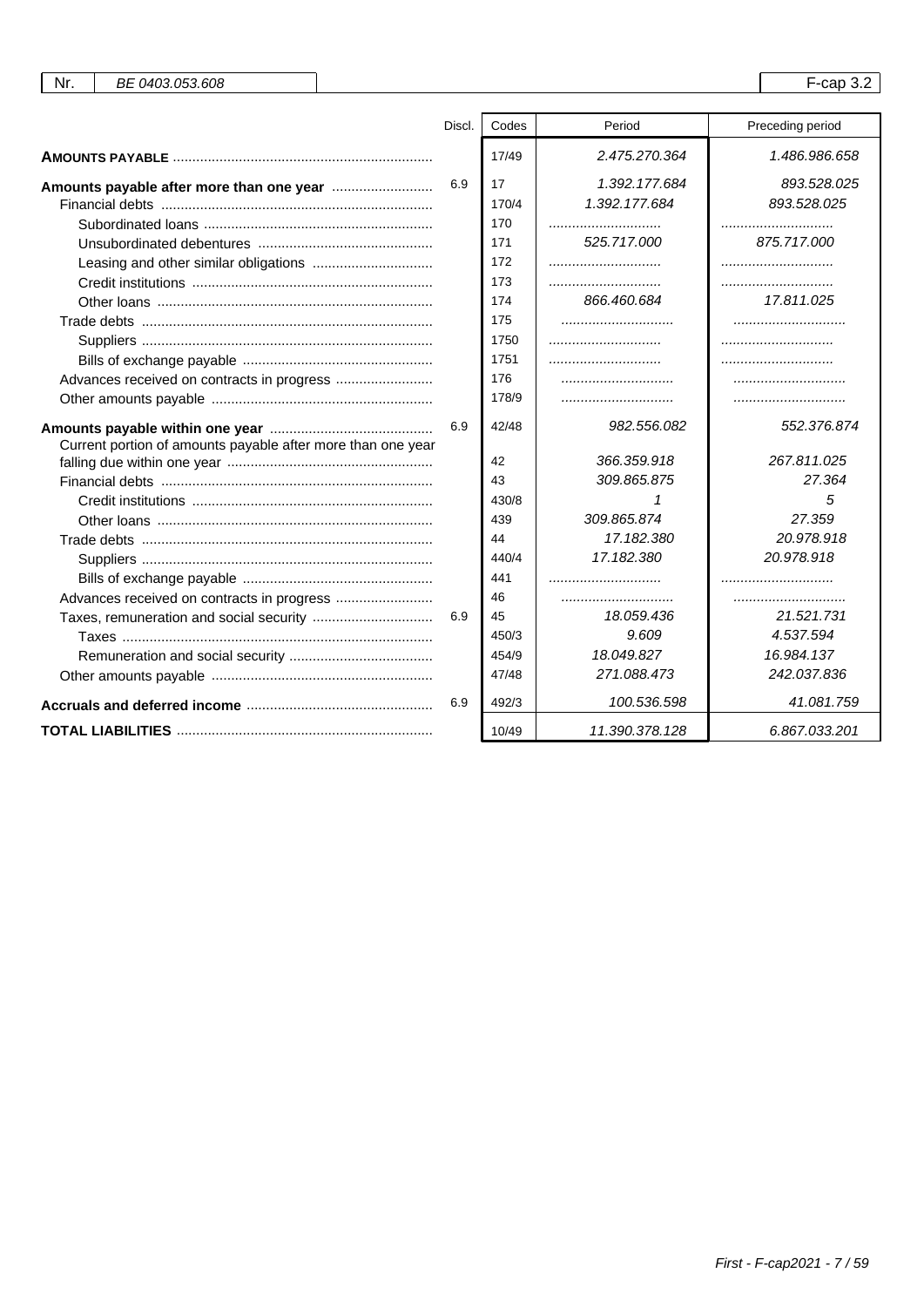## **INCOME STATEMENT**

|                                                                                                                             | Discl. | Codes        | Period        | Preceding period |
|-----------------------------------------------------------------------------------------------------------------------------|--------|--------------|---------------|------------------|
|                                                                                                                             | 6.10   | 70/76A<br>70 | 112.547.157   | 69.544.457       |
| Stocks of finished goods and work and contracts in progress:                                                                |        | 71           |               |                  |
|                                                                                                                             |        | 72           |               | .                |
|                                                                                                                             |        | 74           | 99.600.575    | 69.376.327       |
|                                                                                                                             |        | 76A          | 12.946.582    | 168.130          |
|                                                                                                                             |        | 60/66A       | 127.607.026   | 118.922.114      |
|                                                                                                                             |        | 60           |               |                  |
|                                                                                                                             |        | 600/8        |               |                  |
|                                                                                                                             |        | 609          |               |                  |
|                                                                                                                             |        | 61           | 58.026.903    | 48.784.715       |
| Remuneration, social security costs and pensions $\dots(+)$ /(-)<br>Depreciation of and other amounts written off formation | 6.10   | 62           | 72.439.567    | 63.970.684       |
| expenses, intangible and tangible fixed assets<br>Amounts written off stocks, contracts in progress and trade               |        | 630          | 3.282.301     | 2.463.923        |
| Provisions for liabilities and charges: Appropriations (uses                                                                | 6.10   | 631/4        |               |                  |
|                                                                                                                             | 6.10   | 635/8        | -8.891.238    | $-3.594.465$     |
|                                                                                                                             | 6.10   | 640/8        | 1.189.207     | 1.182.812        |
| Operating charges carried to assets as restructuring costs (-)                                                              |        | 649          |               |                  |
|                                                                                                                             | 6.12   | 66A          | 1.560.286     | 6.114.445        |
|                                                                                                                             |        | 9901         | $-15.059.869$ | -49.377.657      |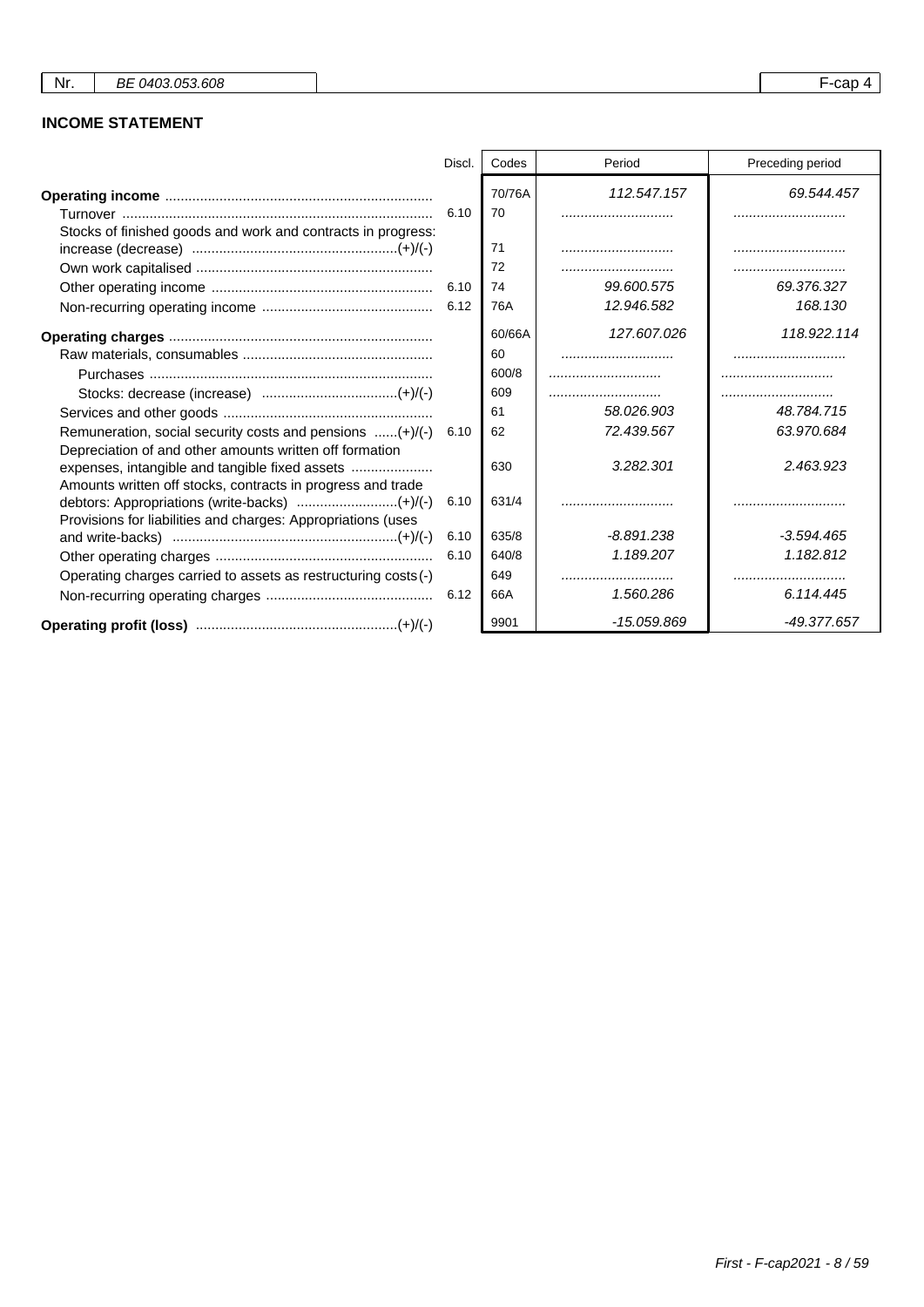| Nr. | BE 0403.053.608 |  | $\sim$<br>ual |  |
|-----|-----------------|--|---------------|--|
|-----|-----------------|--|---------------|--|

|                                                                                                                            | Discl. | Codes        | Period                       | Preceding period           |
|----------------------------------------------------------------------------------------------------------------------------|--------|--------------|------------------------------|----------------------------|
|                                                                                                                            |        | 75/76B<br>75 | 3.893.607.246<br>264.477.121 | 378.559.265<br>378.519.412 |
|                                                                                                                            |        | 750          | 189.901.538                  | 305.200.874                |
|                                                                                                                            |        | 751          | 56.778.775                   | 70.146.712                 |
|                                                                                                                            | 6.11   | 752/9        | 17.796.808                   | 3.171.826                  |
|                                                                                                                            |        | 76B          | 3.629.130.125                | 39.853                     |
|                                                                                                                            |        | 65/66B       | 88.687.149                   | 86.983.690                 |
|                                                                                                                            |        | 65           | 85.565.829                   | 76.389.551                 |
|                                                                                                                            |        | 650          | 61.227.662                   | 64.994.961                 |
| Amounts written off current assets except stocks, contracts<br>in progress and trade debtors: appropriations (write-backs) |        |              |                              |                            |
|                                                                                                                            |        | 651          |                              |                            |
|                                                                                                                            |        | 652/9        | 24.338.167                   | 11.394.590                 |
|                                                                                                                            |        | 66B          | 3.121.320                    | 10.594.139                 |
|                                                                                                                            |        | 9903         | 3.789.860.228                | 242.197.918                |
|                                                                                                                            |        | 780          |                              |                            |
|                                                                                                                            |        | 680          |                              |                            |
| $Income taxes                  (+) / (-)$                                                                                  | 6.13   | 67/77        | 24.450                       | 29.586                     |
|                                                                                                                            |        | 670/3        | 24.450                       | 29.586                     |
| Adjustment of income taxes and write-back of tax provisions                                                                |        | 77           |                              |                            |
|                                                                                                                            |        | 9904         | 3.789.835.778                | 242.168.332                |
|                                                                                                                            |        | 789          |                              |                            |
|                                                                                                                            |        | 689          |                              |                            |
| Gain (loss) of the period available for appropriation $(+)/(-)$                                                            |        | 9905         | 3.789.835.778                | 242.168.332                |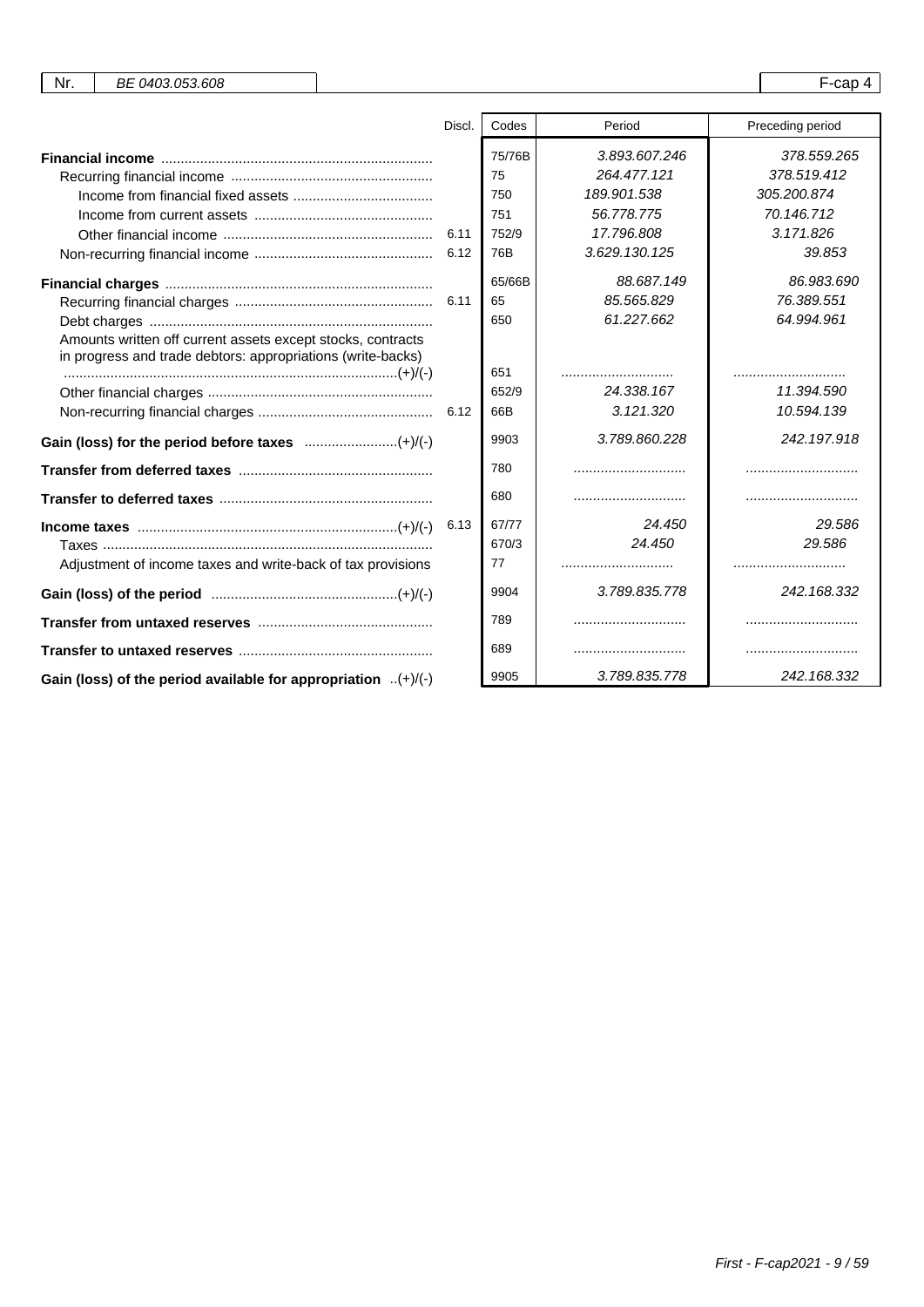## **APPROPRIATION ACCOUNT**

| Codes  | Period        | Preceding period |
|--------|---------------|------------------|
| 9906   | 3.792.178.216 | 242.168.332      |
| (9905) | 3.789.835.778 | 242.168.332      |
| 14P    | 2.342.438     |                  |
| 791/2  |               |                  |
| 791    |               |                  |
| 792    |               |                  |
| 691/2  | 3.500.000.000 |                  |
| 691    |               |                  |
| 6920   |               |                  |
| 6921   | 3.500.000.000 |                  |
| (14)   | 52.115.912    | 2.342.438        |
| 794    |               |                  |
| 694/7  | 240.062.304   | 239.825.894      |
| 694    | 240.062.304   | 239.825.894      |
| 695    |               |                  |
| 696    |               |                  |
| 697    |               |                  |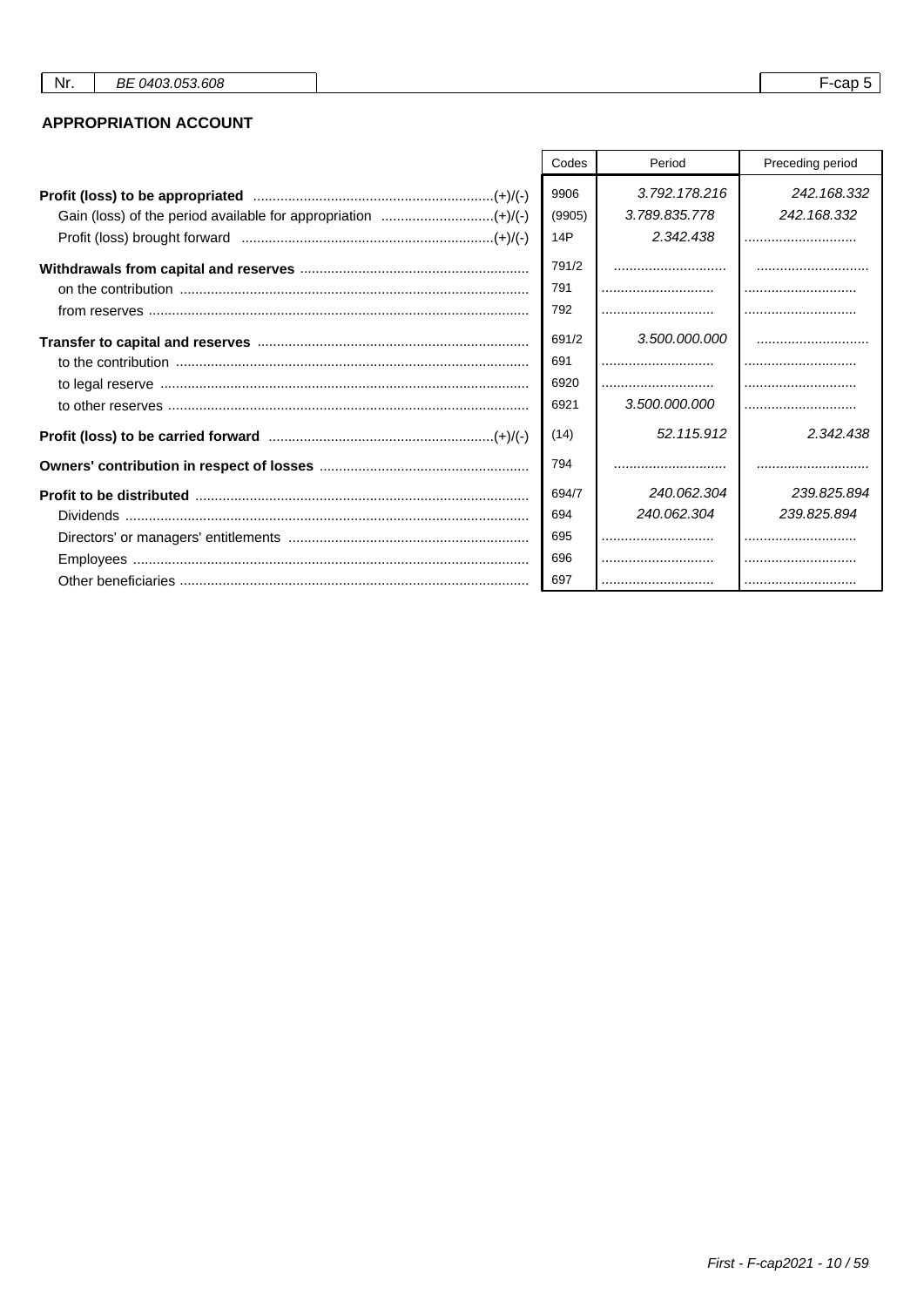#### **EXPLANATORY DISCLOSURES**

#### **STATEMENT OF FORMATION EXPENSES OR CAPITAL INCREASE EXPENSES, LOAN ISSUE EXPENSES AND RESTRUCTURING COSTS**

|                                                                       | Codes | Period         | Preceding period |
|-----------------------------------------------------------------------|-------|----------------|------------------|
|                                                                       | 20P   | XXXXXXXXXXXXXX | 8.523.782        |
| Movements during the period                                           |       |                |                  |
|                                                                       | 8002  | 300.000        |                  |
|                                                                       | 8003  | 2.624.011      |                  |
|                                                                       | 8004  |                |                  |
|                                                                       | (20)  | 6.199.771      |                  |
| Of which                                                              |       |                |                  |
| Formation or capital increase expenses, loan issue expenses and other |       |                |                  |
|                                                                       | 200/2 | 6.199.771      |                  |
|                                                                       | 204   |                |                  |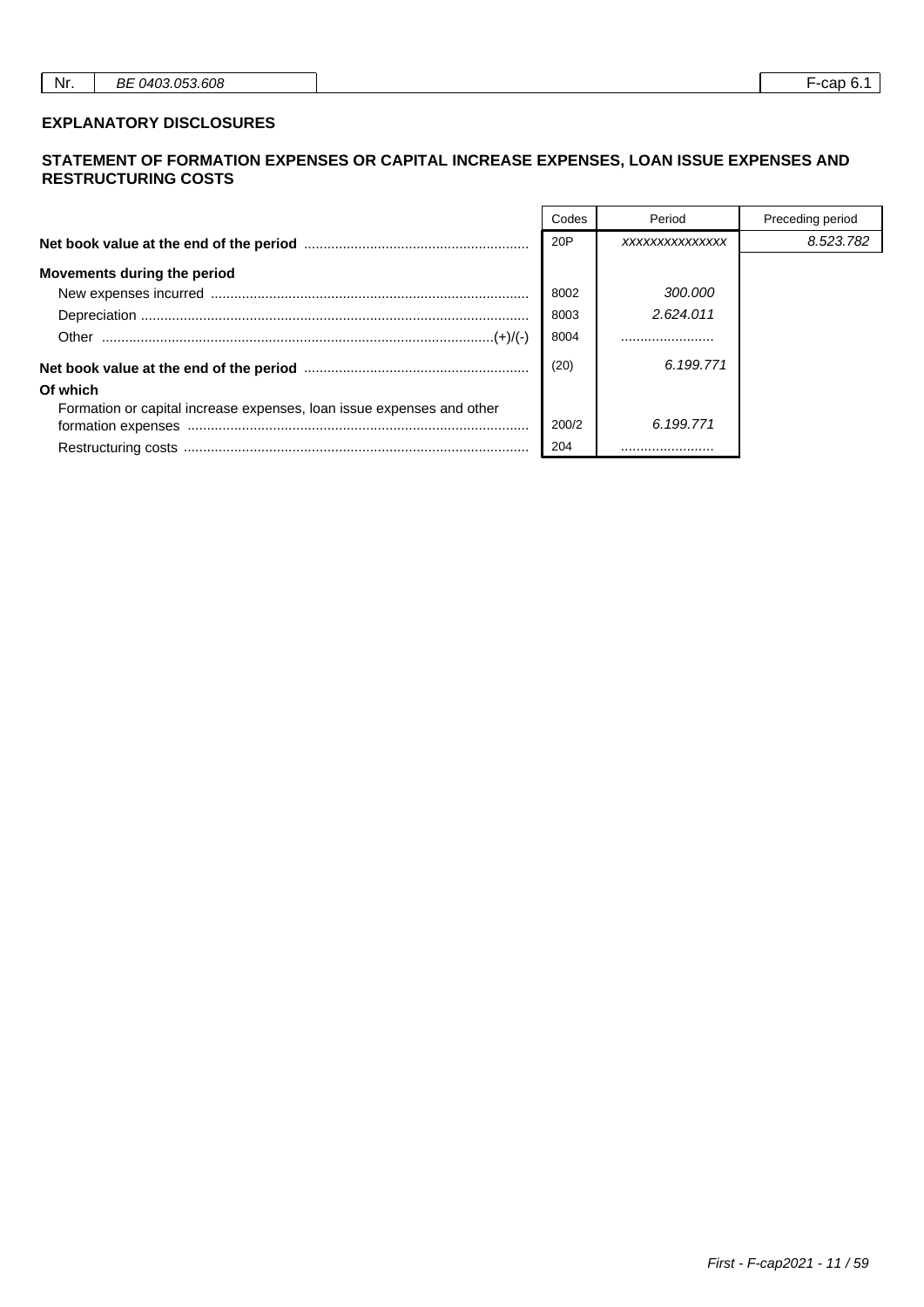| Nr.<br>BE 0403.053.608                                                               |       |                | F-cap 6.2.3      |
|--------------------------------------------------------------------------------------|-------|----------------|------------------|
|                                                                                      | Codes | Period         | Preceding period |
| <b>CONCESSIONS, PATENTS, LICENCES, KNOW-HOW, BRANDS AND SIMILAR</b><br><b>RIGHTS</b> |       |                |                  |
|                                                                                      | 8052P | XXXXXXXXXXXXXX | 2.582.723        |
| Movements during the period                                                          |       |                |                  |
|                                                                                      | 8022  | 225            |                  |
|                                                                                      | 8032  |                |                  |
|                                                                                      | 8042  |                |                  |
|                                                                                      | 8052  | 2.582.948      |                  |
| Depreciations and amounts written down at the end of the period                      | 8122P | XXXXXXXXXXXXXX | 1.394.326        |
| <b>Movements during the period</b>                                                   |       |                |                  |
|                                                                                      | 8072  | 453.414        |                  |
|                                                                                      | 8082  |                |                  |
|                                                                                      | 8092  |                |                  |
|                                                                                      | 8102  |                |                  |
|                                                                                      | 8112  |                |                  |
| Depreciations and amounts written down at the end of the period                      | 8122  | 1.847.740      |                  |
|                                                                                      | 211   | 735.208        |                  |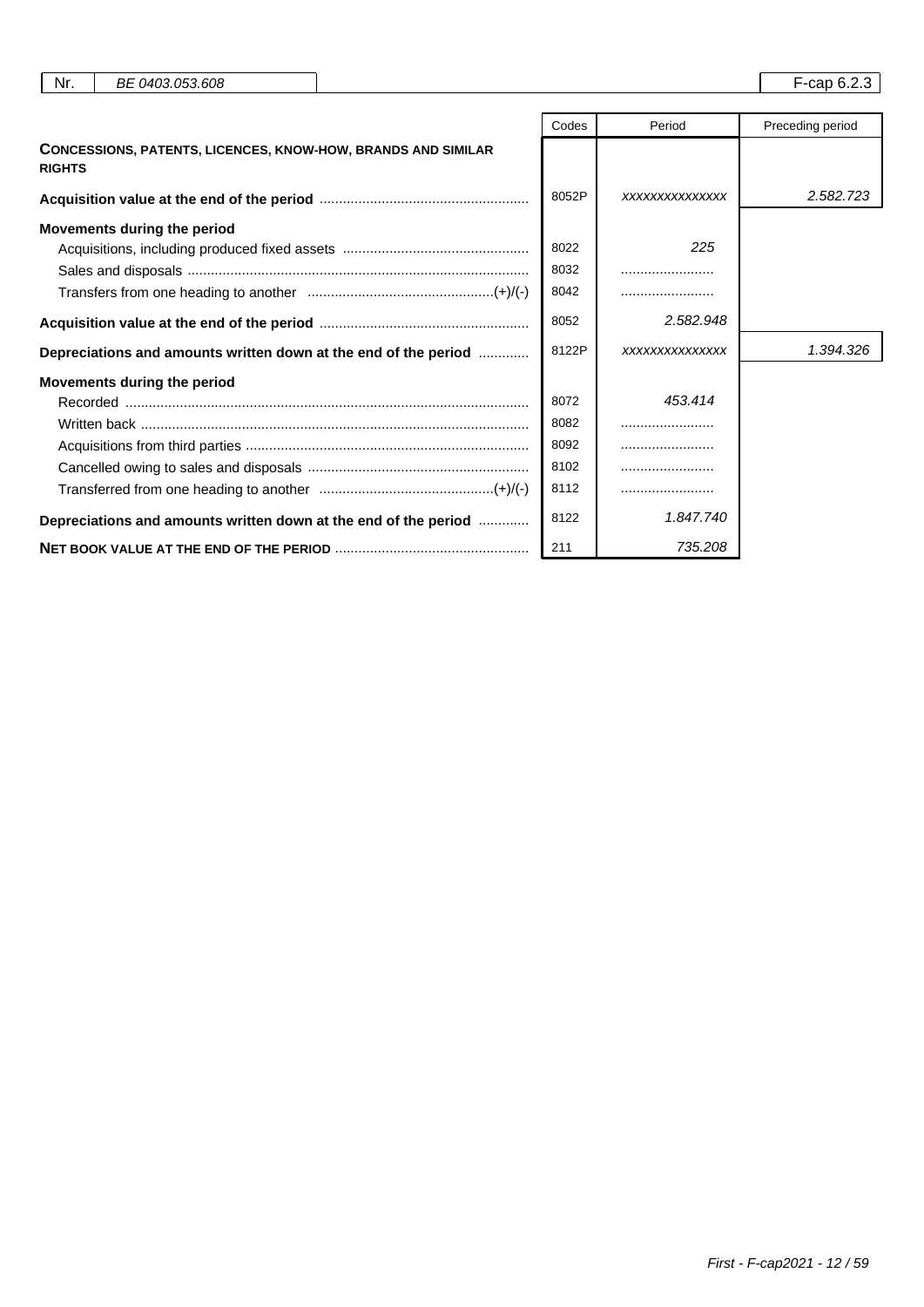| Nr.<br>BE 0403.053.608                                          |       |                | F-cap 6.2.4      |
|-----------------------------------------------------------------|-------|----------------|------------------|
|                                                                 | Codes | Period         | Preceding period |
| <b>GOODWILL</b>                                                 |       |                |                  |
|                                                                 | 8053P | XXXXXXXXXXXXXX | 18.283.336       |
| Movements during the period                                     |       |                |                  |
|                                                                 | 8023  |                |                  |
|                                                                 | 8033  |                |                  |
|                                                                 | 8043  |                |                  |
|                                                                 | 8053  | 18.283.336     |                  |
| Depreciations and amounts written down at the end of the period | 8123P | XXXXXXXXXXXXXX | 18.283.336       |
| Movements during the period                                     |       |                |                  |
|                                                                 | 8073  |                |                  |
|                                                                 | 8083  |                |                  |
|                                                                 | 8093  |                |                  |
|                                                                 | 8103  |                |                  |
|                                                                 | 8113  |                |                  |
| Depreciations and amounts written down at the end of the period | 8123  | 18.283.336     |                  |
|                                                                 | 212   |                |                  |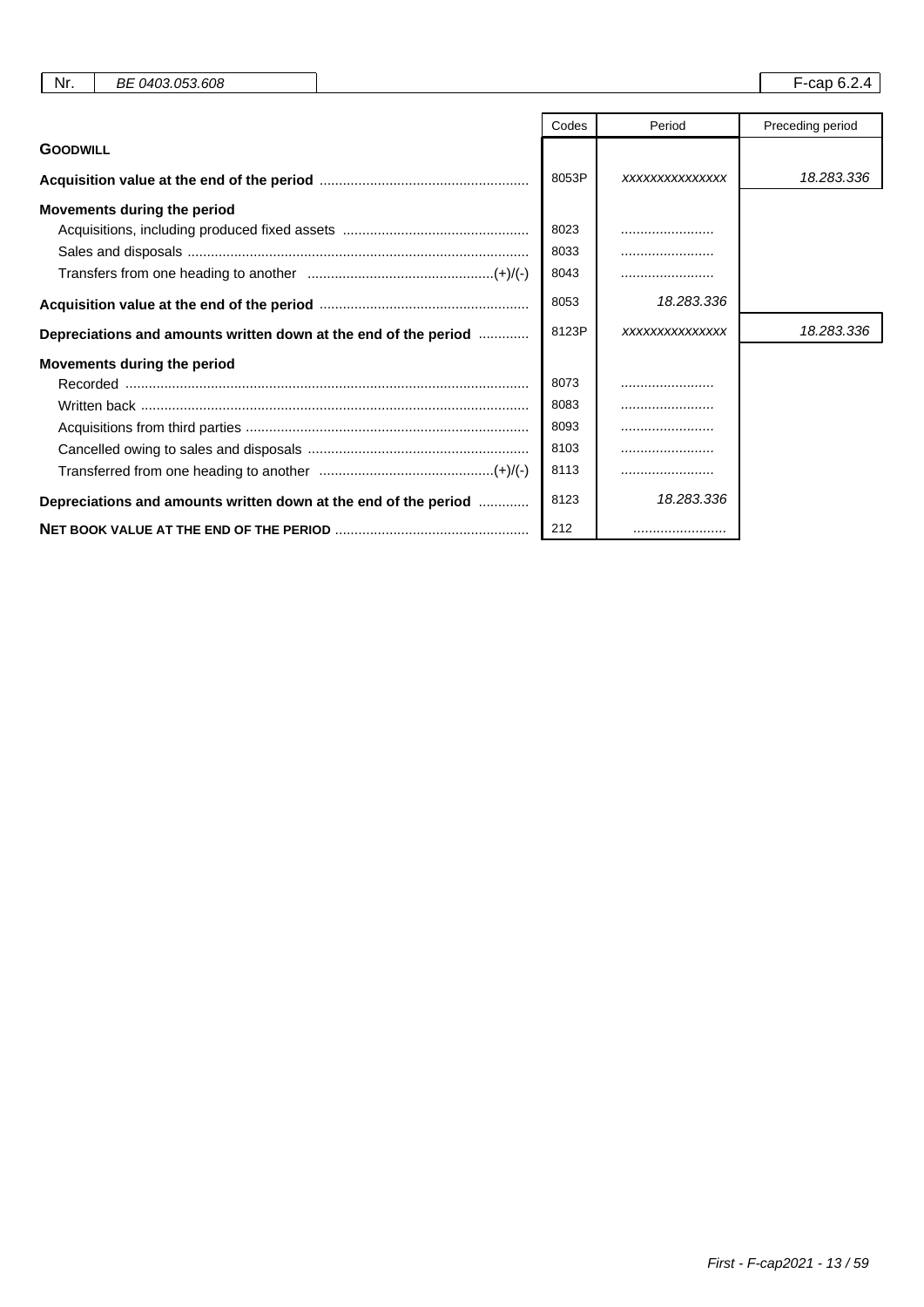#### **STATEMENT OF TANGIBLE FIXED ASSETS**

|                                                                 | Codes | Period         | Preceding period |
|-----------------------------------------------------------------|-------|----------------|------------------|
| <b>LAND AND BUILDINGS</b>                                       |       |                |                  |
|                                                                 | 8191P | XXXXXXXXXXXXXX | 15.338.503       |
| Movements during the period                                     |       |                |                  |
|                                                                 | 8161  | 4.290.349      |                  |
|                                                                 | 8171  |                |                  |
|                                                                 | 8181  | 3.064.789      |                  |
|                                                                 | 8191  | 22.693.641     |                  |
|                                                                 | 8251P | XXXXXXXXXXXXXX |                  |
| Movements during the period                                     |       |                |                  |
|                                                                 | 8211  |                |                  |
|                                                                 | 8221  |                |                  |
|                                                                 | 8231  |                |                  |
|                                                                 | 8241  |                |                  |
|                                                                 | 8251  |                |                  |
| Depreciations and amounts written down at the end of the period | 8321P | XXXXXXXXXXXXXX | 982,416          |
| Movements during the period                                     |       |                |                  |
|                                                                 | 8271  | 463.789        |                  |
|                                                                 | 8281  |                |                  |
|                                                                 | 8291  |                |                  |
|                                                                 | 8301  |                |                  |
|                                                                 | 8311  |                |                  |
| Depreciations and amounts written down at the end of the period | 8321  | 1.446.205      |                  |
|                                                                 | (22)  | 21.247.436     |                  |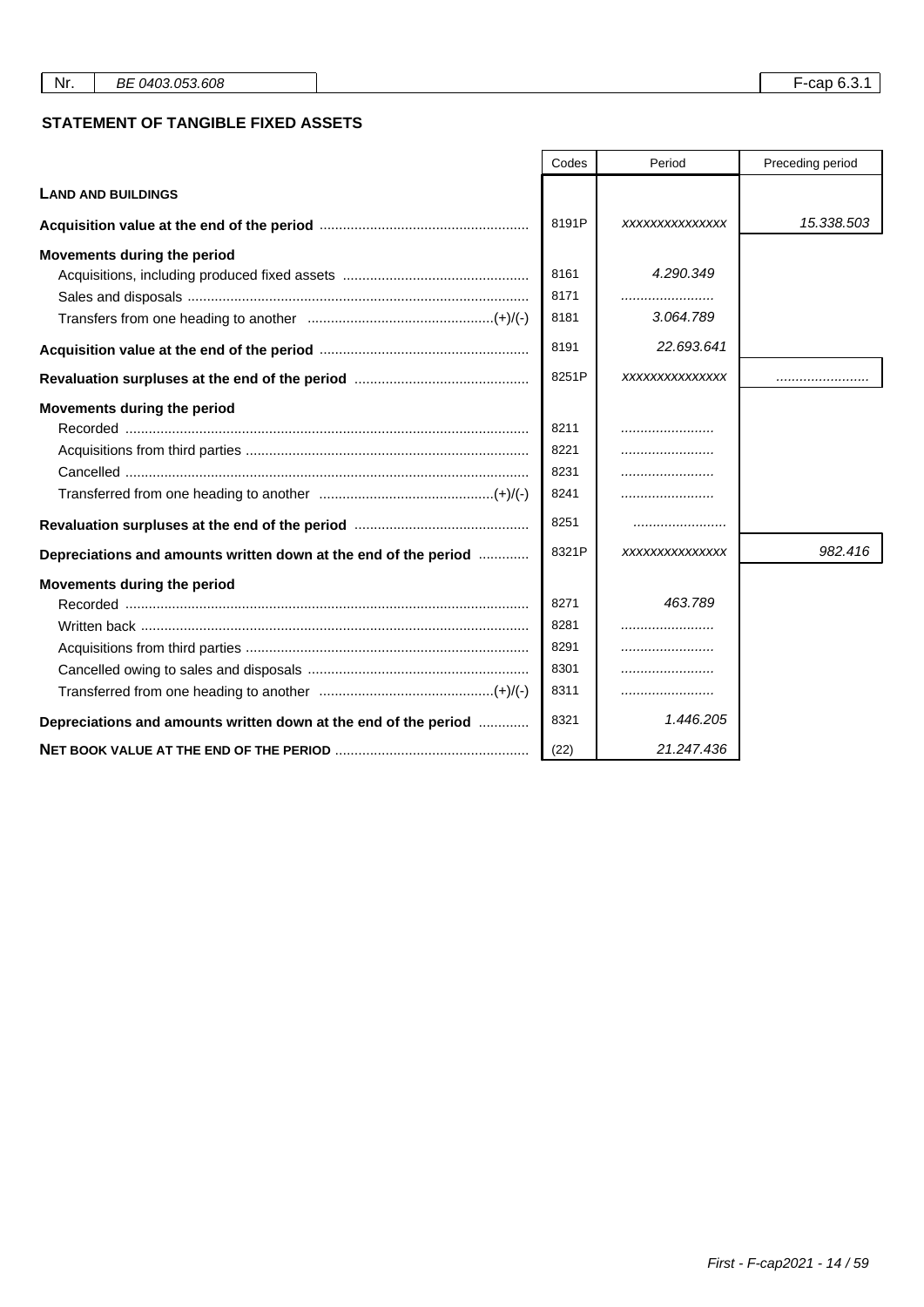| Nr.<br>BE 0403.053.608                                          |       |                | F-cap 6.3.2      |
|-----------------------------------------------------------------|-------|----------------|------------------|
|                                                                 |       |                |                  |
|                                                                 | Codes | Period         | Preceding period |
| PLANT, MACHINERY AND EQUIPMENT                                  |       |                |                  |
|                                                                 | 8192P | XXXXXXXXXXXXXX | 2.265.091        |
| Movements during the period                                     |       |                |                  |
|                                                                 | 8162  | 476.657        |                  |
|                                                                 | 8172  |                |                  |
|                                                                 | 8182  | 572.639        |                  |
|                                                                 | 8192  | 3.314.387      |                  |
|                                                                 | 8252P | XXXXXXXXXXXXXX |                  |
| Movements during the period                                     |       |                |                  |
|                                                                 | 8212  |                |                  |
|                                                                 | 8222  |                |                  |
|                                                                 | 8232  |                |                  |
|                                                                 | 8242  |                |                  |
|                                                                 | 8252  |                |                  |
| Depreciations and amounts written down at the end of the period | 8322P | XXXXXXXXXXXXXX | 987.546          |
| Movements during the period                                     |       |                |                  |
|                                                                 | 8272  | 401.707        |                  |
|                                                                 | 8282  |                |                  |
|                                                                 | 8292  |                |                  |
|                                                                 | 8302  |                |                  |
|                                                                 | 8312  |                |                  |
| Depreciations and amounts written down at the end of the period | 8322  | 1.389.253      |                  |
|                                                                 | (23)  | 1.925.134      |                  |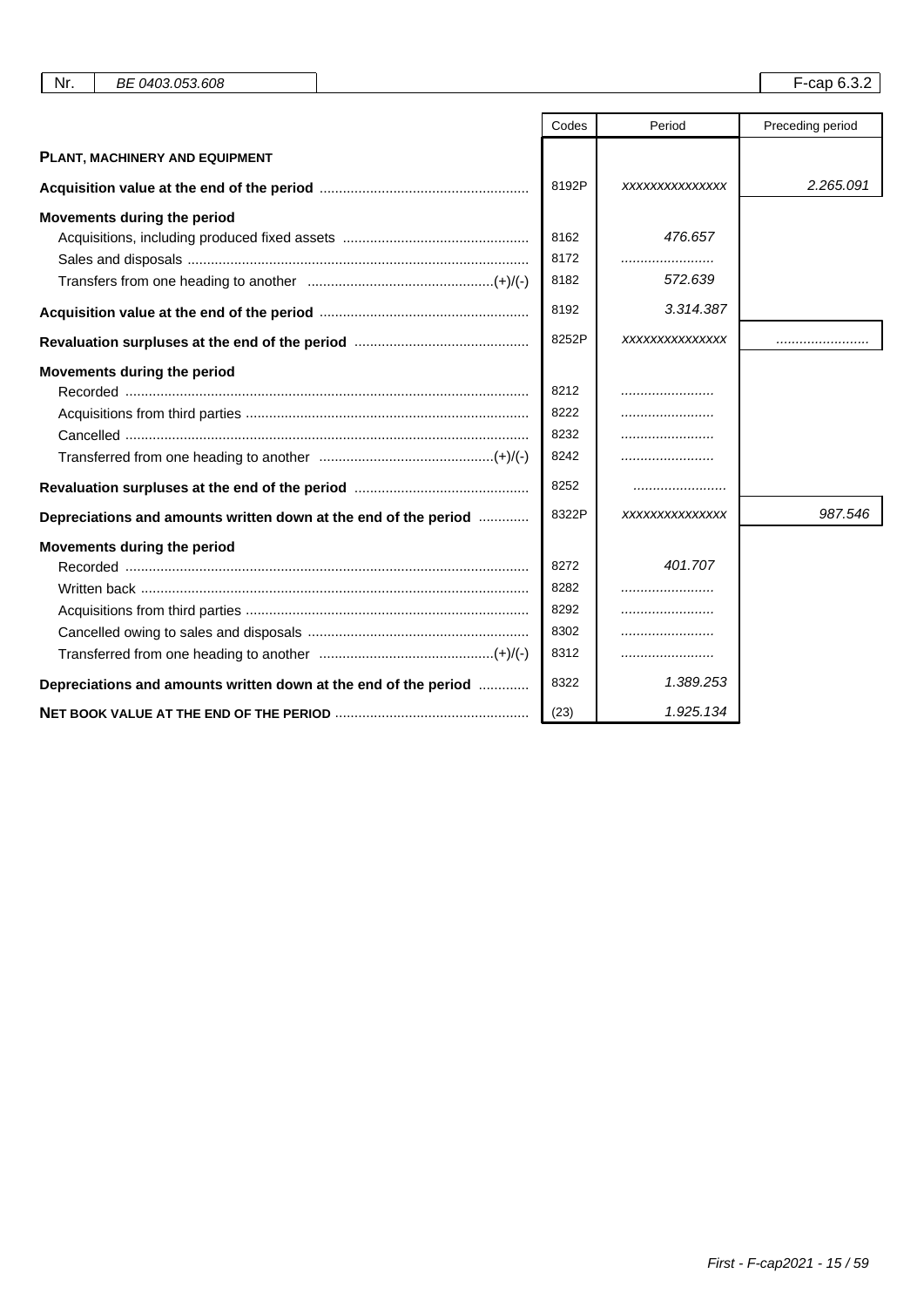| Nr.<br>BE 0403.053.608                                          |       |                | F-cap 6.3.3      |
|-----------------------------------------------------------------|-------|----------------|------------------|
|                                                                 |       |                |                  |
|                                                                 | Codes | Period         | Preceding period |
| <b>FURNITURE AND VEHICLES</b>                                   |       |                |                  |
|                                                                 | 8193P | XXXXXXXXXXXXXX | 6.036.911        |
| Movements during the period                                     |       |                |                  |
|                                                                 | 8163  | 396.179        |                  |
|                                                                 | 8173  |                |                  |
|                                                                 | 8183  | 1.843.153      |                  |
|                                                                 | 8193  | 8.276.243      |                  |
|                                                                 | 8253P | XXXXXXXXXXXXXX |                  |
| Movements during the period                                     |       |                |                  |
|                                                                 | 8213  |                |                  |
|                                                                 | 8223  |                |                  |
|                                                                 | 8233  |                |                  |
|                                                                 | 8243  |                |                  |
|                                                                 | 8253  |                |                  |
| Depreciations and amounts written down at the end of the period | 8323P | XXXXXXXXXXXXXX | 4.096.529        |
| Movements during the period                                     |       |                |                  |
|                                                                 | 8273  | 976.741        |                  |
|                                                                 | 8283  |                |                  |
|                                                                 | 8293  |                |                  |
|                                                                 | 8303  |                |                  |
|                                                                 | 8313  |                |                  |
| Depreciations and amounts written down at the end of the period | 8323  | 5.073.270      |                  |
|                                                                 | (24)  | 3.202.973      |                  |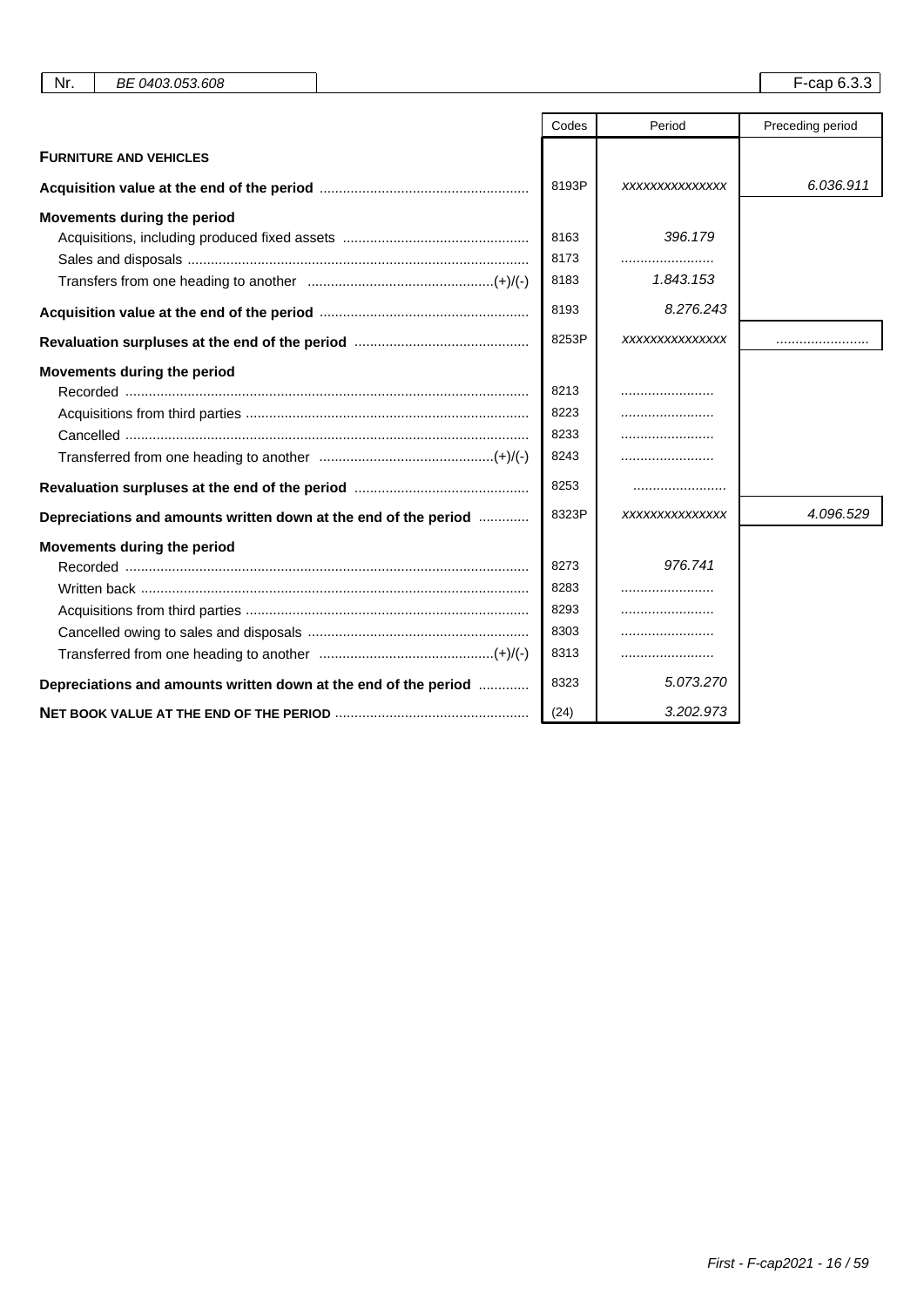| Nr.<br>BE 0403.053.608                                          |       |                | $F$ -cap 6.3.5   |
|-----------------------------------------------------------------|-------|----------------|------------------|
|                                                                 |       |                |                  |
|                                                                 | Codes | Period         | Preceding period |
| <b>OTHER TANGIBLE FIXED ASSETS</b>                              |       |                |                  |
|                                                                 | 8195P | XXXXXXXXXXXXXX | 1.418.240        |
| Movements during the period                                     |       |                |                  |
|                                                                 | 8165  |                |                  |
|                                                                 | 8175  |                |                  |
|                                                                 | 8185  |                |                  |
|                                                                 | 8195  | 1.418.240      |                  |
|                                                                 | 8255P | XXXXXXXXXXXXXX |                  |
| Movements during the period                                     |       |                |                  |
|                                                                 | 8215  |                |                  |
|                                                                 | 8225  |                |                  |
|                                                                 | 8235  |                |                  |
|                                                                 | 8245  |                |                  |
|                                                                 | 8255  |                |                  |
| Depreciations and amounts written down at the end of the period | 8325P | XXXXXXXXXXXXXX | 1.418.240        |
| Movements during the period                                     |       |                |                  |
|                                                                 | 8275  |                |                  |
|                                                                 | 8285  |                |                  |
|                                                                 | 8295  |                |                  |
|                                                                 | 8305  |                |                  |
|                                                                 | 8315  |                |                  |
| Depreciations and amounts written down at the end of the period | 8325  | 1.418.240      |                  |
|                                                                 | (26)  |                |                  |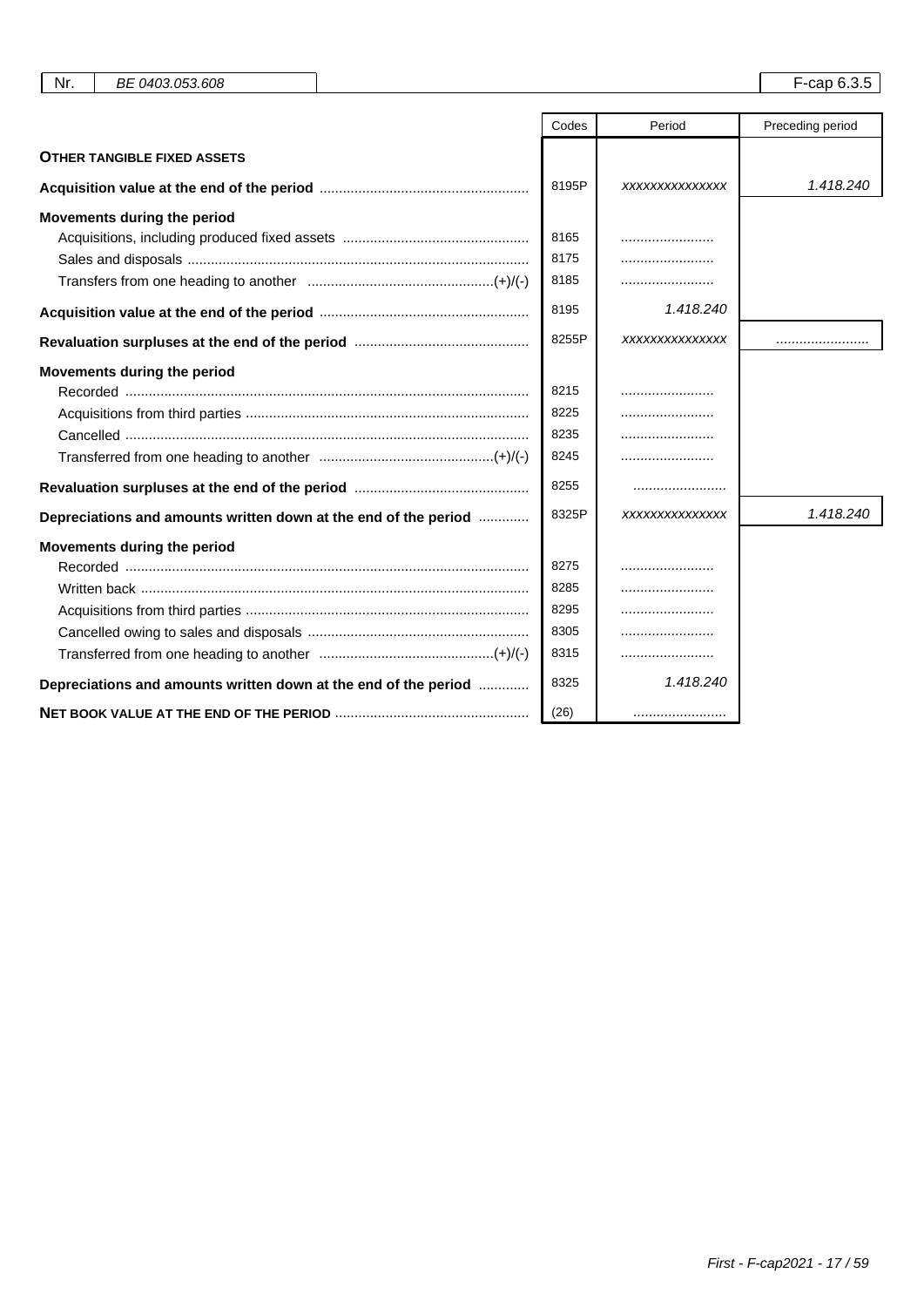|                                                                 | Codes | Period         | Preceding period |
|-----------------------------------------------------------------|-------|----------------|------------------|
| ASSETS UNDER CONSTRUCTION AND ADVANCE PAYMENTS                  |       |                |                  |
|                                                                 | 8196P | XXXXXXXXXXXXXX | 9.031.846        |
| Movements during the period                                     |       |                |                  |
|                                                                 | 8166  | 1.860.717      |                  |
|                                                                 | 8176  |                |                  |
|                                                                 | 8186  | $-5.480.581$   |                  |
|                                                                 | 8196  | 5.411.982      |                  |
|                                                                 | 8256P | XXXXXXXXXXXXXX |                  |
| Movements during the period                                     |       |                |                  |
|                                                                 | 8216  |                |                  |
|                                                                 | 8226  |                |                  |
|                                                                 | 8236  |                |                  |
|                                                                 | 8246  |                |                  |
|                                                                 | 8256  |                |                  |
| Depreciations and amounts written down at the end of the period | 8326P | XXXXXXXXXXXXXX |                  |
| Movements during the period                                     |       |                |                  |
|                                                                 | 8276  |                |                  |
|                                                                 | 8286  |                |                  |
|                                                                 | 8296  |                |                  |
|                                                                 | 8306  |                |                  |
|                                                                 | 8316  |                |                  |
| Depreciations and amounts written down at the end of the period | 8326  |                |                  |
|                                                                 | (27)  | 5.411.982      |                  |

Nr. BE 0403.053.608 F-cap 6.3.6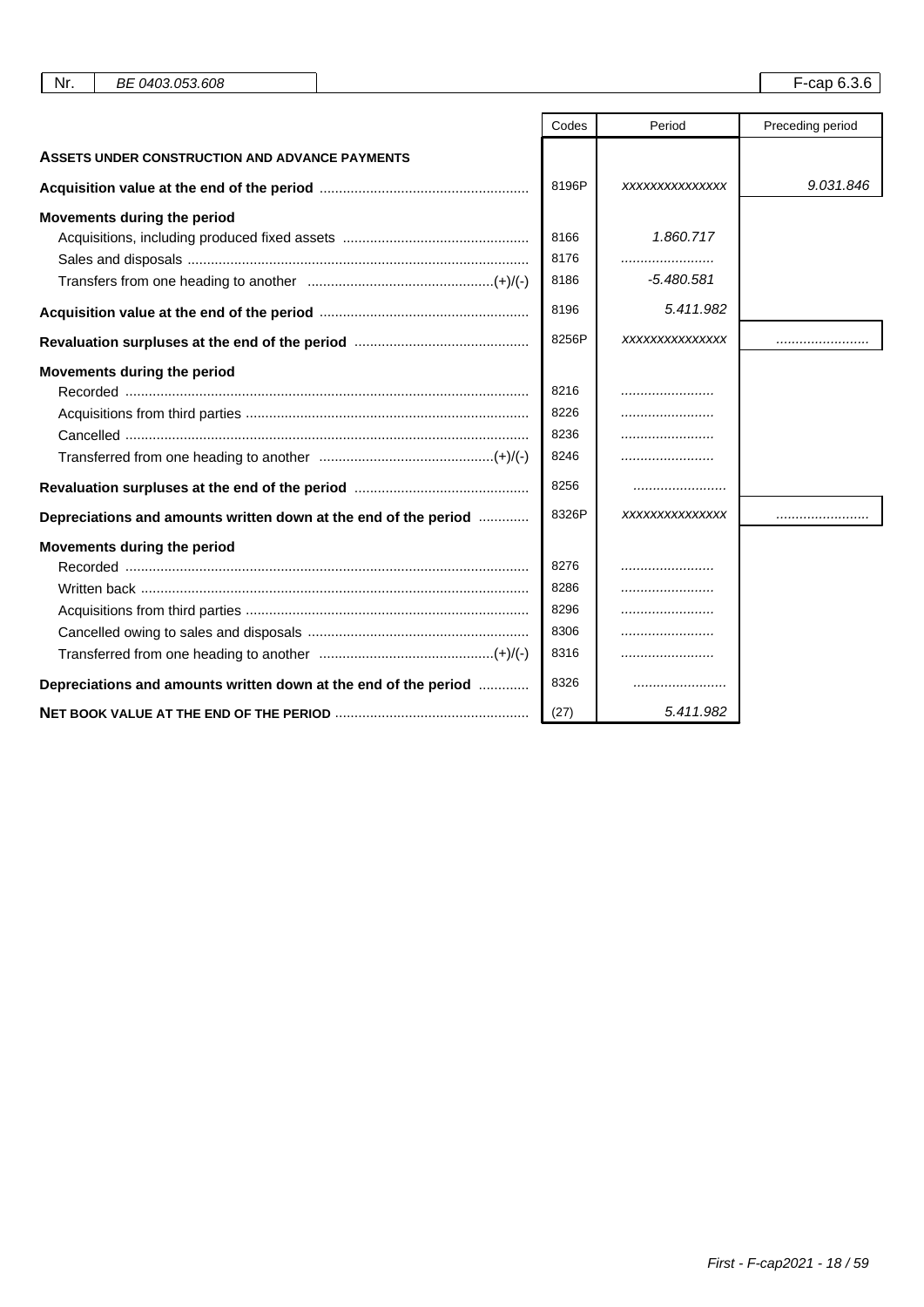#### **STATEMENT OF FINANCIAL FIXED ASSETS**

|                                                                    | Codes | Period         | Preceding period |
|--------------------------------------------------------------------|-------|----------------|------------------|
| <b>AFFILIATED ENTERPRISES - PARTICIPATING INTERESTS AND SHARES</b> |       |                |                  |
|                                                                    | 8391P | XXXXXXXXXXXXXX | 4.619.915.706    |
| Movements during the period                                        |       |                |                  |
|                                                                    | 8361  | 6.494.411.987  |                  |
|                                                                    | 8371  | 2.148.445.649  |                  |
|                                                                    | 8381  |                |                  |
|                                                                    | 8391  | 8.965.882.044  |                  |
|                                                                    | 8451P | XXXXXXXXXXXXXX |                  |
| Movements during the period                                        |       |                |                  |
|                                                                    | 8411  |                |                  |
|                                                                    | 8421  |                |                  |
|                                                                    | 8431  |                |                  |
|                                                                    | 8441  |                |                  |
|                                                                    | 8451  |                |                  |
|                                                                    | 8521P | XXXXXXXXXXXXXX | 197.517.829      |
| Movements during the period                                        |       |                |                  |
|                                                                    | 8471  | 3.121.320      |                  |
|                                                                    | 8481  | 10.594.139     |                  |
|                                                                    | 8491  |                |                  |
|                                                                    | 8501  |                |                  |
|                                                                    | 8511  |                |                  |
|                                                                    | 8521  | 190.045.010    |                  |
|                                                                    | 8551P | XXXXXXXXXXXXXX |                  |
|                                                                    | 8541  |                |                  |
|                                                                    | 8551  |                |                  |
|                                                                    | (280) | 8.775.837.034  |                  |
| <b>AFFILIATED ENTERPRISES - AMOUNTS RECEIVABLE</b>                 |       |                |                  |
|                                                                    | 281P  | XXXXXXXXXXXXXX |                  |
| Movements during the period                                        |       |                |                  |
|                                                                    | 8581  |                |                  |
|                                                                    | 8591  |                |                  |
|                                                                    | 8601  |                |                  |
|                                                                    | 8611  |                |                  |
|                                                                    | 8621  |                |                  |
|                                                                    | 8631  |                |                  |
|                                                                    | (281) |                |                  |
| ACCUMULATED AMOUNTS WRITTEN OFF AMOUNTS RECEIVABLE AT END OF       | 8651  |                |                  |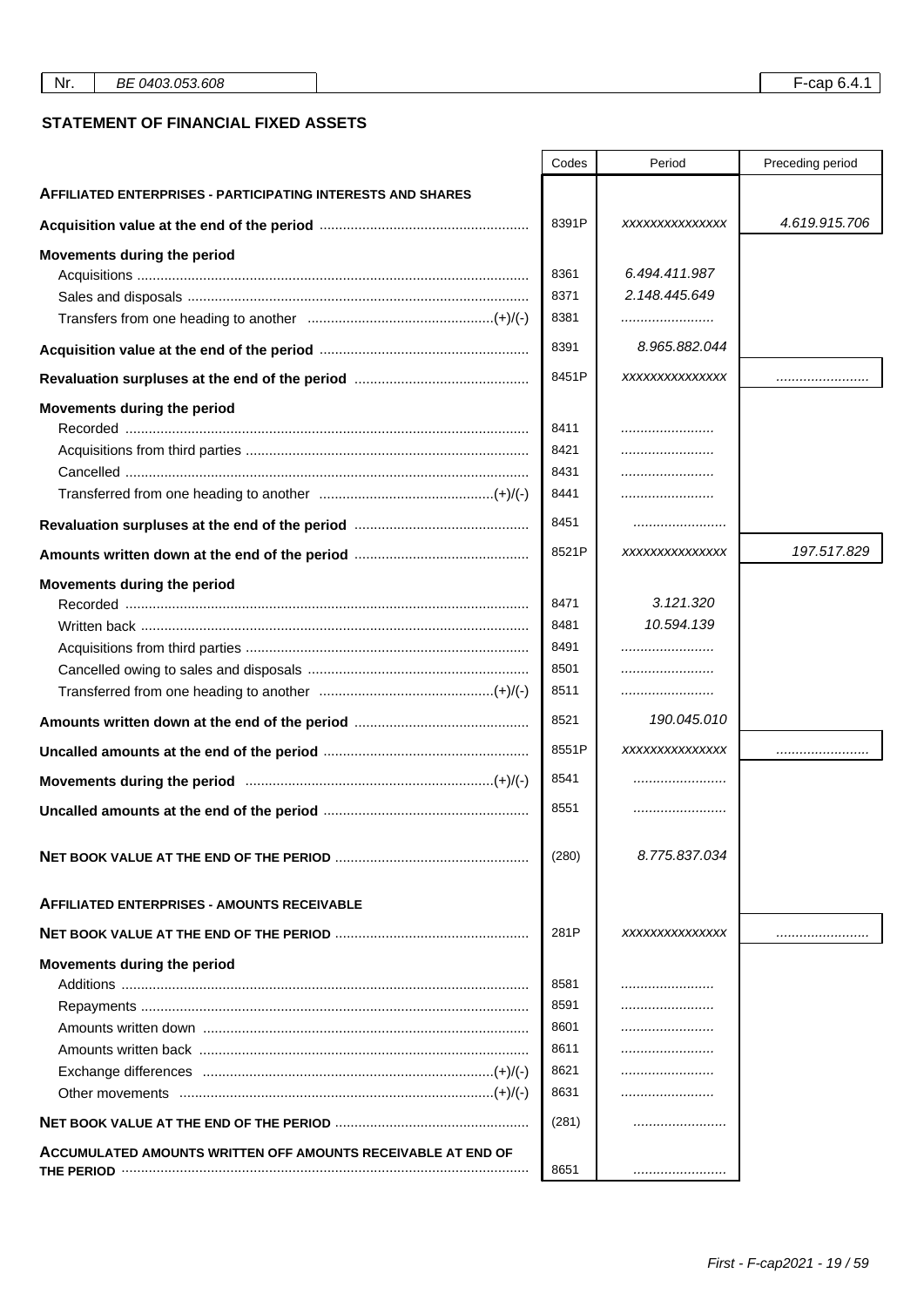|                                                                                               | Codes | Period         | Preceding period |
|-----------------------------------------------------------------------------------------------|-------|----------------|------------------|
| ENTERPRISES LINKED BY A PARTICIPATING INTEREST - PARTICIPATING<br><b>INTERESTS AND SHARES</b> |       |                |                  |
|                                                                                               | 8392P | XXXXXXXXXXXXXX | 15.126.591       |
| Movements during the period                                                                   |       |                |                  |
|                                                                                               | 8362  |                |                  |
|                                                                                               | 8372  | 15.126.591     |                  |
|                                                                                               | 8382  |                |                  |
|                                                                                               | 8392  |                |                  |
|                                                                                               | 8452P | XXXXXXXXXXXXXX |                  |
| Movements during the period                                                                   |       |                |                  |
|                                                                                               | 8412  |                |                  |
|                                                                                               | 8422  |                |                  |
|                                                                                               | 8432  |                |                  |
|                                                                                               | 8442  |                |                  |
|                                                                                               | 8452  |                |                  |
|                                                                                               | 8522P | XXXXXXXXXXXXXX |                  |
| Movements during the period                                                                   |       |                |                  |
|                                                                                               | 8472  |                |                  |
| Written back ……………………………………………………………………………………                                                 | 8482  |                |                  |
|                                                                                               | 8492  |                |                  |
|                                                                                               | 8502  |                |                  |
|                                                                                               | 8512  |                |                  |
|                                                                                               | 8522  |                |                  |
|                                                                                               | 8552P | XXXXXXXXXXXXXX |                  |
|                                                                                               |       |                |                  |
|                                                                                               | 8542  |                |                  |
|                                                                                               | 8552  |                |                  |
|                                                                                               | (282) |                |                  |
| <b>ENTERPRISES LINKED BY A PARTICIPATING INTEREST - AMOUNTS</b><br><b>RECEIVABLE</b>          |       |                |                  |
|                                                                                               | 283P  | XXXXXXXXXXXXXX |                  |
| Movements during the period                                                                   |       |                |                  |
|                                                                                               | 8582  |                |                  |
|                                                                                               | 8592  |                |                  |
| Amounts written down ………………………………………………………………………                                              | 8602  |                |                  |
|                                                                                               | 8612  |                |                  |
|                                                                                               | 8622  |                |                  |
|                                                                                               | 8632  |                |                  |
|                                                                                               | (283) |                |                  |
| ACCUMULATED AMOUNTS WRITTEN OFF AMOUNTS RECEIVABLE AT END OF                                  |       |                |                  |
| THE PERIOD                                                                                    | 8652  |                |                  |

Nr. BE 0403.053.608 F-cap 6.4.2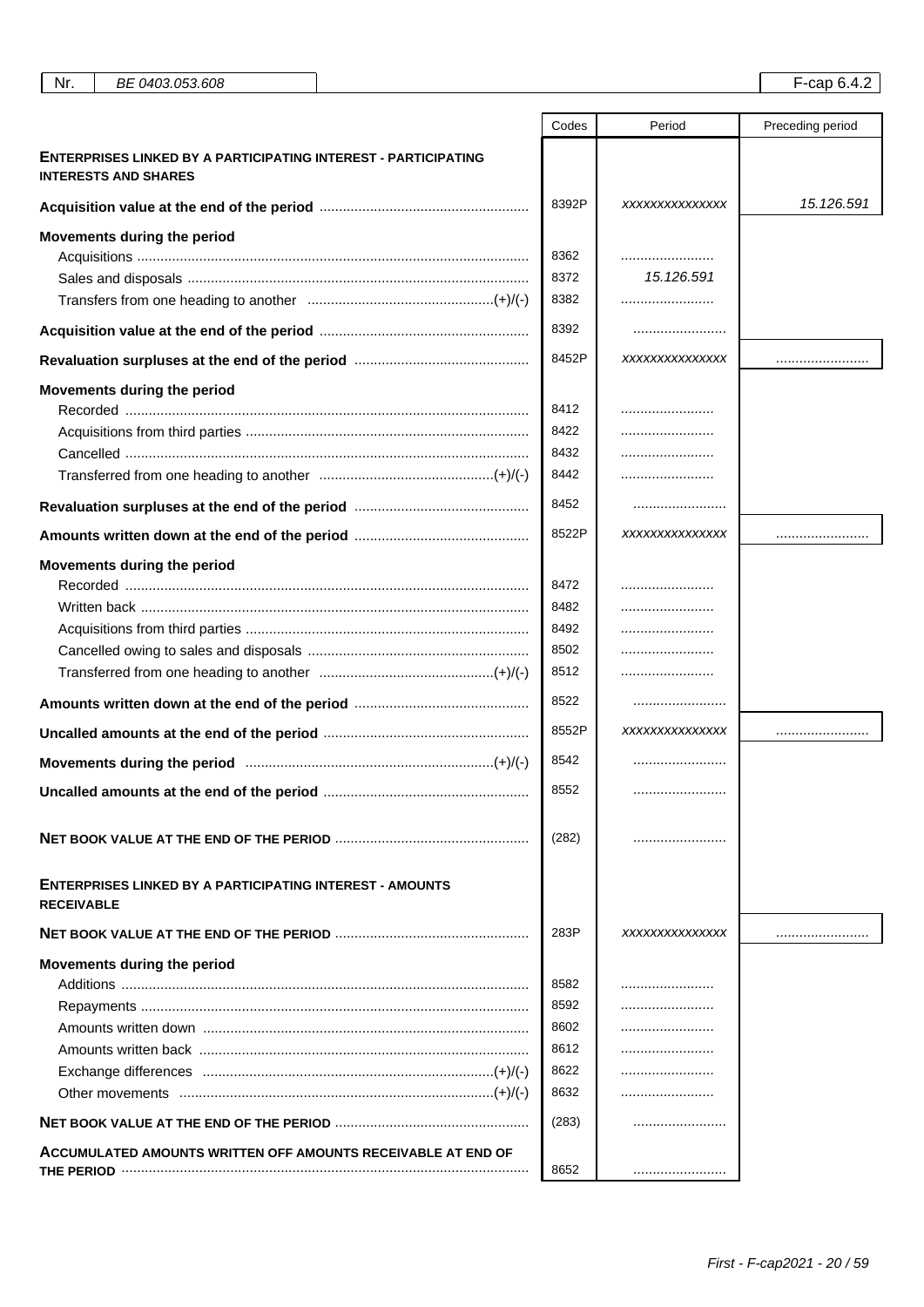| אנ |
|----|
|----|

|                                                               | Codes   | Period         | Preceding period |
|---------------------------------------------------------------|---------|----------------|------------------|
| <b>OTHER ENTERPRISES - PARTICIPATING INTERESTS AND SHARES</b> |         |                |                  |
|                                                               | 8393P   | XXXXXXXXXXXXXX | 53.800           |
| Movements during the period                                   |         |                |                  |
|                                                               | 8363    |                |                  |
|                                                               | 8373    | 3.093          |                  |
|                                                               | 8383    |                |                  |
|                                                               | 8393    | 50.707         |                  |
|                                                               | 8453P   | XXXXXXXXXXXXXX |                  |
| Movements during the period                                   | 8413    |                |                  |
|                                                               | 8423    |                |                  |
|                                                               | 8433    |                |                  |
|                                                               | 8443    |                |                  |
|                                                               |         |                |                  |
|                                                               | 8453    |                |                  |
|                                                               | 8523P   | XXXXXXXXXXXXXX |                  |
| Movements during the period                                   |         |                |                  |
|                                                               | 8473    |                |                  |
|                                                               | 8483    |                |                  |
|                                                               | 8493    |                |                  |
|                                                               | 8503    |                |                  |
|                                                               | 8513    |                |                  |
|                                                               | 8523    |                |                  |
|                                                               | 8553P   | XXXXXXXXXXXXXX | 2.015            |
|                                                               | 8543    | -891           |                  |
|                                                               | 8553    | 1.124          |                  |
|                                                               | (284)   | 49.583         |                  |
| <b>OTHERS ENTERPRISES - AMOUNTS RECEIVABLE</b>                |         |                |                  |
|                                                               | 285/8P  | XXXXXXXXXXXXXX |                  |
| Movements during the period                                   |         |                |                  |
|                                                               | 8583    | .              |                  |
|                                                               | 8593    |                |                  |
|                                                               | 8603    |                |                  |
|                                                               | 8613    |                |                  |
|                                                               | 8623    |                |                  |
|                                                               | 8633    |                |                  |
|                                                               | (285/8) |                |                  |
| ACCUMULATED AMOUNTS WRITTEN OFF AMOUNTS RECEIVABLE AT END OF  |         |                |                  |
|                                                               | 8653    |                |                  |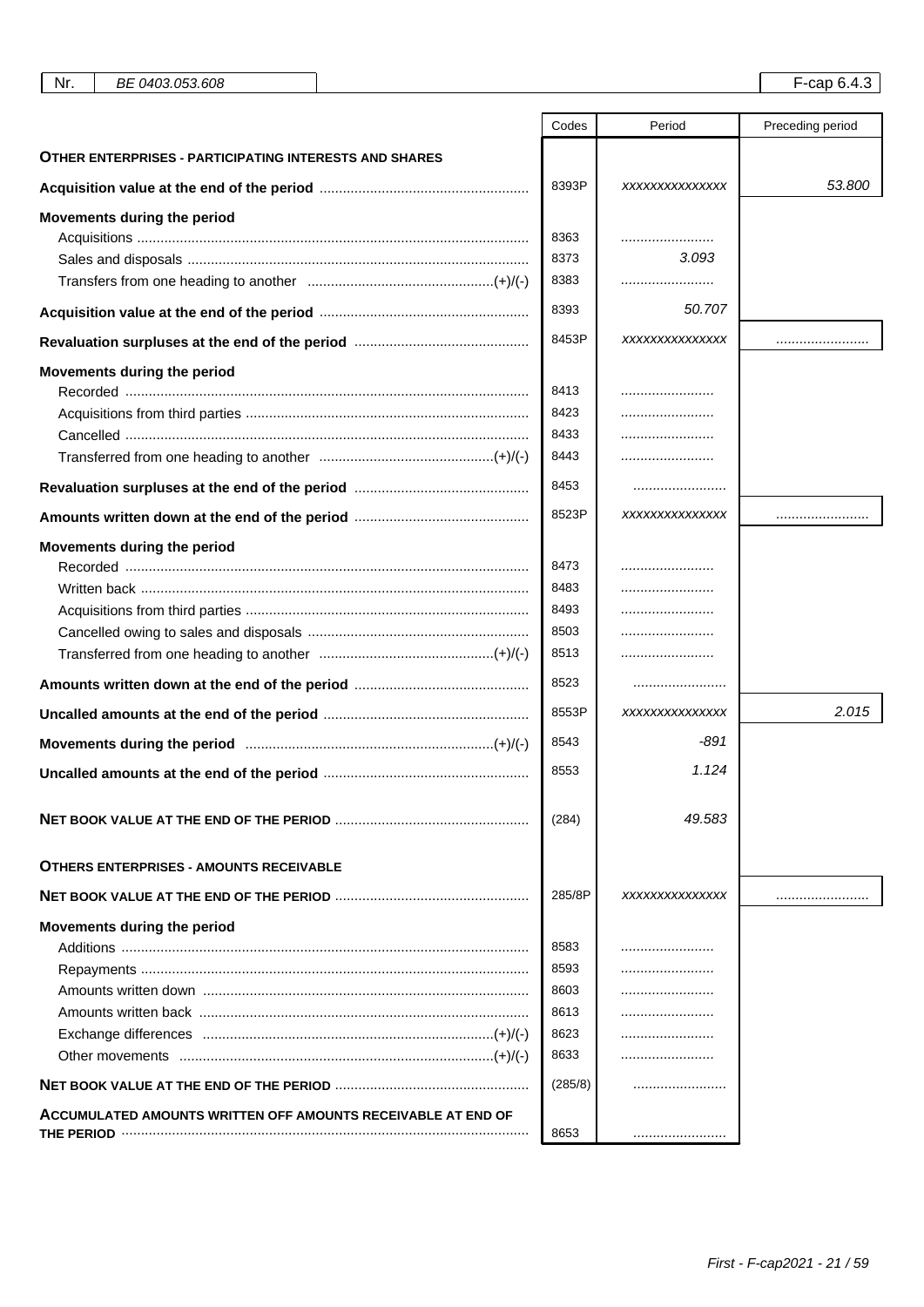#### **PARTICIPATING INTERESTS INFORMATION**

#### **PARTICIPATING INTERESTS AND SHARES IN OTHER ENTERPRISES**

The following list mentions the companies in which the company holds a participating interest (recorded in headings 280 and 282 of assets), as well as the companies in which the company holds rights (recorded in headings 284 and 51/53 of assets) for an amount of at least 10% of the capital, the equity or a class of shares of the company.

|                                                                                                                               |                                                | Rights held        |       |                  |                    | Data extracted from the most recent annual accounts |                              |               |  |
|-------------------------------------------------------------------------------------------------------------------------------|------------------------------------------------|--------------------|-------|------------------|--------------------|-----------------------------------------------------|------------------------------|---------------|--|
| NAME, full address of the REGISTERED<br>OFFICE and for an enterprise governed<br>by Belgian law, the                          |                                                | directly           |       | subsidiari<br>es | Annual             | Curre                                               | Capita land<br>reserves      | Net result    |  |
| <b>COMPANY IDENTIFICATION NUMBER</b>                                                                                          | Nature                                         | Number             | $\%$  | %                | accounts as<br>per | ncy<br>code                                         | $(+)$ or $(-)$<br>(in units) |               |  |
| <b>UCB Pharma SA</b><br>BE 0403.096.168<br>Public limited company<br>Allee de la Recherche 60, 1070<br>Anderlecht, Belgium    | Ordinary<br>shares -<br><b>IFRS</b>            |                    |       |                  | 31/12/2020         | <b>EUR</b>                                          | 9.478.224.867                | 186.034.116   |  |
| <b>UCB Australia Pty. LTD</b><br>Foreign company<br>Level 1, 1155 Malvern Road (PO<br>Box 158), , Australia                   |                                                | figures839.351.525 | 100,0 | 0,0              | 31/12/2020         | <b>AUD</b>                                          | 25.102.988                   | 2.069.499     |  |
|                                                                                                                               | Ordinary<br>shares -<br><b>IFRS</b><br>figures | 17.900.000         | 77,83 | 0,0              |                    |                                                     |                              |               |  |
|                                                                                                                               | Preferred<br>shares                            | 300.000            | 1,3   | $0,0$            |                    |                                                     |                              |               |  |
|                                                                                                                               | Redeemable<br>Preference<br><b>Shares</b>      | 4.800.000          | 20,87 | 0,0              |                    |                                                     |                              |               |  |
| <b>UCB Finance NV in liquidation</b><br>Foreign company<br>Hoge Mosten, 2, 4822 NK BREDA,<br>Netherlands                      | Ordinary<br>shares -<br><b>IFRS</b>            |                    |       |                  | 31/12/2020         | <b>EUR</b>                                          | 328.893.876                  | 3.678.829.375 |  |
|                                                                                                                               | figures                                        | 538.459            | 100,0 | 0,0              |                    |                                                     |                              |               |  |
| UCB Japan Co LTD<br>Foreign company<br>Shinjuku Grand Tower, 8-17-1<br>Nishi-Shinjuku, Shinjuku-ku,<br>160-0023, Tokyo, Japan | Ordinary<br>shares -                           |                    |       |                  | 31/12/2020         | <b>JPY</b>                                          | 9.546.518.220                | 1.257.688.722 |  |
|                                                                                                                               | <b>IFRS</b><br>figures                         | 69.980             | 100,0 | 0,0              |                    |                                                     |                              |               |  |
|                                                                                                                               |                                                |                    |       |                  |                    |                                                     |                              |               |  |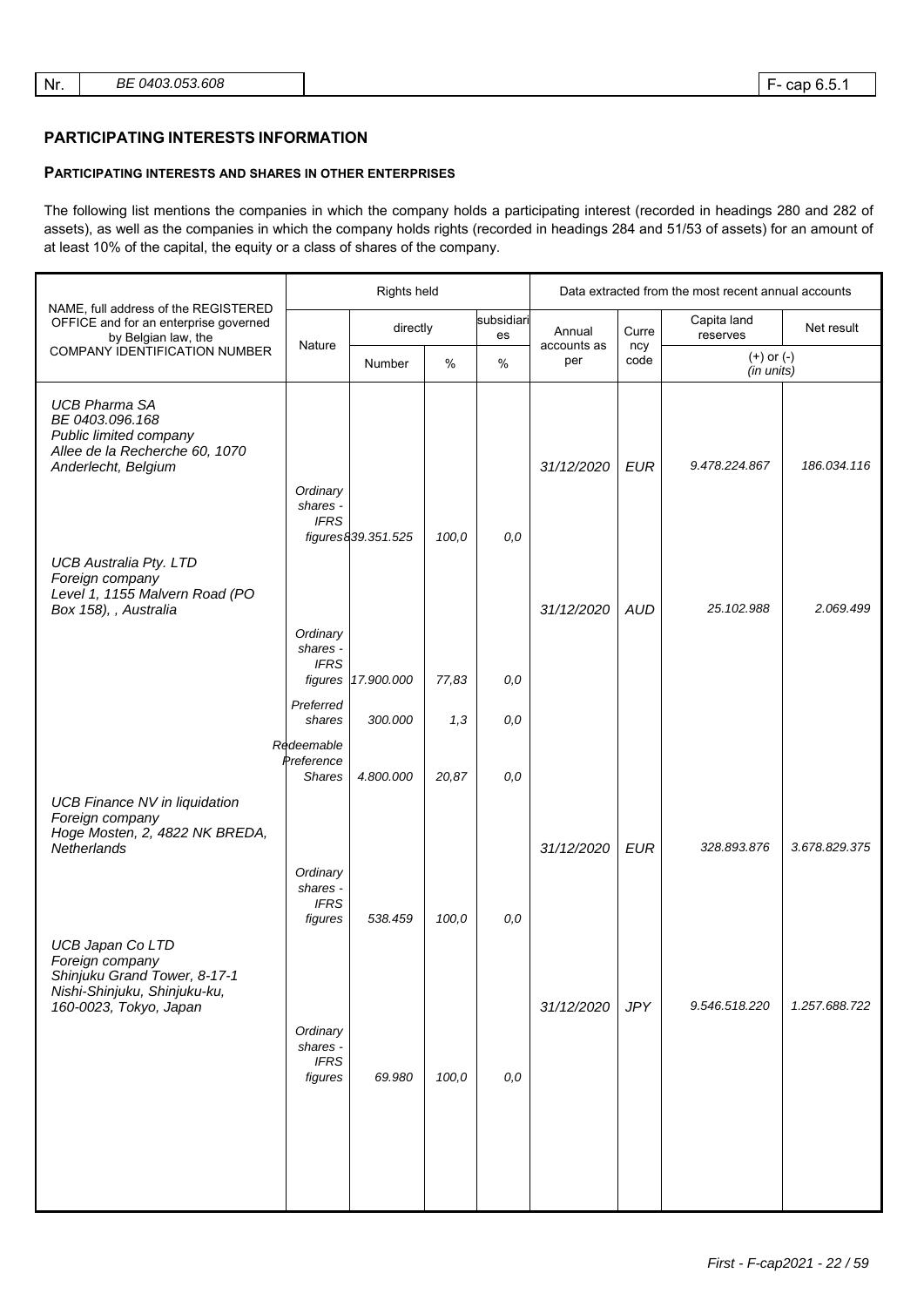| BE 0403.053.608<br>Nr. |  |
|------------------------|--|
|------------------------|--|

|                                                                                                                                                |                                                | Rights held        |       |                  | Data extracted from the most recent annual accounts |             |                              |              |
|------------------------------------------------------------------------------------------------------------------------------------------------|------------------------------------------------|--------------------|-------|------------------|-----------------------------------------------------|-------------|------------------------------|--------------|
| NAME, full address of the REGISTERED<br>OFFICE and for an enterprise governed<br>by Belgian law, the                                           |                                                | directly           |       | subsidiari<br>es | Annual                                              | Curre       | Capita land<br>reserves      | Net result   |
| COMPANY IDENTIFICATION NUMBER                                                                                                                  | Nature                                         | Number             | $\%$  | $\%$             | accounts as<br>per                                  | ncy<br>code | $(+)$ or $(-)$<br>(in units) |              |
| <b>UCB</b> (Investments) LTD<br>Foreign company<br>Bath Road 208, SLOUGH, SL1<br>3WE Berkshire, United Kingdom                                 | Cumulative                                     |                    |       |                  | 31/12/2020                                          | <b>GBP</b>  | 463.021.711                  | 48.593.309   |
|                                                                                                                                                | Preference<br>Shares -<br><b>IFRS</b>          | figures 44.928.426 | 97,82 | 0,0              |                                                     |             |                              |              |
|                                                                                                                                                | Ordinary<br><b>Shares</b>                      | 1.000.100          | 2,18  | 0,0              |                                                     |             |                              |              |
| UCB DE MEXICO S.A. de C.V.<br>Foreign company<br>Homero, 440 7° Floor, Col.<br>Chapultepec Morales, 11570<br>MEXICO D.F., Mexico               |                                                |                    |       |                  | 31/12/2020                                          | <b>MXN</b>  | 318.003.779                  | 97.898.877   |
|                                                                                                                                                | Ordinary<br>shares -<br><b>IFRS</b>            | figures 51.449.999 | 100,0 | 0,0              |                                                     |             |                              |              |
| <b>UCB Pharma France SA</b><br>Foreign company<br>rue Estienne d'Orves 420, F 92700<br>COLOMBES, France                                        |                                                |                    |       |                  | 31/12/2020                                          | <b>EUR</b>  | 108.577.941                  | $-5.856.274$ |
|                                                                                                                                                | Ordinary<br>shares -<br><b>IFRS</b><br>figures | 551.539            | 99,99 | 0.01             |                                                     |             |                              |              |
| UCB Pharma S.P.A. (Italy)<br>Foreign company<br>Via Varesina 162, , Italy                                                                      | Ordinary                                       |                    |       |                  | 31/12/2020                                          | <b>EUR</b>  | 67.135.287                   | 12.742.336   |
|                                                                                                                                                | shares -<br><b>IFRS</b><br>figures             | 474.525            | 99,9  | 0, 1             |                                                     |             |                              |              |
| <b>UCB Pharma (Produtos</b><br>Farmacêuticos) Lda<br>Foreign company<br>Rua Victor Câmara, Edifício Q 60,<br>D. Maria I, Piso 1 60, , Portugal |                                                |                    |       |                  | 31/12/2020                                          | EUR         | 4.759.011                    | 527.792      |
|                                                                                                                                                | Ordinary<br>shares -<br><b>IFRS</b><br>Figures | 88.500             | 98,33 | 1,67             |                                                     |             |                              |              |
| UCB Pharma S.A. (Spain)<br>Foreign company                                                                                                     |                                                |                    |       |                  |                                                     |             |                              |              |
| Plaza de Manuel Gómez Moreno,<br>Madrid 28020, Spain                                                                                           |                                                |                    |       |                  | 31/12/2020 EUR                                      |             | 178.796.987                  | 19.767.231   |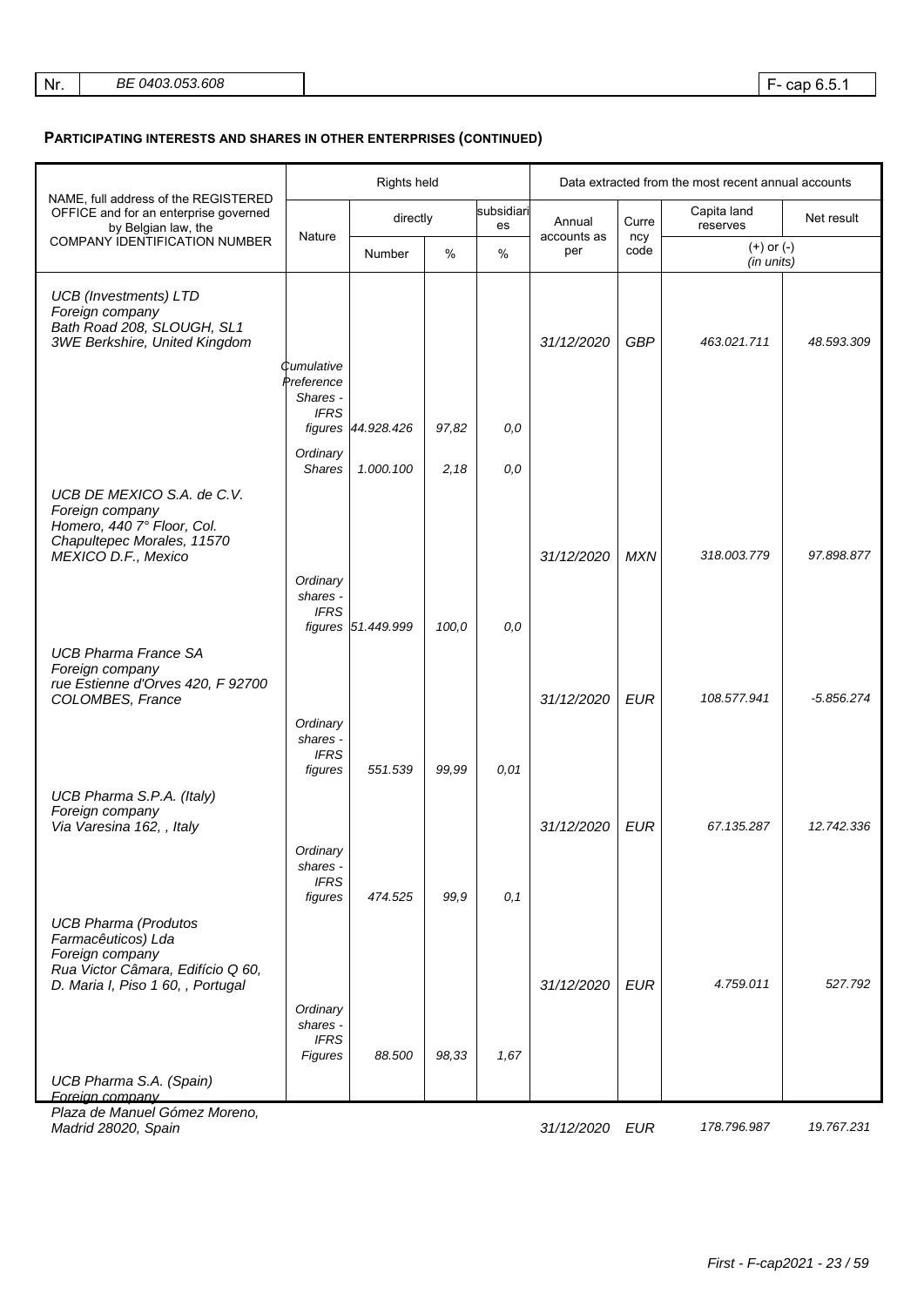|                                                                                                                                                    | Rights held                                    |                     |       |                  | Data extracted from the most recent annual accounts |             |                              |               |
|----------------------------------------------------------------------------------------------------------------------------------------------------|------------------------------------------------|---------------------|-------|------------------|-----------------------------------------------------|-------------|------------------------------|---------------|
| NAME, full address of the REGISTERED<br>OFFICE and for an enterprise governed<br>by Belgian law, the                                               |                                                | directly            |       | subsidiari<br>es | Annual                                              | Curre       | Capita land<br>reserves      | Net result    |
| COMPANY IDENTIFICATION NUMBER                                                                                                                      | Nature<br>Number                               |                     | %     | $\%$             | accounts as<br>per                                  | ncy<br>code | $(+)$ or $(-)$<br>(in units) |               |
| UCB A.E. (Greece)                                                                                                                                  | Ordinary<br>shares -<br><b>IFRS</b><br>figures | 9.600               | 100,0 | 0,0              |                                                     |             |                              |               |
| Foreign company<br>63, Agiou Dimitriou Street, 17456<br>Alimos, Athens, Greece                                                                     | Ordinary<br>shares -                           |                     |       |                  | 31/12/2020                                          | <b>EUR</b>  | 7.553.891                    | 1.567.875     |
|                                                                                                                                                    | <b>IFRS</b><br>Figures                         | 368.013             | 99,85 | 0, 15            |                                                     |             |                              |               |
| <b>UCB</b> (Pharma) Ireland LTD<br>Foreign company<br>Unit Drug House, Magna Drive,<br>Magna Business Park, DUBLIN 24,<br>Ireland                  |                                                |                     |       |                  | 31/12/2020                                          | <b>EUR</b>  | 4.013.271                    | 1.161.232     |
|                                                                                                                                                    | Ordinary<br>shares -<br><b>IFRS</b><br>figures | 60.000              | 100,0 | 0,0              |                                                     |             |                              |               |
| <b>UCB Korea Co LTD</b><br>Foreign company<br>4th Fl., A+ Asset Tower, 369<br>Gangnam-daero, Seocho-gu, Seoul<br>06621, Korea (Dem. People's Rep.) |                                                |                     |       |                  | 31/12/2020                                          | <b>KRW</b>  | 20.062.454.809               | 1.407.714.170 |
|                                                                                                                                                    | Ordinary<br>shares -<br><b>IFRS</b><br>figures | 138.666             | 100,0 | 0,0              |                                                     |             |                              |               |
| UCB Biopharma S.A.<br>Foreign company<br>Av. Brigadeiro Faria Limal,<br>2005005 Rio de Janeiro, Brazil                                             |                                                |                     |       |                  | 31/12/2020                                          | <b>BRL</b>  | 161.661.922                  | 6.359.821     |
|                                                                                                                                                    | Ordinary<br>shares -<br><b>IFRS</b>            | figures 155.326.714 | 99,99 | 0,01             |                                                     |             |                              |               |
| <b>UCB Pharmaceuticals (Taiwan) Ltd</b><br>Foreign company<br>12F.-2, No.88, Dunhua N. Rd.,<br>Songshan Dist, Tapei, China                         | Ordinary                                       |                     |       |                  | 31/12/2020                                          | <b>TWD</b>  | 35.894.283                   | 23.959.365    |
|                                                                                                                                                    | shares -<br><b>IFRS</b><br>figures             | $\mathcal I$        | 100,0 | 0,0              |                                                     |             |                              |               |
| <b>UCB Trading Malaysia Sdn Bhd in</b><br>liquidation<br>Foreign company                                                                           |                                                |                     |       |                  |                                                     |             |                              |               |

The Gardens South Tower, Kuala

Lumpur, Malaysia 31/12/2020 MYR 0 -63.207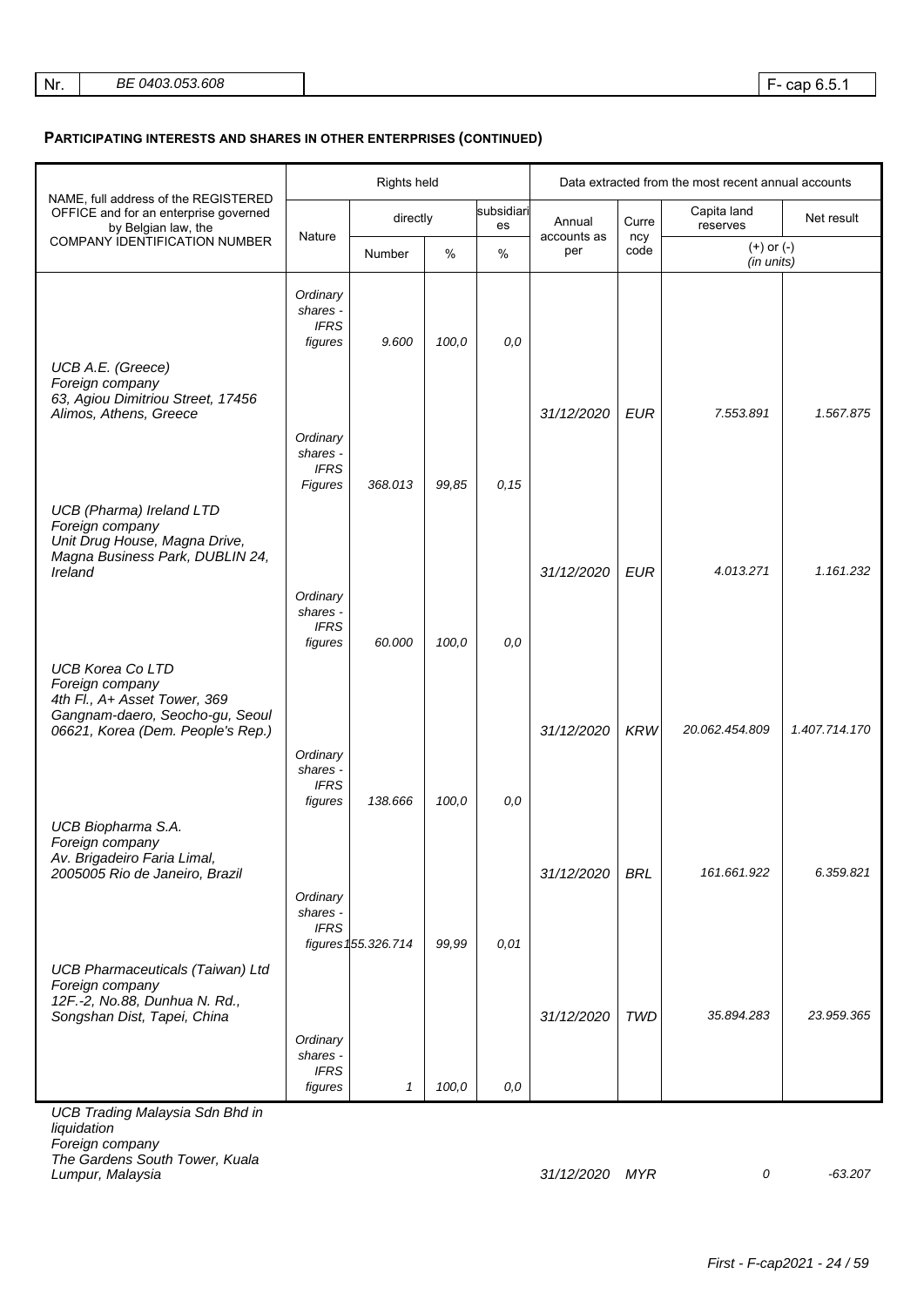|                                                                                                                                      | Rights held                                    |                    |       |                  | Data extracted from the most recent annual accounts |             |                              |             |
|--------------------------------------------------------------------------------------------------------------------------------------|------------------------------------------------|--------------------|-------|------------------|-----------------------------------------------------|-------------|------------------------------|-------------|
| NAME, full address of the REGISTERED<br>OFFICE and for an enterprise governed<br>by Belgian law, the                                 | Nature                                         | directly           |       | subsidiari<br>es | Annual<br>accounts as                               | Curre       | Capita land<br>reserves      | Net result  |
| COMPANY IDENTIFICATION NUMBER                                                                                                        |                                                | Number             | %     | %                | per                                                 | ncy<br>code | $(+)$ or $(-)$<br>(in units) |             |
|                                                                                                                                      | Ordinary<br>shares -<br><b>IFRS</b><br>figures | 400.000            | 100,0 | 0,0              |                                                     |             |                              |             |
| <b>UCB Trading (Thailand) Ltd. in</b><br>liquidation<br>Foreign company<br>Sathorn Square 98, , Thailand                             |                                                |                    |       |                  | 31/12/2020                                          | <b>THB</b>  | 6.202.357                    | 0           |
|                                                                                                                                      | Ordinary<br>shares -<br><b>IFRS</b>            |                    |       |                  |                                                     |             |                              |             |
| <b>UCB Trading (Shangai) CO LTD</b><br>Foreign company                                                                               |                                                | figures 19.999.998 | 99,99 | 0.01             |                                                     |             |                              |             |
| Room 317, No. 439 Fu Te Xi Yi<br>Road, SHANGAI, China                                                                                | Ordinary                                       |                    |       |                  | 31/12/2020                                          | CNY         | 44.981.765                   | 3.718.744   |
|                                                                                                                                      | shares -<br><b>IFRS</b><br>figures             | 1                  | 100,0 | 0,0              |                                                     |             |                              |             |
| UCB Pharma A.S. (TURKEY)<br>Foreign company<br>Palladium Tower, Barbaros Mah.,<br>Kardelen Sok. No.2, Kat.24/80,<br>Istanbul, Turkey |                                                |                    |       |                  | 31/12/2020                                          | <b>TRY</b>  | 168.553.552                  | 29.748.866  |
|                                                                                                                                      | Ordinary<br>shares -<br><b>IFRS</b>            |                    |       |                  |                                                     |             |                              |             |
| <b>UCB India Private Ltd</b><br>Foreign company                                                                                      | figures                                        | 1.095.430          | 100,0 | 0,0              |                                                     |             |                              |             |
| 504, Peninsula Towers, Ganpatrao<br>Kadam, Marg, Lower Parel, 400013<br>MUMBAI, India                                                |                                                |                    |       |                  | 31/12/2020                                          | <b>INR</b>  | 454.343.484                  | -34.260.321 |
|                                                                                                                                      | Ordinary<br>shares -<br><b>IFRS</b><br>figures | 3.527              | 99,97 | 0,03             |                                                     |             |                              |             |
| Uni-Mediflex Private Limited<br>Foreign company<br>504, Peninsula Corporate Park<br>Ganpatrao Kadam Marg, 400013<br>Mumbay, India    |                                                |                    |       |                  | 31/12/2020                                          | <b>INR</b>  | 2.912.183                    | 0           |
|                                                                                                                                      | Ordinary<br>shares -<br><b>IFRS</b><br>hgures  | <del>290.000</del> | JJ,JJ | 0,01             |                                                     |             |                              |             |

UCB S.R.O. Foreign company Thamova 13, 18600 PRAHA 8,

31/12/2020 CZK 53.962.276 5.350.063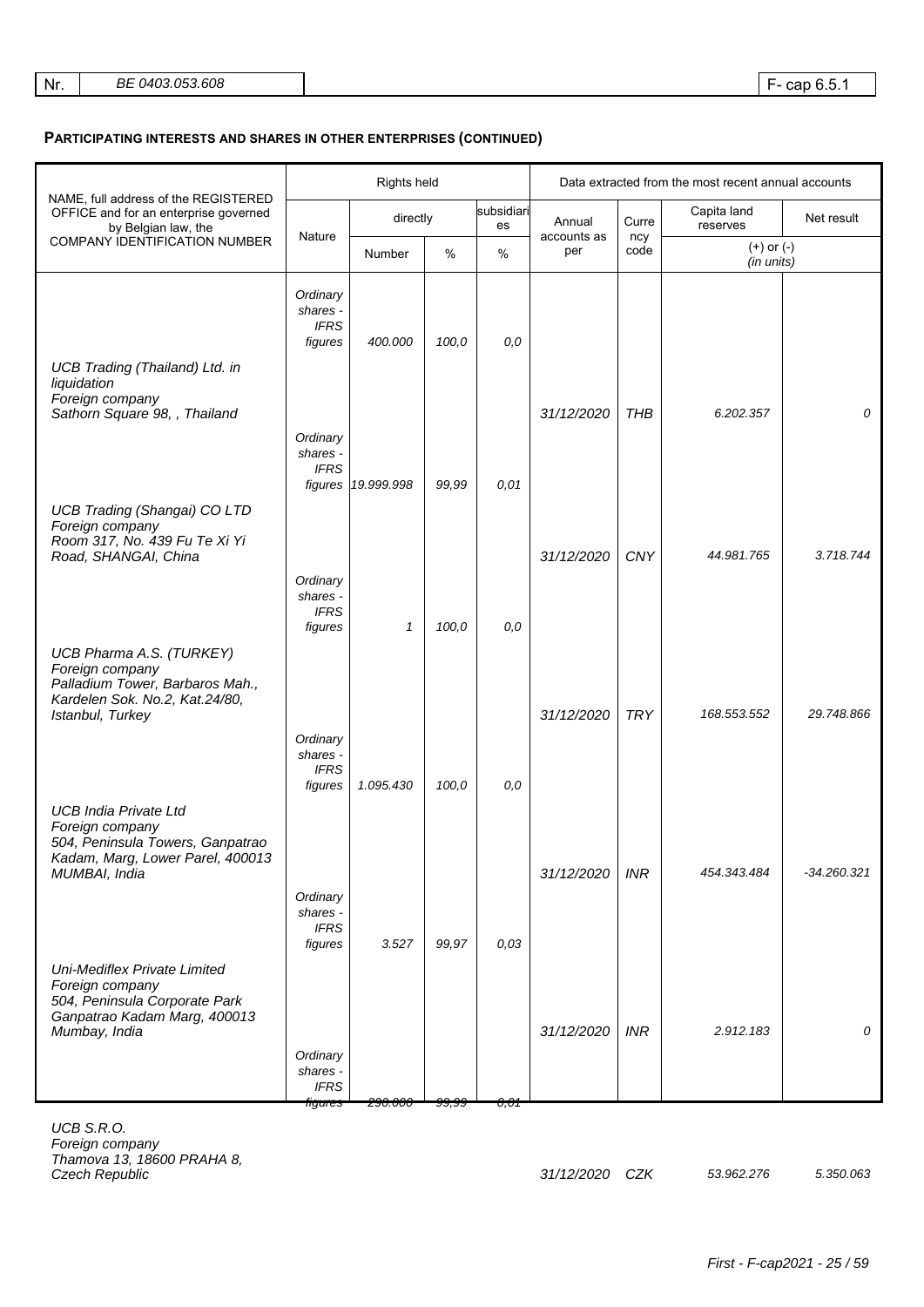|                                                                                                                                  |                                                | Rights held                   |       |                    | Data extracted from the most recent annual accounts |                              |                         |             |
|----------------------------------------------------------------------------------------------------------------------------------|------------------------------------------------|-------------------------------|-------|--------------------|-----------------------------------------------------|------------------------------|-------------------------|-------------|
| NAME, full address of the REGISTERED<br>OFFICE and for an enterprise governed<br>by Belgian law, the                             |                                                | directly                      |       | subsidiari<br>es   | Annual                                              | Curre                        | Capita land<br>reserves | Net result  |
| COMPANY IDENTIFICATION NUMBER                                                                                                    |                                                | Nature<br>$\%$<br>%<br>Number |       | accounts as<br>per | ncy<br>code                                         | $(+)$ or $(-)$<br>(in units) |                         |             |
|                                                                                                                                  | Ordinary<br>shares -<br><b>IFRS</b>            | figures 12.300.600            | 100,0 | 0.0                |                                                     |                              |                         |             |
| <b>UCB GMBH</b><br>Foreign company<br>Alfred Nobelstrasse 10, D 40789<br>MONHEIM, Germany                                        | Shares -                                       |                               |       |                    | 31/12/2020                                          | <b>EUR</b>                   | 625.074.184             | 128.289.929 |
|                                                                                                                                  | <b>IFRS</b><br>figures                         | 394.000                       | 5,21  | 94,79              |                                                     |                              |                         |             |
| <b>UCB HUNGARY LTD</b><br>Foreign company<br>Obuda Gate Building,, Arpad<br>Fejelum utja 26-28, 1023<br><b>BUDAPEST, Hungary</b> |                                                |                               |       |                    | 31/12/2020                                          | <b>HUF</b>                   | 636.789.935             | 240.397.779 |
|                                                                                                                                  | Shares -<br><b>IFRS</b>                        |                               |       |                    |                                                     |                              |                         |             |
| UCB Pharma Sp. z.o.o. (Poland)                                                                                                   |                                                | figures 148.000.000           | 100,0 | 0,0                |                                                     |                              |                         |             |
| Foreign company<br>Ul. Kruczkowskego 8, 00-380<br>WARSAWA, Poland                                                                |                                                |                               |       |                    | 31/12/2020                                          | <b>PLN</b>                   | 48.252.356              | -22.933.930 |
|                                                                                                                                  | Ordinary<br>shares -<br><b>IFRS</b><br>figures | 236.456                       | 78,05 | 21,95              |                                                     |                              |                         |             |
| <b>UCB Pharma LLC (Russia)</b><br>Foreign company<br>Shturvalnaya str. bldg 1 5, Moscow                                          |                                                |                               |       |                    |                                                     |                              |                         |             |
| 1253645, Russian Federation                                                                                                      |                                                |                               |       |                    | 31/12/2020                                          | <b>RUB</b>                   | 167.953.250             | 34.527.074  |
|                                                                                                                                  | Ordinary<br>shares -<br><b>IFRS</b><br>figures | $\mathcal I$                  | 100,0 | 0,0                |                                                     |                              |                         |             |
| <b>UCB Bulgaria EOOD</b><br>Foreign company<br>15, Ljubata Str., Fl. 4 apt. 10-11,<br>Lozenetz, Sofia 1407, Bulgaria             |                                                |                               |       |                    | 31/12/2020                                          | <b>BGN</b>                   | 1.462.139               | 220.965     |
|                                                                                                                                  | Ordinary<br>shares -<br><b>IFRS</b><br>figures | 500                           | 100,0 | 0,0                |                                                     |                              |                         |             |
| <b>UCB Pharma Romania SRL</b><br>Foreign company<br>40-44 Ranu Antonache 4th fl<br>district 1, 011665 Bucharest,                 |                                                |                               |       |                    |                                                     |                              |                         |             |

Romania 2.154.768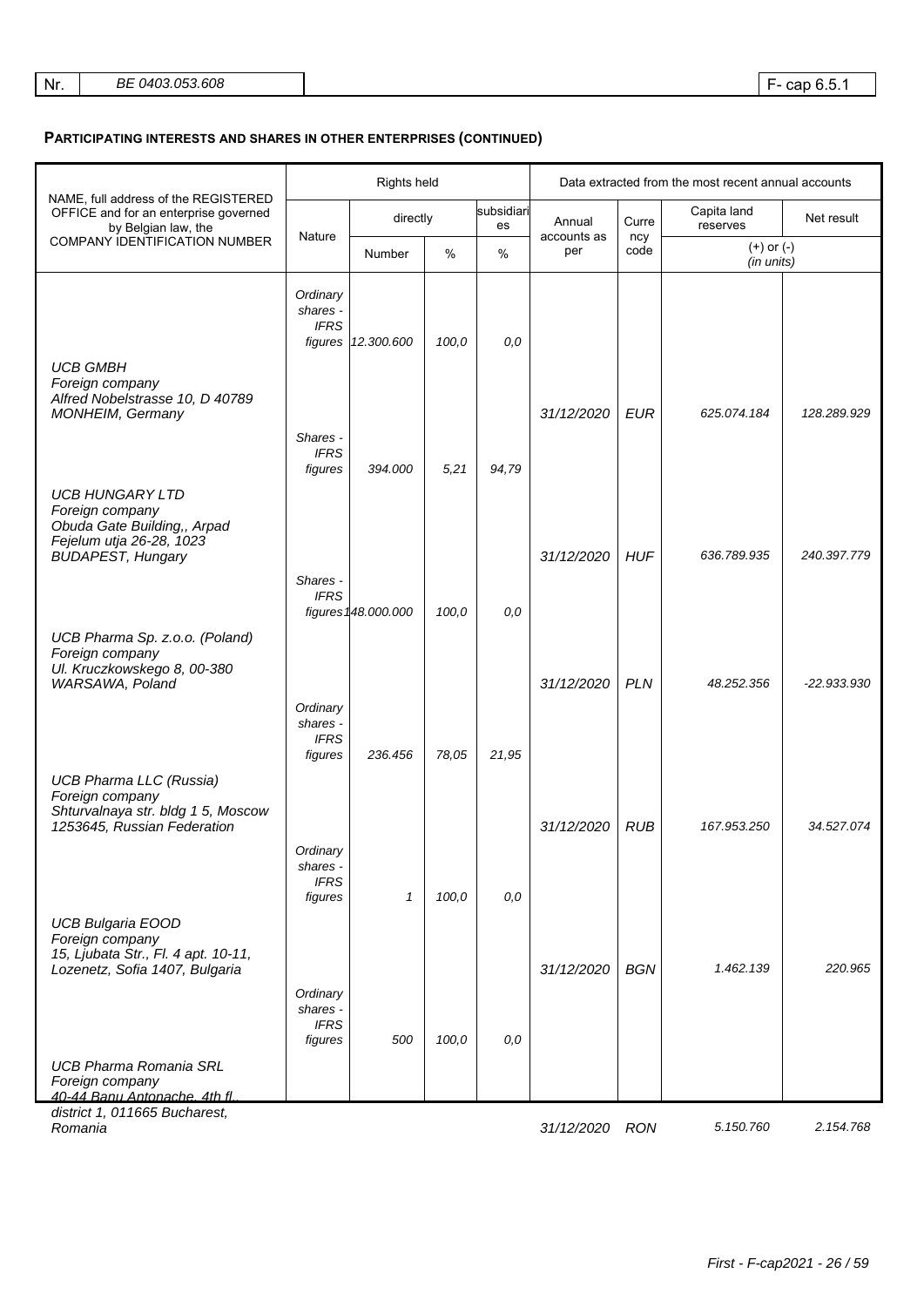|                                                                                                       | Rights held                                    |                    |       |                  | Data extracted from the most recent annual accounts |             |                              |              |
|-------------------------------------------------------------------------------------------------------|------------------------------------------------|--------------------|-------|------------------|-----------------------------------------------------|-------------|------------------------------|--------------|
| NAME, full address of the REGISTERED<br>OFFICE and for an enterprise governed<br>by Belgian law, the  |                                                | directly           |       | subsidiari<br>es | Annual                                              | Curre       | Capita land<br>reserves      | Net result   |
| COMPANY IDENTIFICATION NUMBER                                                                         | Nature                                         | Number             | $\%$  | $\%$             | accounts as<br>per                                  | ncy<br>code | $(+)$ or $(-)$<br>(in units) |              |
| <b>UCB Pharma Logistics LLC</b><br>Foreign company                                                    | Ordinary<br>shares -<br><b>IFRS</b><br>figures | 20                 | 100,0 | 0,0              |                                                     |             |                              |              |
| Perevedenovky pereulok, 13,<br>building 21, Moscow 119048,<br>Russian Federation                      |                                                |                    |       |                  | 31/12/2020                                          | <b>RUB</b>  | 69.964.472                   | -554.811.752 |
|                                                                                                       | Ordinary<br>shares -<br><b>IFRS</b><br>figures | $\mathcal I$       | 100,0 | 0,0              |                                                     |             |                              |              |
| <b>UCB Ventures SA</b><br>BE 0667.816.096<br>Public limited company<br>Allée de la Recherche 60, 1070 |                                                |                    |       |                  |                                                     |             | 53.127.789                   |              |
| Anderlecht, Belgium                                                                                   | Ordinary<br>shares -<br><b>IFRS</b>            |                    |       |                  | 31/12/2020                                          | <b>EUR</b>  |                              | $-2.381.842$ |
| <b>UCB Manufacturing Ireland Ltd.</b>                                                                 |                                                | figures 59.999.999 | 99,99 | 0,01             |                                                     |             |                              |              |
| Foreign company<br>Shannon Industrial Estate, , Ireland                                               | Classe A<br>shares -                           |                    |       |                  | 31/12/2020                                          | <b>EUR</b>  | 183.846.282                  | $-932.869$   |
|                                                                                                       | <b>IFRS</b><br>figures                         | 1.400.000          | 63,64 | 0,0              |                                                     |             |                              |              |
|                                                                                                       | Deferred<br>ordinary<br>shares                 | 800.000            | 36,36 | 0,0              |                                                     |             |                              |              |
|                                                                                                       |                                                |                    |       |                  |                                                     |             |                              |              |
|                                                                                                       |                                                |                    |       |                  |                                                     |             |                              |              |
|                                                                                                       |                                                |                    |       |                  |                                                     |             |                              |              |
|                                                                                                       |                                                |                    |       |                  |                                                     |             |                              |              |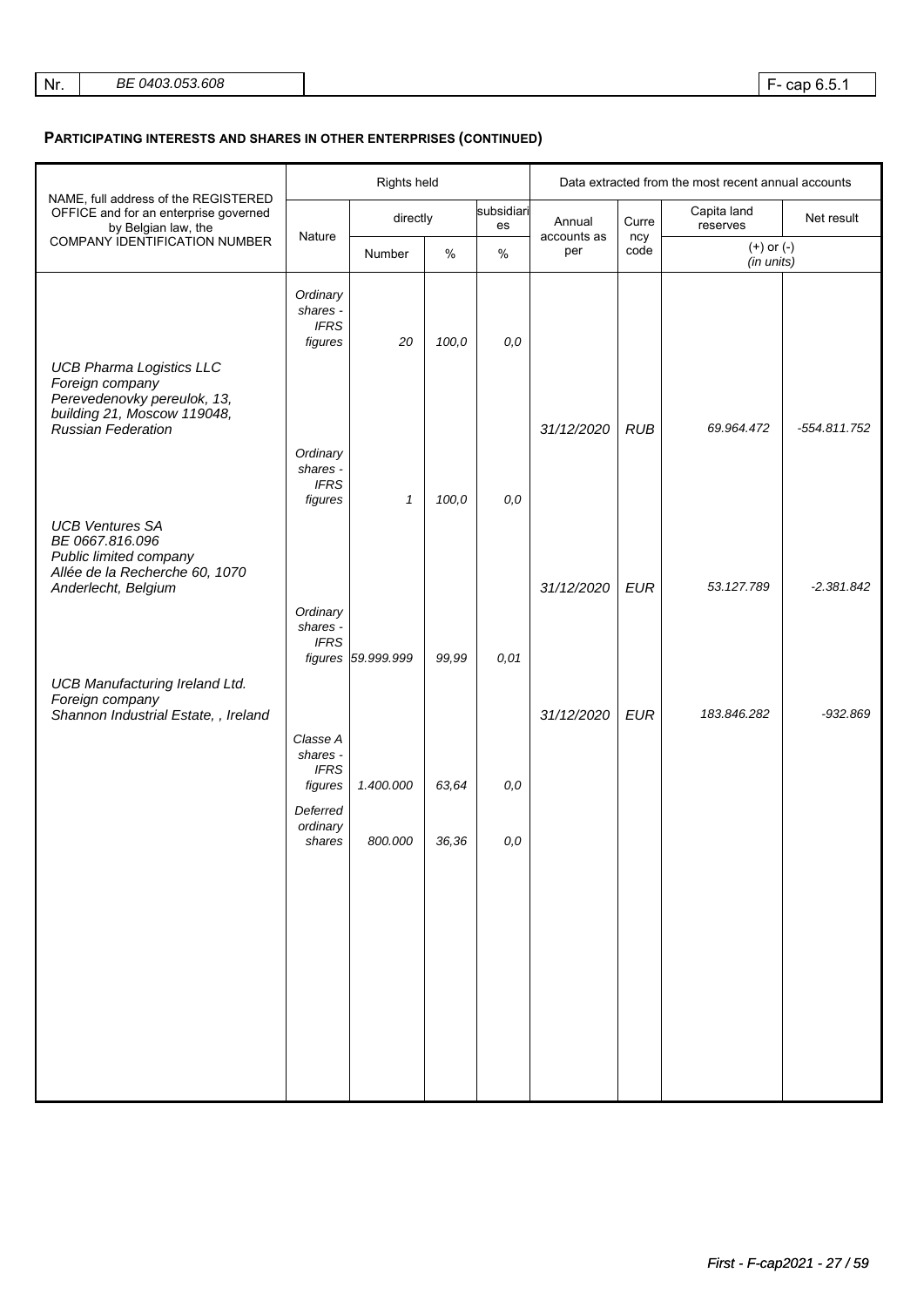# **OTHER INVESTMENTS AND DEPOSITS, ALLOCATION DEFERRED CHARGES AND ACCRUED INCOME**

|                                                                    | Codes | Period     | Preceding period |
|--------------------------------------------------------------------|-------|------------|------------------|
| <b>INVESTMENTS: OTHER INVESTMENTS AND DEPOSITS</b>                 |       |            |                  |
| Shares and current investments other than fixed income investments | 51    | 30.099.543 | 747.554          |
| Shares - Book value increased with the uncalled amount             | 8681  | 30.099.543 | 747.554          |
|                                                                    | 8682  |            |                  |
|                                                                    | 8683  |            |                  |
|                                                                    | .52   |            |                  |
|                                                                    | 8684  |            |                  |
| With residual term or notice of withdrawal                         | 53    |            |                  |
|                                                                    | 8686  |            |                  |
|                                                                    | 8687  |            |                  |
|                                                                    | 8688  |            |                  |
|                                                                    | 8689  |            |                  |

|                                                                    | Period     |
|--------------------------------------------------------------------|------------|
| <b>DEFERRED CHARGES AND ACCRUED INCOME</b>                         |            |
| Allocation of heading 490/1 of assets if the amount is significant |            |
|                                                                    | 95.788.843 |
| Interest receivable                                                | 1 493 369  |
|                                                                    | 1 026 018  |
|                                                                    |            |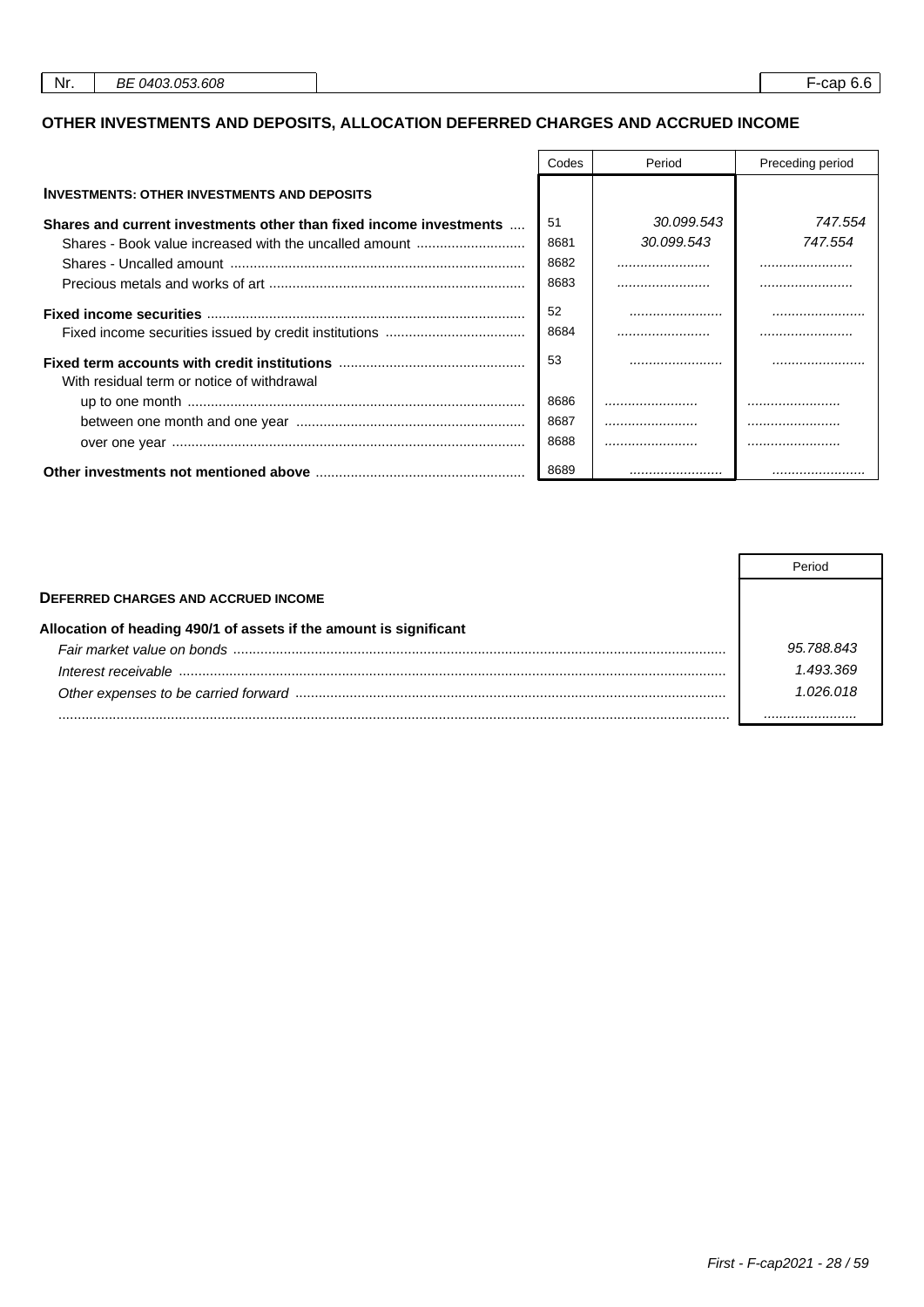**STATEMENT OF CAPITAL** 

Preceding period

Period

 $\mathsf{Codes}$ 

## STATEMENT OF CAPITAL AND SHAREHOLDING STRUCTURE

| <b>Capital</b>                               |       |                 |       |                        |
|----------------------------------------------|-------|-----------------|-------|------------------------|
|                                              | 100P  | XXXXXXXXXXXXXX  |       | 583.516.974            |
|                                              | (100) | 583.516.974     |       |                        |
|                                              | Codes | Value           |       | Number of shares       |
| Changes during the period                    |       |                 |       |                        |
|                                              |       |                 |       |                        |
|                                              |       |                 |       |                        |
|                                              |       |                 |       |                        |
|                                              |       |                 |       |                        |
| Structure of the capital                     |       |                 |       |                        |
| Different categories of shares               |       |                 |       |                        |
|                                              |       | 583.516.974     |       | 194.505.658            |
|                                              |       |                 |       |                        |
|                                              |       |                 |       |                        |
|                                              | 8702  | XXXXXXXXXXXXX   |       | 68.868.745             |
|                                              | 8703  | XXXXXXXXXXXXX   |       | 125.636.913            |
|                                              |       |                 |       |                        |
|                                              | Codes | Uncalled amount |       | Capital called but not |
|                                              |       |                 |       | paid                   |
| <b>Capital not paid</b>                      |       |                 |       |                        |
|                                              | (101) |                 |       | XXXXXXXXXXXXX          |
|                                              | 8712  | XXXXXXXXXXXXX   |       |                        |
| Shareholders having yet to pay up in full    |       |                 |       |                        |
|                                              |       | .               |       |                        |
|                                              |       |                 |       |                        |
|                                              |       |                 |       |                        |
|                                              |       |                 |       |                        |
|                                              |       |                 | Codes | Period                 |
|                                              |       |                 |       |                        |
| <b>Own shares</b>                            |       |                 |       |                        |
| Held by the company itself                   |       |                 |       |                        |
|                                              |       |                 | 8721  | 16.440.666             |
|                                              |       |                 | 8722  | 5.480.222              |
| Held by the subsidiaries                     |       |                 |       |                        |
|                                              |       |                 | 8731  |                        |
|                                              |       |                 | 8732  |                        |
| <b>Commitments to issue shares</b>           |       |                 |       |                        |
| Owing to the exercise of conversion rights   |       |                 |       |                        |
|                                              |       |                 | 8740  |                        |
|                                              |       |                 | 8741  |                        |
|                                              |       |                 | 8742  |                        |
| Owing to the exercise of subscription rights |       |                 |       |                        |
|                                              |       |                 | 8745  |                        |
|                                              |       |                 | 8746  |                        |
|                                              |       |                 | 8747  |                        |
|                                              |       |                 |       |                        |
|                                              |       |                 | 8751  |                        |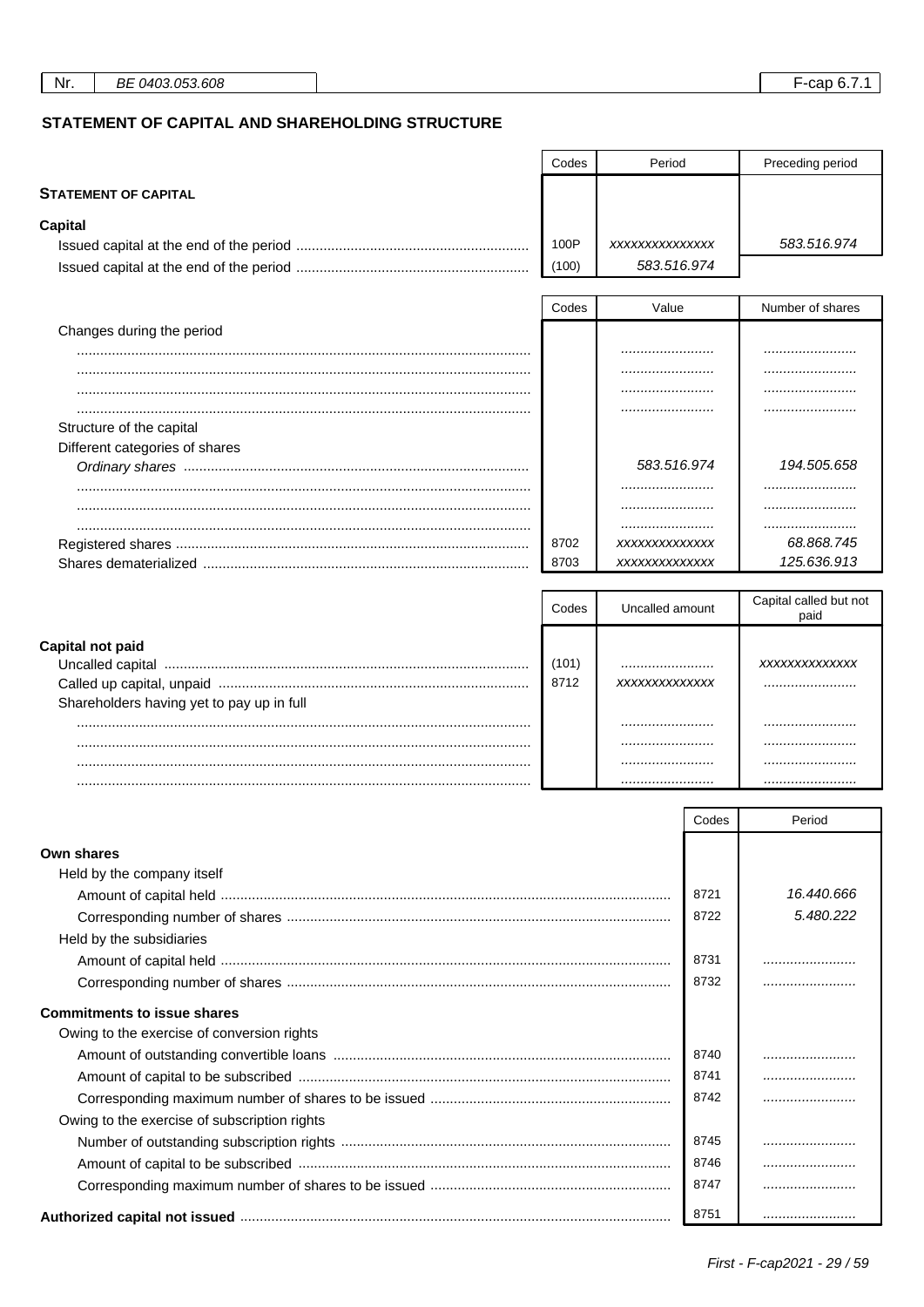| - 608.<br>- P<br>$040^\circ$<br>∩⊏<br>Nr.<br>car<br>. . <i>. .</i> .<br>DC |
|----------------------------------------------------------------------------|
|----------------------------------------------------------------------------|

|                                         | Codes | Period |
|-----------------------------------------|-------|--------|
| Shares issued, non representing capital |       |        |
| Distribution                            |       |        |
|                                         | 8761  |        |
|                                         | 8762  |        |
| Allocation by shareholder               |       |        |
|                                         | 8771  |        |
|                                         | 8781  |        |

| Supplementary explanation relating to the contribution (including the industry contribution) |  |
|----------------------------------------------------------------------------------------------|--|
|                                                                                              |  |
|                                                                                              |  |
|                                                                                              |  |
|                                                                                              |  |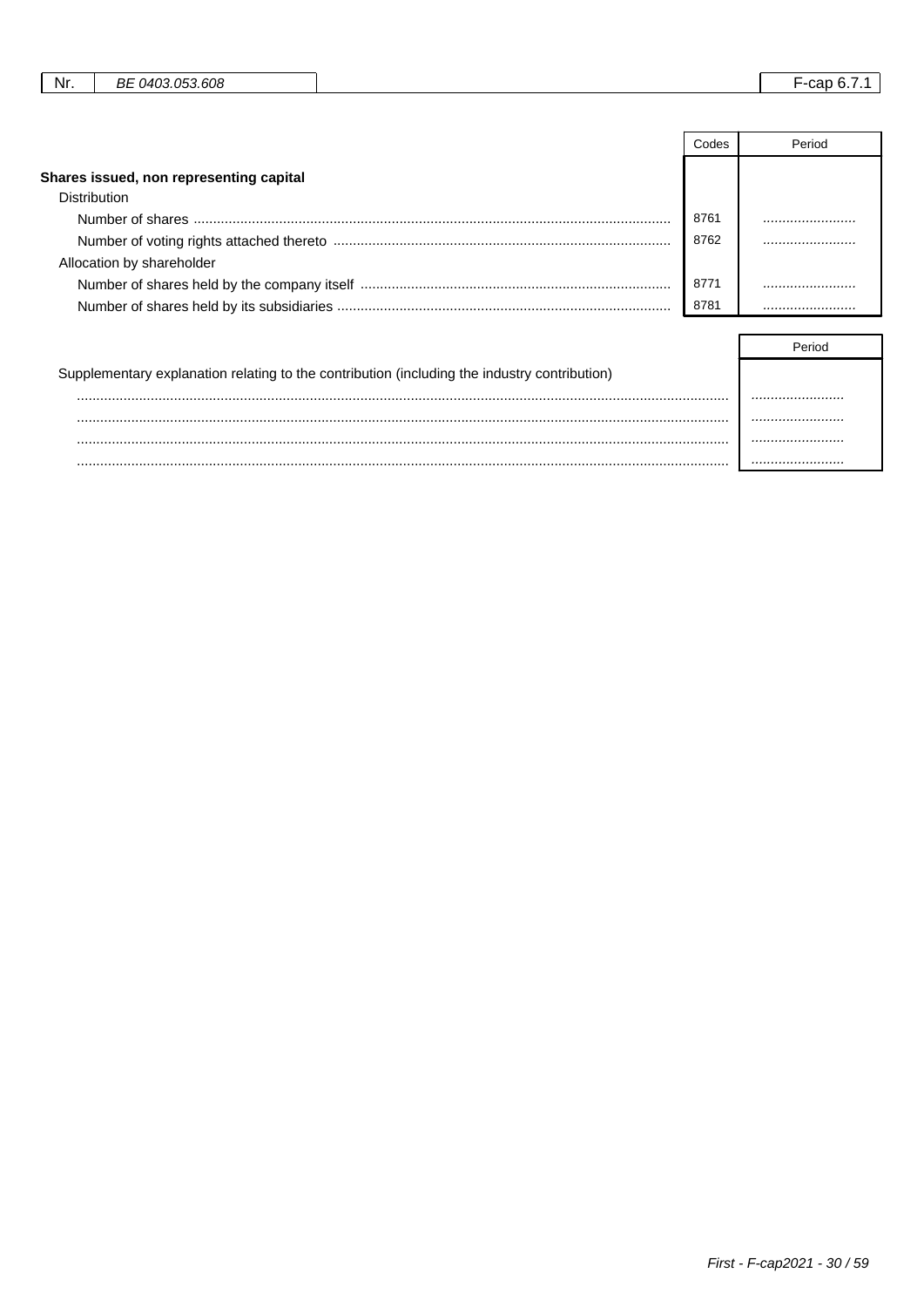|                | Notifications received pursuant to the law of 2 May 2007 on disclosure of large shareholdings |                             |          |                  |  |  |
|----------------|-----------------------------------------------------------------------------------------------|-----------------------------|----------|------------------|--|--|
|                | Last update:                                                                                  | 05 January 2021             |          | Situation as per |  |  |
|                | <b>Share capital</b>                                                                          | €583.516.974<br>194.505.658 |          | 13 March 2014    |  |  |
|                | Total number of voting rights (= denominator)                                                 |                             |          |                  |  |  |
|                | 1 Financière de Tubize SA ('Tubize')                                                          |                             |          | 19 January 2018  |  |  |
|                | securities carrying voting rights (shares)                                                    | 68.076.981                  | 35,00%   |                  |  |  |
| $\overline{2}$ | <b>UCB SA/NV</b>                                                                              |                             |          |                  |  |  |
|                | securities carrying voting rights (shares)                                                    | 5.480.222                   | 2,82%    | 31 December 2020 |  |  |
|                | assimilated financial instruments (options) <sup>(1)</sup>                                    | 0                           | 0,00%    | 06 March 2017    |  |  |
|                | assimilated financial instruments (other) <sup>(1)</sup>                                      | 0                           | $0.00\%$ | 18 December 2015 |  |  |
|                | Total                                                                                         | 5.480.222                   | 2,82%    |                  |  |  |
|                | <b>Free float</b> <sup>(2)</sup> (securities carrying voting rights (shares))                 | 120.948.455                 | 62,18%   |                  |  |  |
| 3              | BlackRock, Inc.                                                                               |                             |          | 13 January 2020  |  |  |
|                | securities carrying voting rights (shares)                                                    | 9.412.691                   | 4,84%    |                  |  |  |
| 4              | Wellington Management Group LLP                                                               |                             |          | 01 October 2019  |  |  |
|                | securities carrying voting rights (shares)                                                    | 15.575.749                  | 8,01%    |                  |  |  |
| 5              | <b>FMR LLC</b>                                                                                |                             |          | 27 July 2020     |  |  |
|                | securities carrying voting rights (shares)                                                    | 7.060.944                   | 3,63%    |                  |  |  |

(all percentages are calculated on the basis of the current total number of voting rights)

 $^{(1)}$  Assimilated financial instruments within the meaning of article 6, §6 of the Law of 2 May 2007 on the disclosure of large shareholdings.

<sup>(2)</sup> Free float being the UCB shares not held by the reference shareholder (Tubize) and UCB SA/NV. Only securities carrying voting rights (shares) held by<br>these entities are taken into account for this calculation; assimi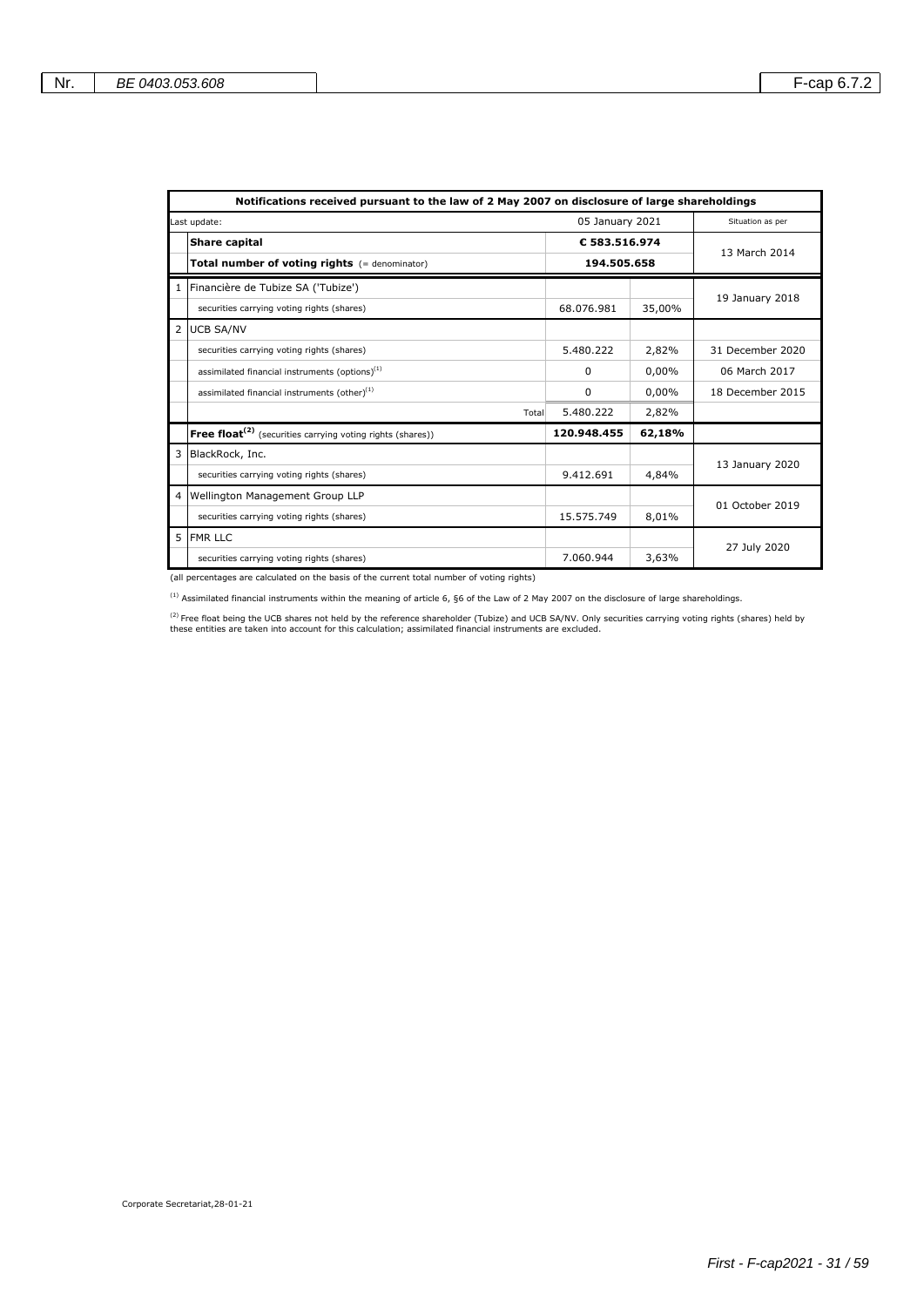| Nr. | 03.053.608<br>ി402<br>ВE<br>$\cdot$ | _<br>--cap<br>v. |
|-----|-------------------------------------|------------------|
|     |                                     |                  |

## PROVISIONS FOR OTHER LIABILITIES AND CHARGES

|                                                                           | Period     |
|---------------------------------------------------------------------------|------------|
| ANALYSIS OF THE HEADING 164/5 OF LIABILITIES IF THE AMOUNT IS SIGNIFICANT |            |
|                                                                           | 23 899 703 |
|                                                                           | 580 883    |
|                                                                           | 1 687 566  |
|                                                                           |            |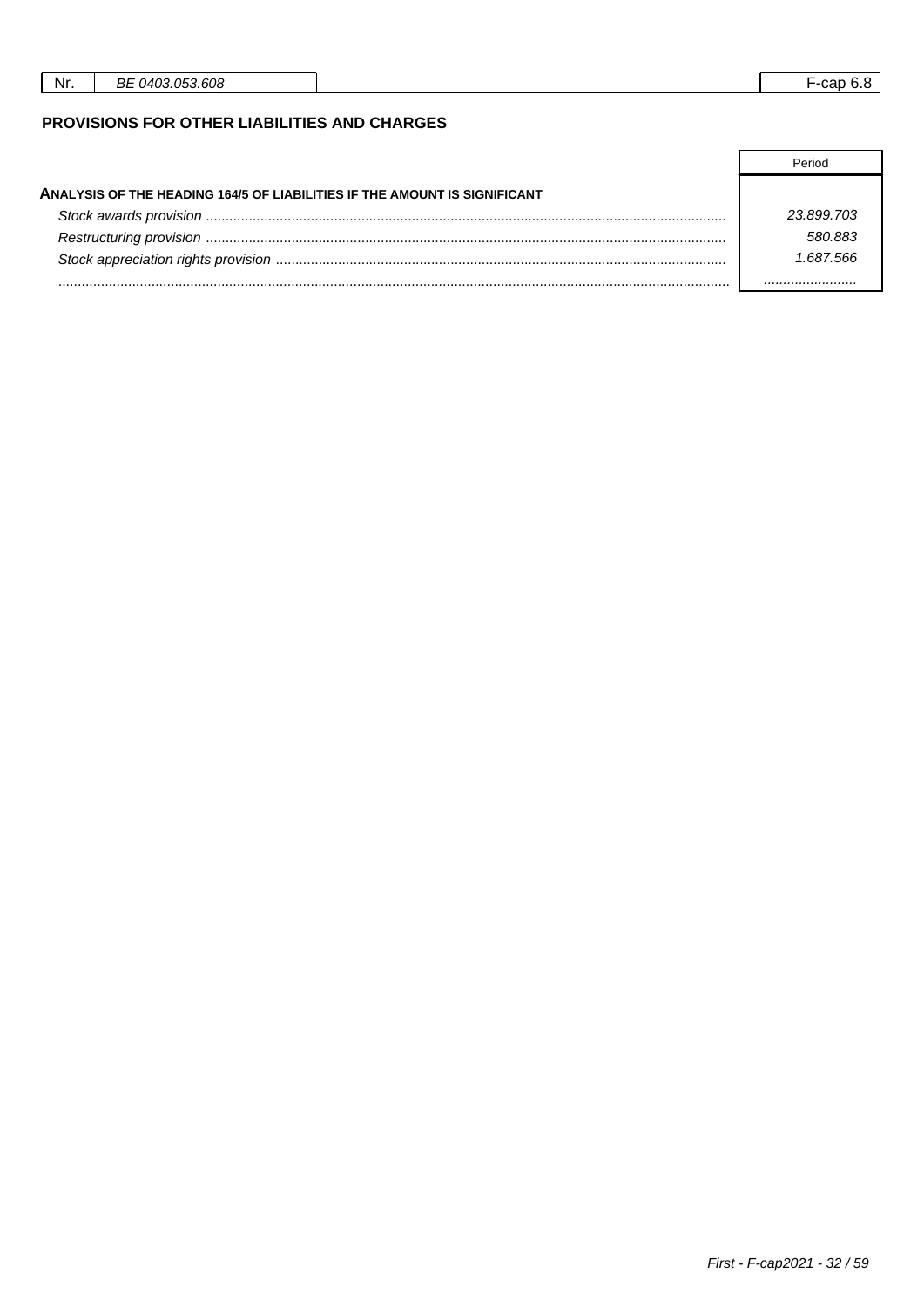# STATEMENT OF AMOUNTS PAYABLE, ACCRUED CHARGES AND DEFERRED INCOME

|                                                                                               | Codes | Period          |
|-----------------------------------------------------------------------------------------------|-------|-----------------|
| BREAKDOWN OF AMOUNTS PAYABLE WITH AN ORIGINAL PERIOD TO MATURITY OF MORE THAN ONE             |       |                 |
| YEAR, ACCORDING TO THEIR RESIDUAL TERM                                                        |       |                 |
| Current portion of amounts payable after more than one year falling due within one year       |       |                 |
|                                                                                               | 8801  | 366.359.918     |
|                                                                                               | 8811  |                 |
|                                                                                               | 8821  | 366.359.918     |
|                                                                                               | 8831  |                 |
|                                                                                               | 8841  |                 |
|                                                                                               | 8851  |                 |
|                                                                                               | 8861  |                 |
|                                                                                               | 8871  |                 |
|                                                                                               | 8881  |                 |
|                                                                                               | 8891  |                 |
|                                                                                               | 8901  |                 |
| Total current portion of amounts payable after more than one year falling due within one year | (42)  | 366.359.918     |
|                                                                                               |       |                 |
| Amounts payable with a remaining term of more than one but not more than five years           | 8802  | 525.717.000     |
|                                                                                               | 8812  |                 |
|                                                                                               | 8822  | <br>525.717.000 |
|                                                                                               | 8832  |                 |
|                                                                                               | 8842  |                 |
|                                                                                               | 8852  |                 |
|                                                                                               | 8862  |                 |
|                                                                                               | 8872  |                 |
|                                                                                               | 8882  |                 |
|                                                                                               |       |                 |
|                                                                                               | 8892  |                 |
|                                                                                               | 8902  |                 |
| Total amounts payable with a remaining term of more than one but not more than five years     | 8912  | 525.717.000     |
| Amounts payable with a remaining term of more than five years                                 |       |                 |
|                                                                                               | 8803  | 866.460.684     |
|                                                                                               | 8813  |                 |
|                                                                                               | 8823  |                 |
|                                                                                               | 8833  |                 |
|                                                                                               | 8843  |                 |
|                                                                                               | 8853  | 866.460.684     |
|                                                                                               | 8863  |                 |
|                                                                                               | 8873  |                 |
|                                                                                               | 8883  |                 |
|                                                                                               | 8893  |                 |
|                                                                                               | 8903  |                 |
|                                                                                               | 8913  | 866.460.684     |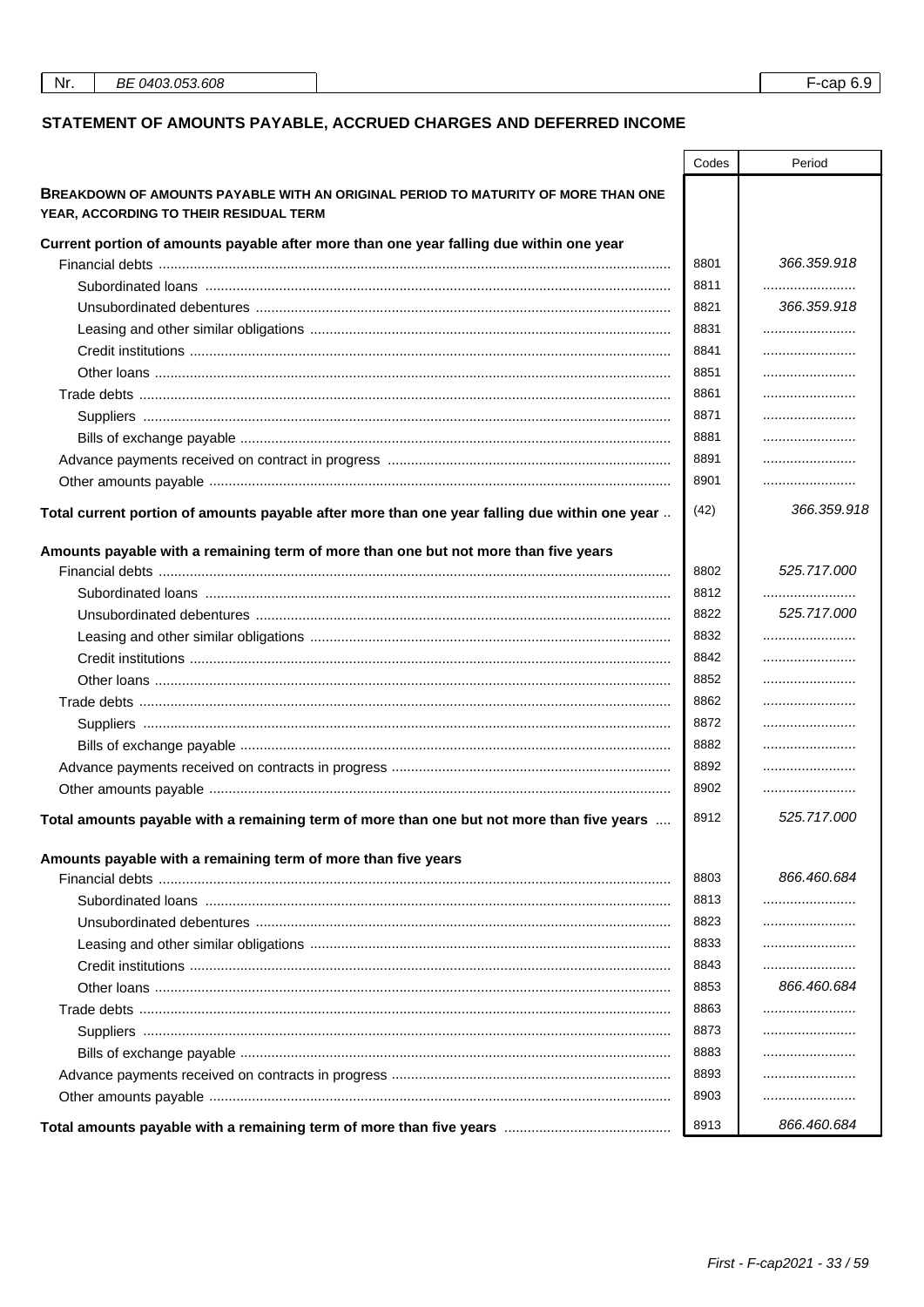| Nr.<br>BE 0403.053.608                                                                         |       | $F$ -cap 6.9 |
|------------------------------------------------------------------------------------------------|-------|--------------|
|                                                                                                |       |              |
|                                                                                                | Codes | Period       |
| <b>GUARANTEED AMOUNTS PAYABLE</b> (included in headings 17 and 42/48 of the liabilities)       |       |              |
| Amounts payable guaranteed by Belgian public authorities                                       |       |              |
|                                                                                                | 8921  |              |
|                                                                                                | 8931  |              |
|                                                                                                | 8941  |              |
|                                                                                                | 8951  |              |
|                                                                                                | 8961  |              |
|                                                                                                | 8971  |              |
|                                                                                                | 8981  |              |
|                                                                                                | 8991  |              |
|                                                                                                | 9001  |              |
|                                                                                                | 9011  |              |
|                                                                                                | 9021  |              |
|                                                                                                | 9051  |              |
|                                                                                                | 9061  |              |
|                                                                                                |       |              |
| Amounts payable guaranteed by real securities or irrevocably promised by the enterprise on its |       |              |
| own assets                                                                                     | 8922  |              |
|                                                                                                | 8932  |              |
|                                                                                                | 8942  |              |
|                                                                                                | 8952  |              |
|                                                                                                | 8962  |              |
|                                                                                                | 8972  |              |
|                                                                                                | 8982  |              |
|                                                                                                | 8992  |              |
|                                                                                                | 9002  |              |
|                                                                                                | 9012  |              |
|                                                                                                | 9022  |              |
|                                                                                                | 9032  |              |
|                                                                                                | 9042  |              |
|                                                                                                | 9052  |              |
| Total amounts payable guaranteed by real securities or irrevocably promised by the enterprise  |       |              |
|                                                                                                | 9062  |              |

|                                                                              | Codes | Period     |
|------------------------------------------------------------------------------|-------|------------|
| <b>TAXES, REMUNERATION AND SOCIAL SECURITY</b>                               |       |            |
| <b>Taxes</b> (heading 450/3 and 179 of the liabilities)                      |       |            |
|                                                                              | 9072  |            |
|                                                                              | 9073  |            |
|                                                                              | 450   | 9.609      |
| Remuneration and social security (headings 454/9 and 179 of the liabilities) |       |            |
|                                                                              | 9076  |            |
|                                                                              | 9077  | 18.049.827 |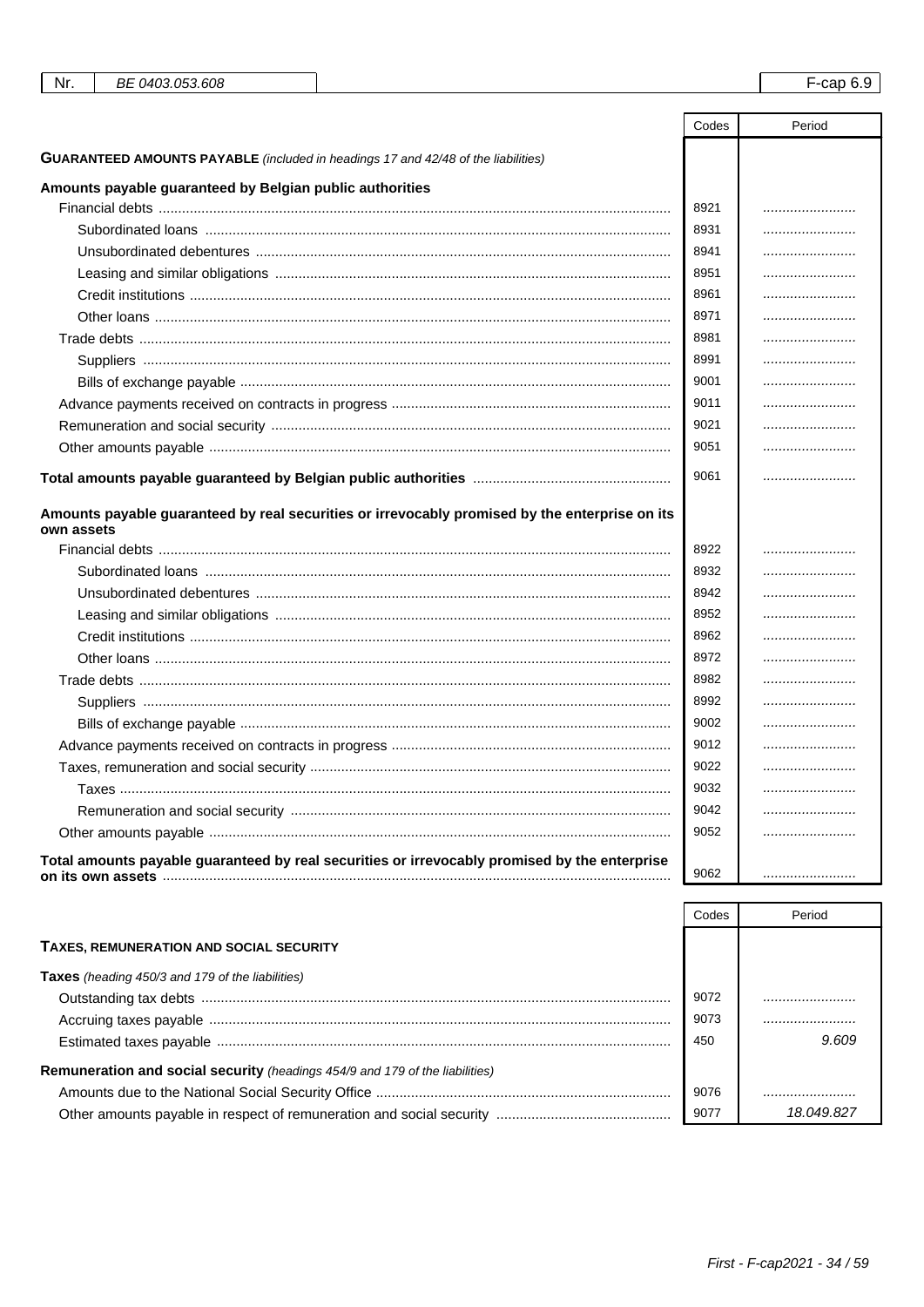| Nr. | BE 0403.053.608                                                         | $F$ -cap $6.9$ |
|-----|-------------------------------------------------------------------------|----------------|
|     |                                                                         |                |
|     |                                                                         | Period         |
|     | <b>ACCRUALS AND DEFERRED INCOME</b>                                     |                |
|     | Allocation of heading 492/3 of liabilities if the amount is significant |                |
|     |                                                                         | 22.795.839     |
|     |                                                                         | 65.631.806     |
|     |                                                                         | 12.041.069     |

Other accrued charges ...................................................................................................................................... 67.884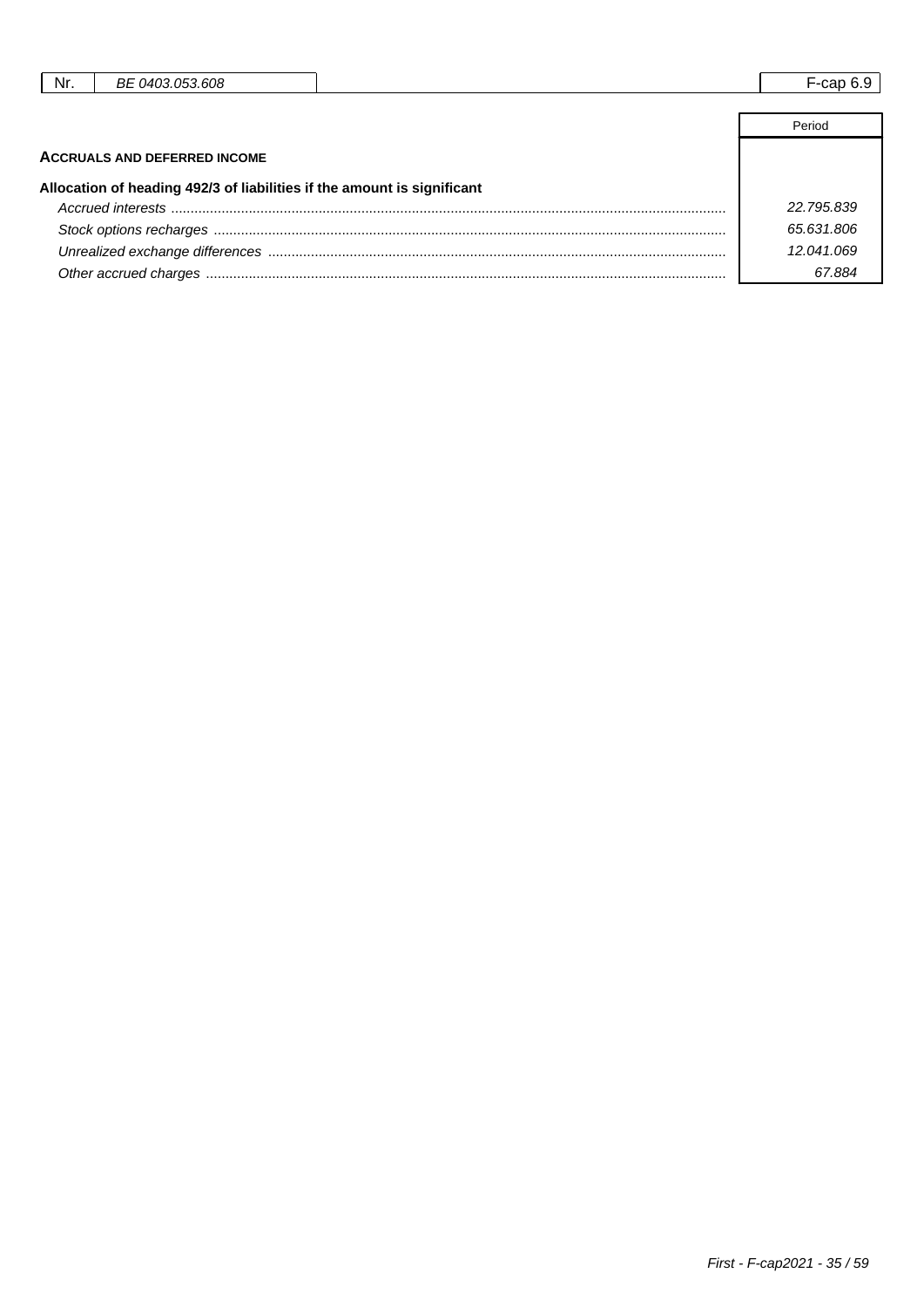### **OPERATING RESULTS**

|                                                                                                                           | Codes | Period     | Preceding period |
|---------------------------------------------------------------------------------------------------------------------------|-------|------------|------------------|
| <b>OPERATING INCOME</b>                                                                                                   |       |            |                  |
| <b>Net turnover</b>                                                                                                       |       |            |                  |
| Allocation by categories of activity                                                                                      |       |            |                  |
|                                                                                                                           |       |            |                  |
|                                                                                                                           |       |            |                  |
|                                                                                                                           |       |            |                  |
|                                                                                                                           |       |            |                  |
| Allocation into geographical markets                                                                                      |       |            |                  |
|                                                                                                                           |       |            |                  |
|                                                                                                                           |       |            |                  |
|                                                                                                                           |       |            |                  |
|                                                                                                                           |       |            |                  |
| Other operating income<br>Operating subsidies and compensatory amounts received from public                               | 740   |            |                  |
| <b>OPERATING CHARGES</b>                                                                                                  |       |            |                  |
| Employees for whom the enterprise submitted a DIMONA declaration or<br>who are recorded in the general personnel register |       |            |                  |
|                                                                                                                           | 9086  | 191        | 178              |
| Average number of employees calculated in full-time equivalents                                                           | 9087  | 188.6      | 176.6            |
|                                                                                                                           | 9088  | 307.414    | 294.393          |
| <b>Personnel costs</b>                                                                                                    |       |            |                  |
|                                                                                                                           | 620   | 48.132.042 | 37.312.339       |
|                                                                                                                           | 621   | 6.870.463  | 4.944.315        |
|                                                                                                                           | 622   | 6.159.066  | 5.907.753        |
|                                                                                                                           | 623   | 11.277.996 | 15.806.277       |
|                                                                                                                           | 624   |            |                  |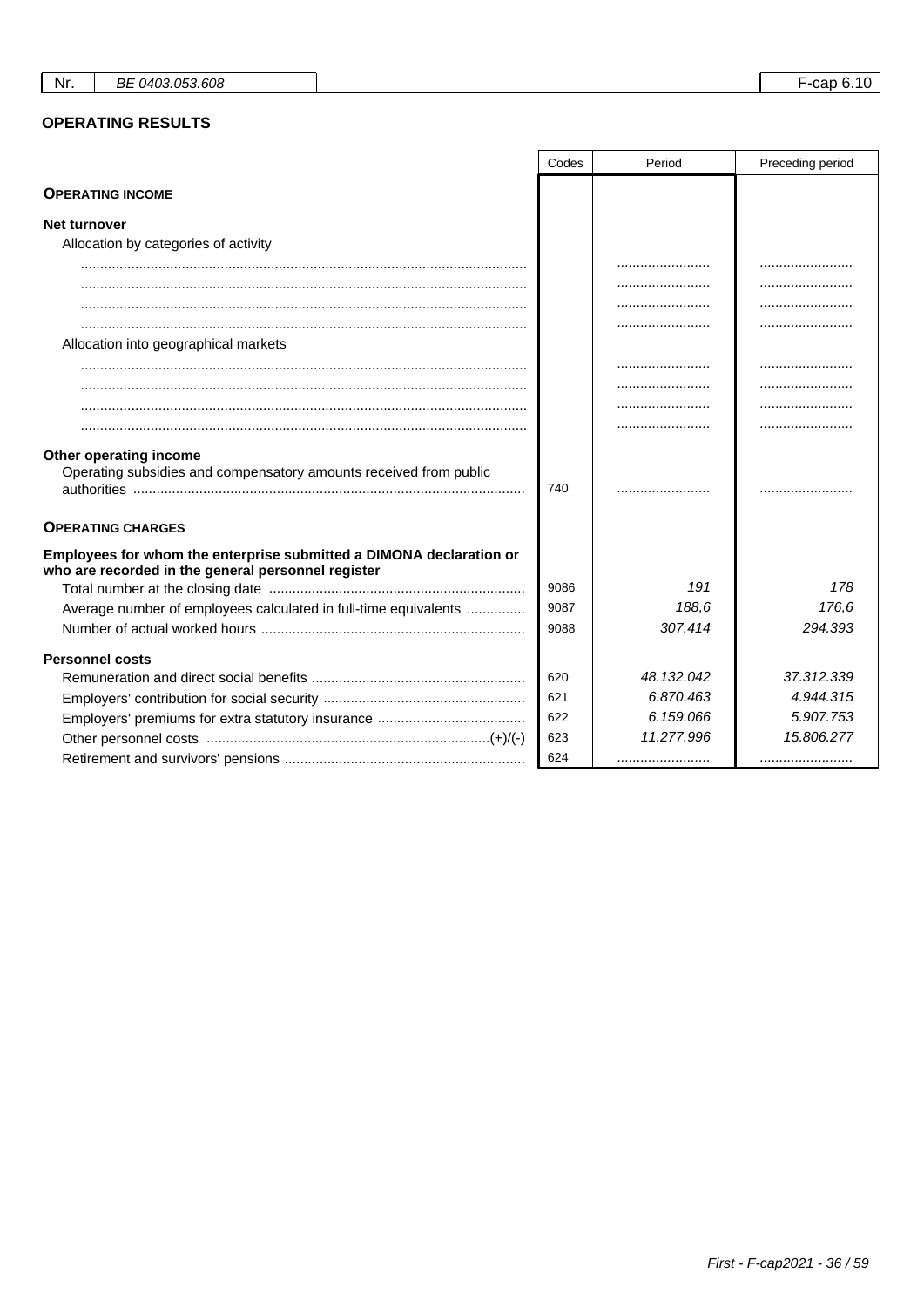| Nr. | BE 0403.053.608                                                         |       |           | F-cap 6.10       |
|-----|-------------------------------------------------------------------------|-------|-----------|------------------|
|     |                                                                         | Codes | Period    | Preceding period |
|     | Provisions for pensions and other similar rights                        |       |           |                  |
|     |                                                                         | 635   | $-32.045$ | $-85.999$        |
|     | Amounts written off                                                     |       |           |                  |
|     | Stocks and contracts in progress                                        |       |           |                  |
|     |                                                                         | 9110  |           |                  |
|     |                                                                         | 9111  |           |                  |
|     | Trade debts                                                             |       |           |                  |
|     |                                                                         | 9112  |           |                  |
|     |                                                                         | 9113  |           |                  |
|     | Provisions for liabilities and charges                                  |       |           |                  |
|     |                                                                         | 9115  |           |                  |
|     |                                                                         | 9116  | 8.891.238 | 3.594.465        |
|     | Other operating charges                                                 |       |           |                  |
|     |                                                                         | 640   | 892.153   | 1.091.486        |
|     |                                                                         | 641/8 | 297.054   | 91.326           |
|     | Hired temporary staff and personnel placed at the enterprise's disposal |       |           |                  |
|     |                                                                         | 9096  |           |                  |
|     |                                                                         | 9097  | 1,1       | 2,0              |
|     |                                                                         | 9098  | 2.207     | 3.996            |
|     |                                                                         | 617   | 62.457    | 124.664          |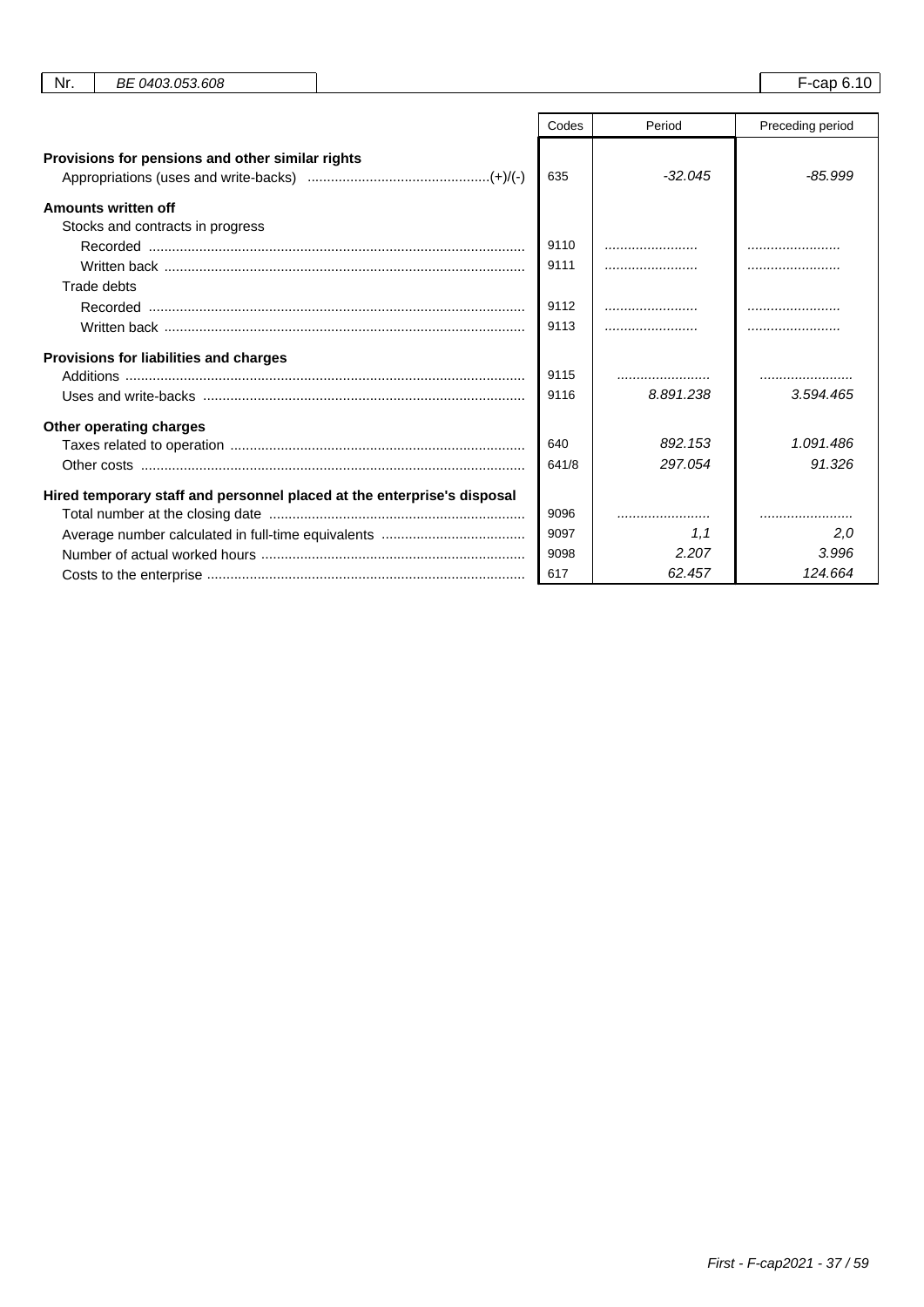## **FINANCIAL RESULTS**

|                                                                                                                   | Codes | Period     | Preceding period |
|-------------------------------------------------------------------------------------------------------------------|-------|------------|------------------|
| <b>RECURRING FINANCIAL INCOME</b>                                                                                 |       |            |                  |
| <b>Other financial income</b><br>Subsidies granted by public authorities and recorded as income for the<br>period |       |            |                  |
|                                                                                                                   | 9125  |            |                  |
|                                                                                                                   | 9126  |            |                  |
| Allocation of other financial income                                                                              |       |            |                  |
|                                                                                                                   | 754   | 1.850.976  | 3.171.806        |
| <b>Others</b>                                                                                                     |       |            |                  |
|                                                                                                                   |       | 15.945.833 | 0                |
|                                                                                                                   |       | 0          | 20               |
|                                                                                                                   |       |            |                  |
| <b>RECURRING FINANCIAL CHARGES</b>                                                                                |       |            |                  |
|                                                                                                                   | 6501  | 1.637.361  | 1.674.990        |
|                                                                                                                   | 6502  |            |                  |
| Amounts written off current assets                                                                                |       |            |                  |
|                                                                                                                   | 6510  |            |                  |
|                                                                                                                   | 6511  |            |                  |
| <b>Other financial charges</b><br>Amount of the discount borne by the enterprise, as a result of negotiating      | 653   |            |                  |
| Provisions of a financial nature                                                                                  |       |            |                  |
|                                                                                                                   | 6560  |            |                  |
|                                                                                                                   | 6561  |            |                  |
| Allocation of other financial charges                                                                             |       |            |                  |
|                                                                                                                   | 654   | 5.476.718  | 9.946.820        |
|                                                                                                                   | 655   |            |                  |
| <b>Others</b>                                                                                                     |       |            |                  |
|                                                                                                                   |       | 65.356     | 158.232          |
|                                                                                                                   |       | 2.121.451  | 1.289.538        |
|                                                                                                                   |       | 16.674.642 | 0                |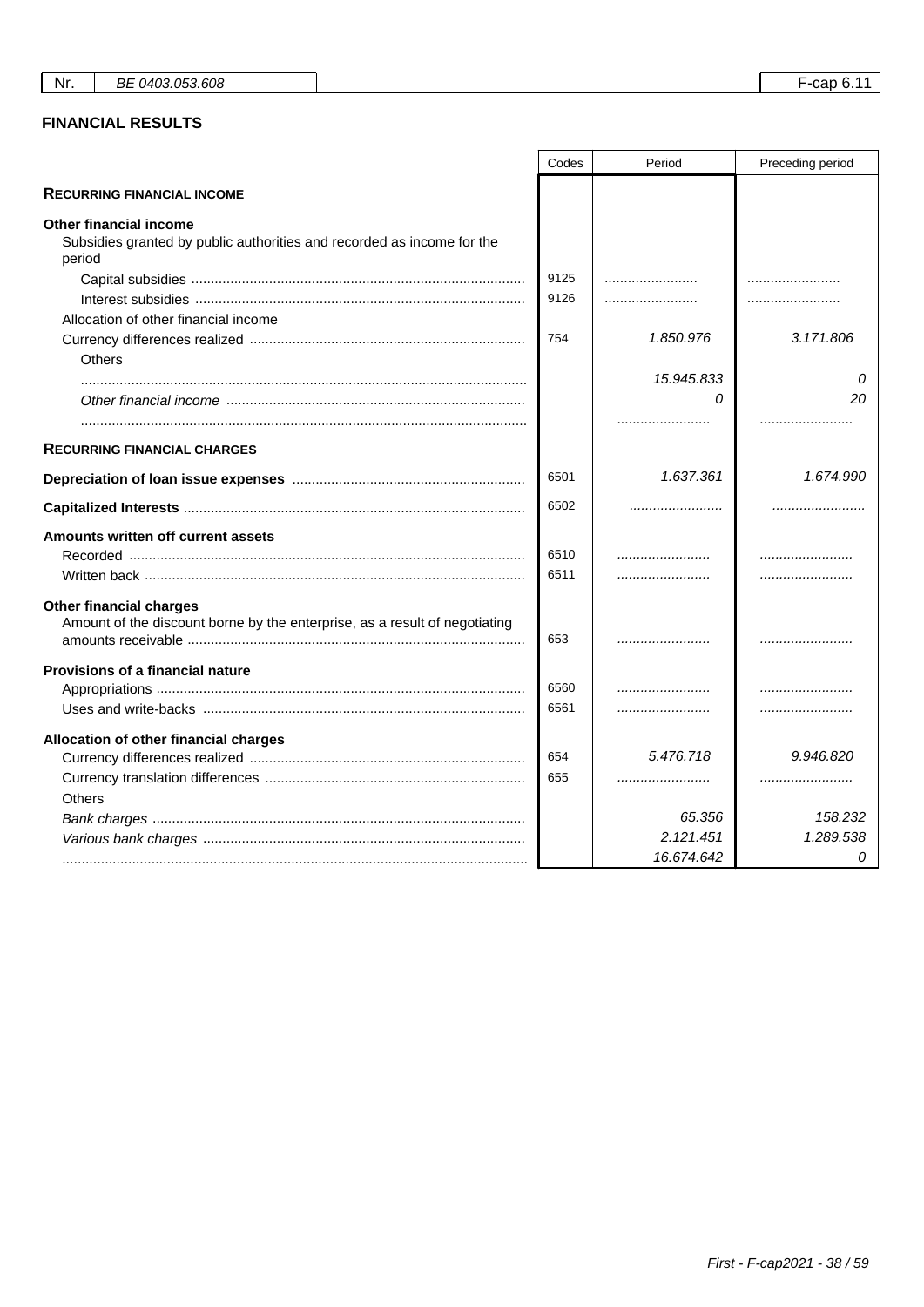### **INCOME AND CHARGE OF EXCEPTIONAL SIZE OR INCIDENCE**

|                                                                                | Codes | Period        | Preceding period |
|--------------------------------------------------------------------------------|-------|---------------|------------------|
|                                                                                | 76    | 3.642.076.707 | 207.983          |
|                                                                                |       |               |                  |
|                                                                                | (76A) | 12.946.582    | 168.130          |
| Write-back of depreciation and of amounts written off intangible and tangible  | 760   |               |                  |
|                                                                                | 7620  |               |                  |
| Write-back of provisions for non-recurring operating liabilities and charges   |       |               |                  |
| Capital gains on disposal of intangible and tangible fixed asset               | 7630  |               |                  |
|                                                                                | 764/8 | 12.946.582    | 168.130          |
|                                                                                | (76B) | 3.629.130.125 | 39.853           |
| Write-back of amounts written down financial fixed assets                      | 761   | 10.594.139    |                  |
| Write-back of provisions for non-recurring financial liabilities and charges   | 7621  |               |                  |
|                                                                                | 7631  | 3.618.535.986 | 39.853           |
|                                                                                | 769   |               |                  |
|                                                                                | 66    | 4.681.606     | 16.708.584       |
|                                                                                | (66A) | 1.560.286     | 6.114.445        |
| Non-recurring depreciation of and amounts written off formation expenses,      | 660   |               |                  |
| Provisions for non-recurring operating liabilities and charges: Appropriations | 6620  | $-5.821.014$  | 6.114.445        |
| Capital losses on disposal of intangible and tangible fixed assets             | 6630  |               |                  |
|                                                                                | 664/7 | 7.381.300     |                  |
| Non-recurring operating charges carried to assets as restructuring costs (-)   | 6690  |               |                  |
|                                                                                | (66B) | 3.121.320     | 10.594.139       |
|                                                                                | 661   | 3.121.320     | 10.594.139       |
| Provisions for non-recurring financial liabilities and charges: Appropriations | 6621  |               |                  |
|                                                                                | 6631  |               |                  |
|                                                                                | 668   |               |                  |
| Non-recurring financial charges carried to assets as restructuring costs (-)   | 6691  |               |                  |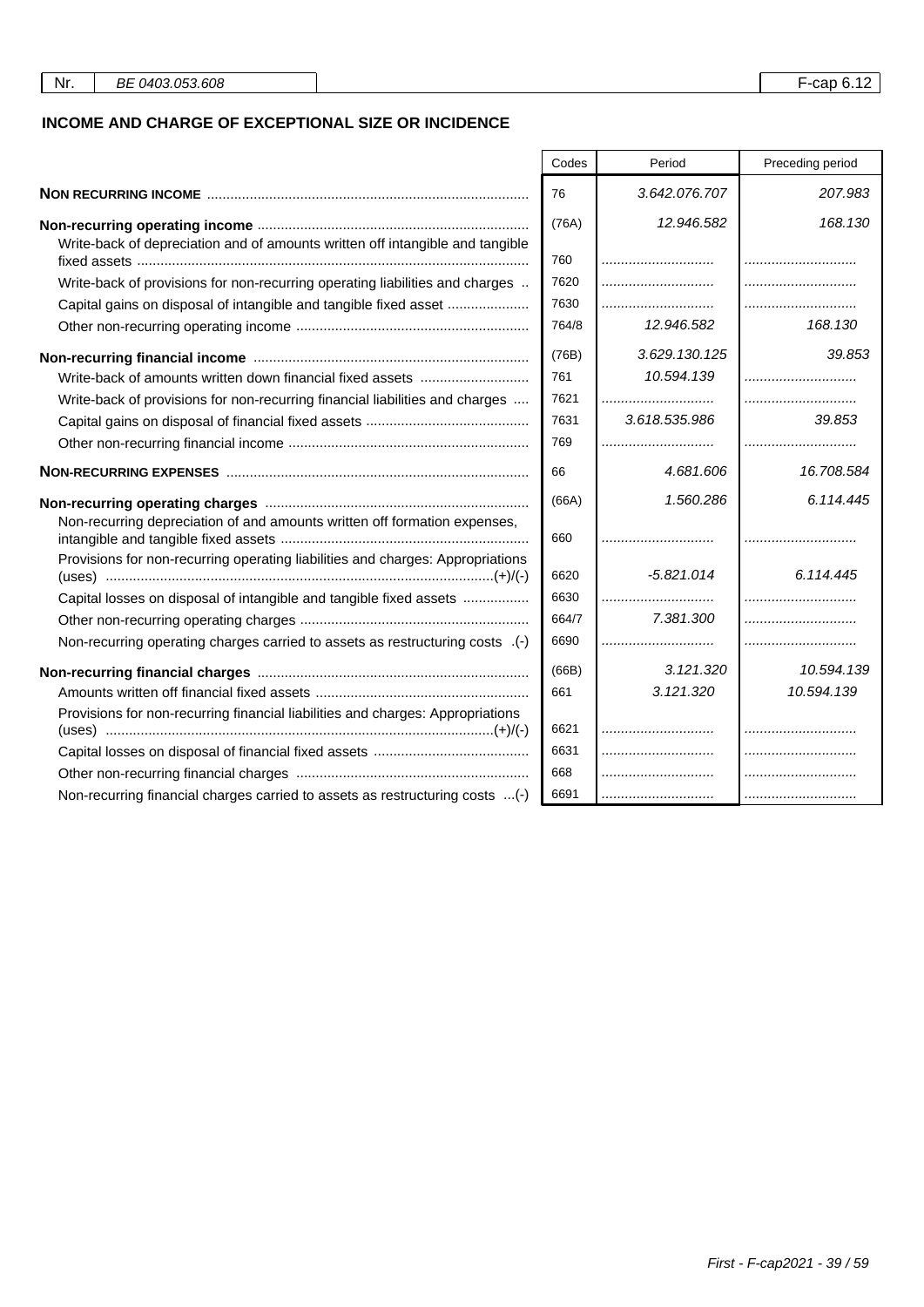#### **INCOME TAXES AND OTHER TAXES**

|                                                                                                                                                                          | Codes | Period           |
|--------------------------------------------------------------------------------------------------------------------------------------------------------------------------|-------|------------------|
| <b>INCOME TAXES</b>                                                                                                                                                      |       |                  |
|                                                                                                                                                                          | 9134  | 24.172           |
|                                                                                                                                                                          | 9135  | 30,000           |
| Excess of income tax prepayments and withholding taxes paid recorded under assets                                                                                        | 9136  | 5.828            |
|                                                                                                                                                                          | 9137  |                  |
|                                                                                                                                                                          | 9138  | 278              |
|                                                                                                                                                                          | 9139  | 278              |
|                                                                                                                                                                          | 9140  |                  |
| In so far as taxes of the period are materially affected by differences between the profit before<br>taxes as stated in annual accounts and the estimated taxable profit |       |                  |
|                                                                                                                                                                          |       | $-7.473.710$     |
|                                                                                                                                                                          |       | $-13.630.777$    |
|                                                                                                                                                                          |       | $-3.746.265.101$ |
|                                                                                                                                                                          |       | $-32.332.790$    |
|                                                                                                                                                                          |       | $-12.946.581$    |
|                                                                                                                                                                          |       | 16.674.642       |
|                                                                                                                                                                          |       | 6.114.090        |

|                                                                                                  | Period |
|--------------------------------------------------------------------------------------------------|--------|
| Impact of non recurring results on the amount of the income taxes relating to the current period |        |
|                                                                                                  |        |
|                                                                                                  |        |
| .                                                                                                |        |
|                                                                                                  |        |

|                                                       | Codes | Period          |
|-------------------------------------------------------|-------|-----------------|
| <b>Status of deferred taxes</b>                       | 9141  | 277.521.705     |
| Other deferred taxes representing assets              | 9142  |                 |
|                                                       |       | 277.521.705<br> |
| Allocation of deferred taxes representing liabilities | 9144  |                 |
|                                                       |       |                 |

|                                                          | Codes | Period     | Preceding period |
|----------------------------------------------------------|-------|------------|------------------|
| VALUE ADDED TAXES AND OTHER TAXES BORNE BY THIRD PARTIES |       |            |                  |
| Value added taxes charged                                |       |            |                  |
|                                                          | 9145  | 11.483.682 | 10.342.027       |
|                                                          | 9146  | 8.885.554  | 7.103.116        |
| Amounts withheld on behalf of third party                |       |            |                  |
|                                                          | 9147  | 20.192.006 | 14.721.523       |

 $F$ -cap 6.13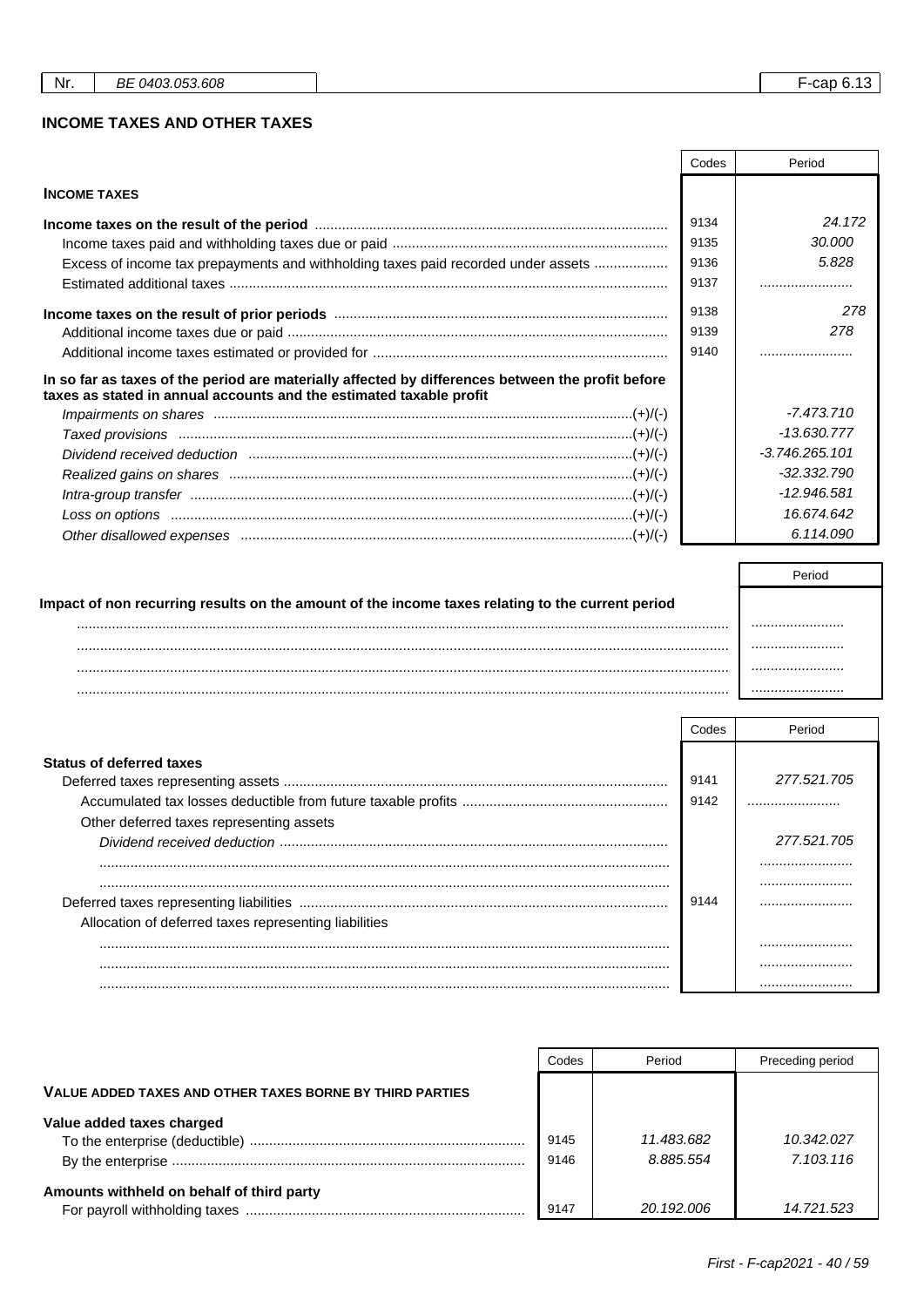| Nr. | BE 0403.053.608 |       |            | $F$ -cap 6.13    |
|-----|-----------------|-------|------------|------------------|
|     |                 |       |            |                  |
|     |                 | Codes | Period     | Preceding period |
|     |                 | 9148  | 39.654.117 | 38.914.017       |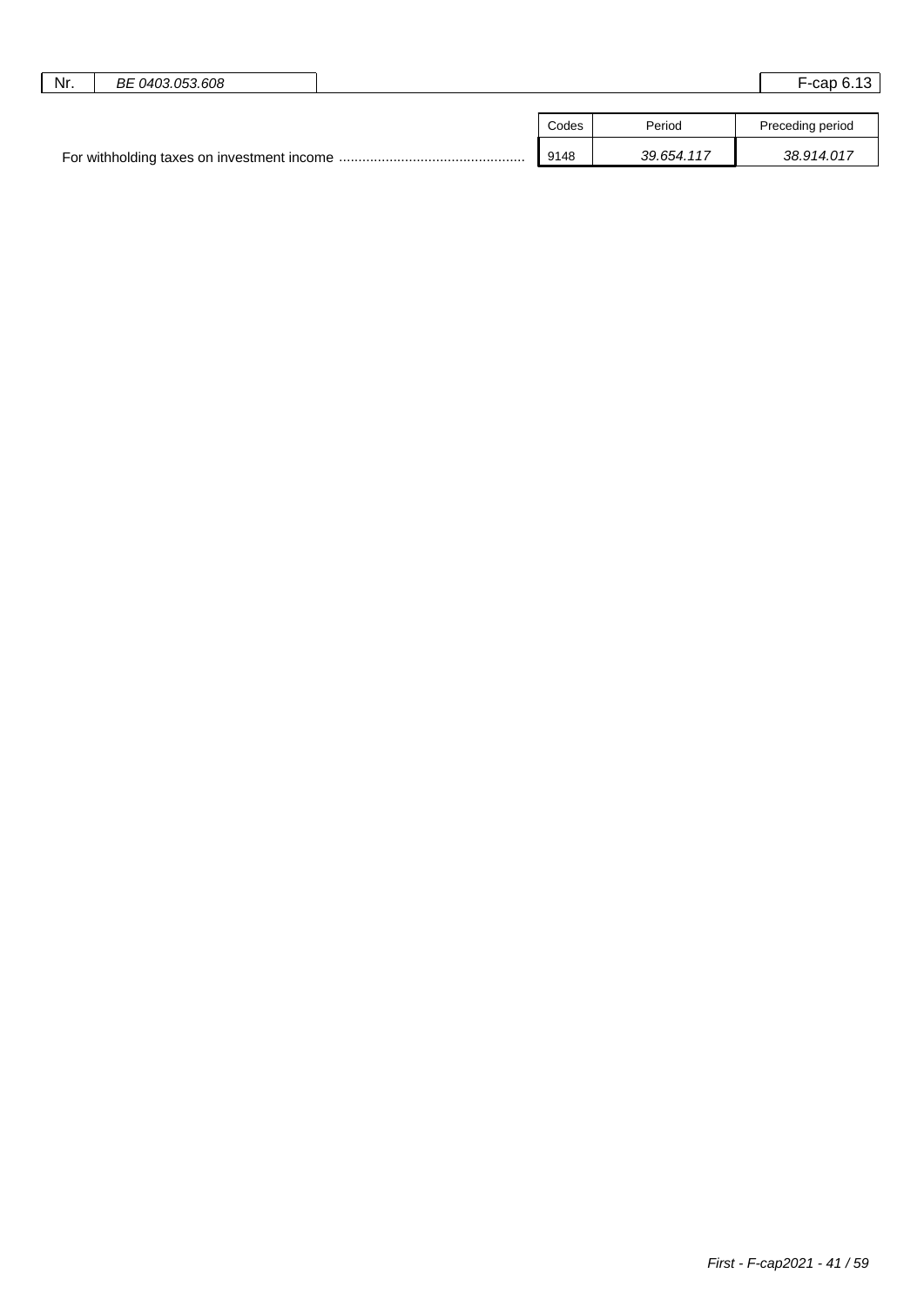| Nr.<br>BE 0403.053.608<br>F-cap 6.14 |
|--------------------------------------|
|--------------------------------------|

#### **RIGHTS AND COMMITMENTS NOT REFLECTED IN THE BALANCE SHEET**

|                                                                                                                                                                                  | Codes | Period |
|----------------------------------------------------------------------------------------------------------------------------------------------------------------------------------|-------|--------|
| <b>PERSONAL GUARANTEES PROVIDED OR IRREVOCABLY PROMISED BY THE ENTERPRISE AS</b><br>SECURITY FOR DEBTS AND COMMITMENTS OF THIRD PARTIES <b>With COMMITMENTS</b> OF THIRD PARTIES | 9149  |        |
| Of which                                                                                                                                                                         |       |        |
|                                                                                                                                                                                  | 9150  |        |
|                                                                                                                                                                                  | 9151  |        |
| Maximum amount for which other debts or commitments of third parties are guaranteed by the                                                                                       | 9153  |        |
| <b>REAL GUARANTEES</b>                                                                                                                                                           |       |        |
| Real guarantees provided or irrevocably promised by the enterprise on its own assets as<br>security of debts and commitments of the enterprise                                   |       |        |
| Mortgages                                                                                                                                                                        |       |        |
|                                                                                                                                                                                  | 91611 |        |
|                                                                                                                                                                                  | 91621 |        |
|                                                                                                                                                                                  | 91631 |        |
| Pledging of goodwill                                                                                                                                                             |       |        |
|                                                                                                                                                                                  | 91711 |        |
|                                                                                                                                                                                  | 91721 |        |
| Pledging of other assets                                                                                                                                                         |       |        |
|                                                                                                                                                                                  | 91811 |        |
|                                                                                                                                                                                  | 91821 |        |
| Guarantees provided on future assets                                                                                                                                             |       |        |
|                                                                                                                                                                                  | 91911 |        |
|                                                                                                                                                                                  | 91921 |        |
| Seller privilege                                                                                                                                                                 |       |        |
|                                                                                                                                                                                  | 92011 |        |
|                                                                                                                                                                                  | 92021 |        |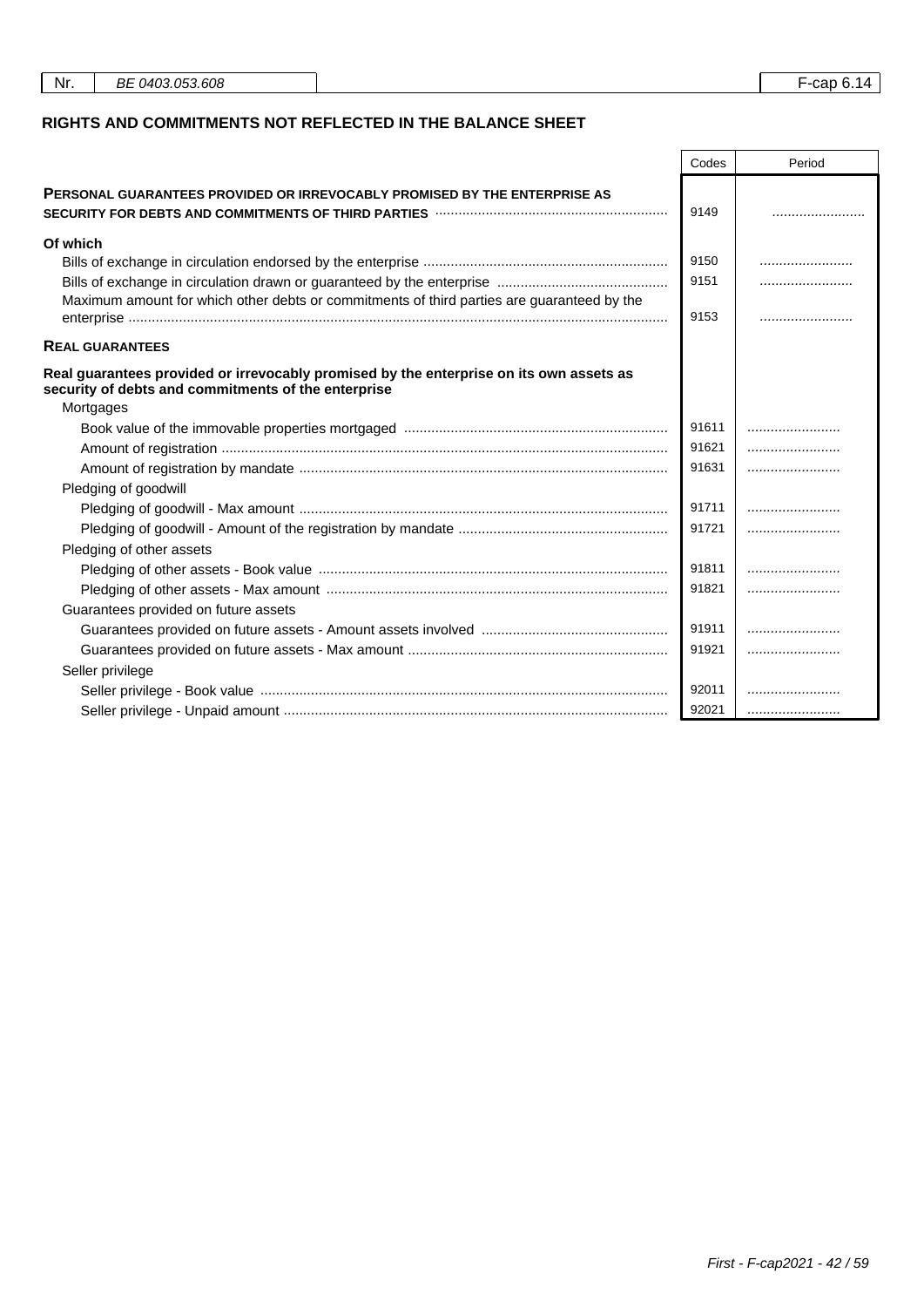| Nr. | BE 0403.053.608                                                 |                                                                                         |       | F-cap 6.14 |
|-----|-----------------------------------------------------------------|-----------------------------------------------------------------------------------------|-------|------------|
|     |                                                                 |                                                                                         | Codes | Period     |
|     | security of debts and commitments of third parties<br>Mortgages | Real guarantees provided or irrevocably promised by the enterprise on its own assets as |       |            |
|     |                                                                 |                                                                                         | 91612 |            |
|     |                                                                 |                                                                                         | 91622 |            |
|     |                                                                 |                                                                                         | 91632 |            |
|     | Pledging of goodwill                                            |                                                                                         |       |            |
|     |                                                                 |                                                                                         | 91712 |            |
|     |                                                                 | Pledging of goodwill - Amount of the registration on goodwill pledged by mandate        | 91722 |            |
|     | Pledging of other assets                                        |                                                                                         |       |            |
|     |                                                                 |                                                                                         | 91812 |            |
|     |                                                                 |                                                                                         | 91822 |            |
|     | Guarantees provided on future assets                            |                                                                                         |       |            |
|     |                                                                 |                                                                                         | 91912 |            |

Seller privilege

|                                                                                                                                                       | Codes | Period      |
|-------------------------------------------------------------------------------------------------------------------------------------------------------|-------|-------------|
| GOODS AND VALUES, NOT DISCLOSED IN THE BALANCE SHEET, HELD BY THIRD PARTIES IN THEIR<br>OWN NAME BUT AT RISK TO AND FOR THE BENEFIT OF THE ENTERPRISE |       |             |
|                                                                                                                                                       |       |             |
|                                                                                                                                                       |       |             |
|                                                                                                                                                       |       |             |
| <b>SUBSTANTIAL COMMITMENTS TO ACQUIRE FIXED ASSETS</b>                                                                                                |       |             |
|                                                                                                                                                       |       |             |
|                                                                                                                                                       |       |             |
|                                                                                                                                                       |       |             |
| <b>SUBSTANTIAL COMMITMENTS TO DISPOSE OF FIXED ASSETS</b>                                                                                             |       |             |
|                                                                                                                                                       |       |             |
|                                                                                                                                                       |       |             |
|                                                                                                                                                       |       |             |
| <b>FORWARD TRANSACTIONS</b>                                                                                                                           |       |             |
|                                                                                                                                                       | 9213  |             |
|                                                                                                                                                       | 9214  |             |
|                                                                                                                                                       | 9215  | 677.643.788 |
|                                                                                                                                                       | 9216  | 601.784.445 |

91922

92012

92022

.......................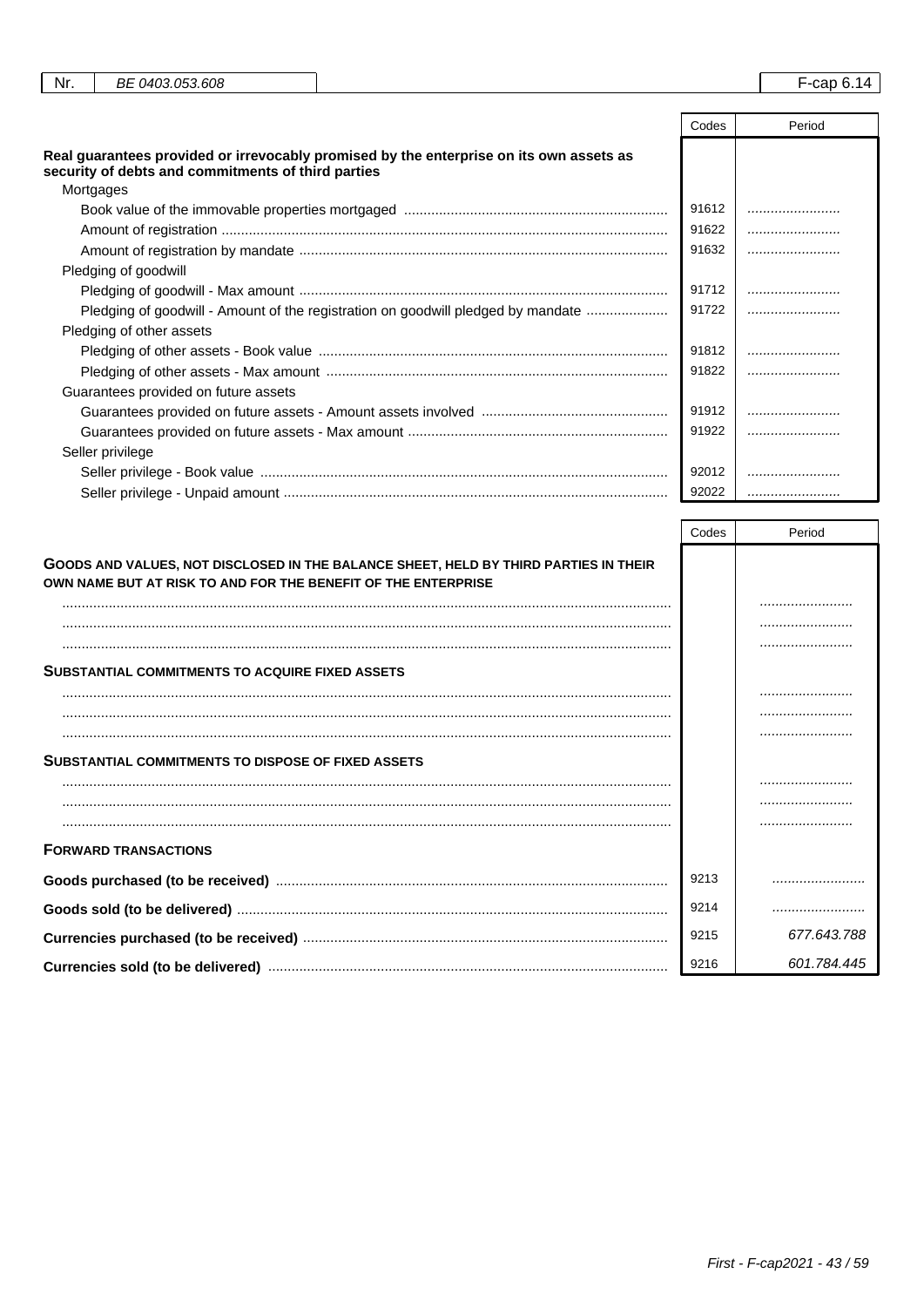| Nr.                                                                                 | <i>BE 0403.053.608</i> |  |        |
|-------------------------------------------------------------------------------------|------------------------|--|--------|
|                                                                                     |                        |  |        |
|                                                                                     |                        |  | Period |
| <b>COMMITMENTS RELATING TO TECHNICAL GUARANTEES IN RESPECT OF SALES OR SERVICES</b> |                        |  |        |
|                                                                                     |                        |  |        |
|                                                                                     |                        |  |        |
|                                                                                     |                        |  |        |
|                                                                                     |                        |  |        |

| AMOUNT, NATURE AND FORM CONCERNING LITIGATION AND OTHER IMPORTANT COMMITMENTS |  |
|-------------------------------------------------------------------------------|--|
|                                                                               |  |
|                                                                               |  |
|                                                                               |  |
|                                                                               |  |

**SUPPLEMENT RETIREMENTS OR SURVIVORS PENSION PLANS IN FAVOUR OF THE PERSONNEL OR THE EXECUTIVES OF THE ENTERPRISE**

#### **Brief description**

UCB SA has made regulations setting out an objective to be attained concerning the resources to be made available to retired salaried staff.

The objective decided upon is to be achieved by the payment to those retired, over and above the legal pension of :

a) pensions or lump sums resulting from the maturity at the time of their retirement of group insurance policies,

whose premiums have been paid by the person concerned throughout his career;

b) possible pensions paid by the ASBL Fonds de Prévoyance UCB, a supplementary pension fund maintained from monthly payments made by the company ;

c) a special sum, depending on the length of service, paid by the company on their retirement.

UCB SA has also subscribed to insurance policies in favor of the heirs of its salaried staff covering :

- death benefit

- temporary pensions to orphans.

These insurances are financed by the payment of annual premiums by the company.

In addition, the company pays to a widow of a salaried staff employee, who dies in service, a special payment as an additional widow's pension.

#### **Measures taken by the enterprise to cover the resulting charges**

|                                          | 29ho: | Period |
|------------------------------------------|-------|--------|
| <b>PENSIONS FUNDED BY THE ENTERPRISE</b> |       |        |
|                                          | 9220  |        |
| Methods of estimation                    |       |        |
|                                          |       |        |
|                                          |       |        |
|                                          |       |        |
|                                          |       |        |

|                                                                                                                                              | Period |
|----------------------------------------------------------------------------------------------------------------------------------------------|--------|
| NATURE AND FINANCIAL IMPACT OF SIGNIFICANT EVENTS AFTER THE CLOSING DATE NOT INCLUDED IN THE<br><b>BALANCE SHEET OR THE INCOME STATEMENT</b> |        |
|                                                                                                                                              |        |
|                                                                                                                                              |        |
|                                                                                                                                              |        |
|                                                                                                                                              |        |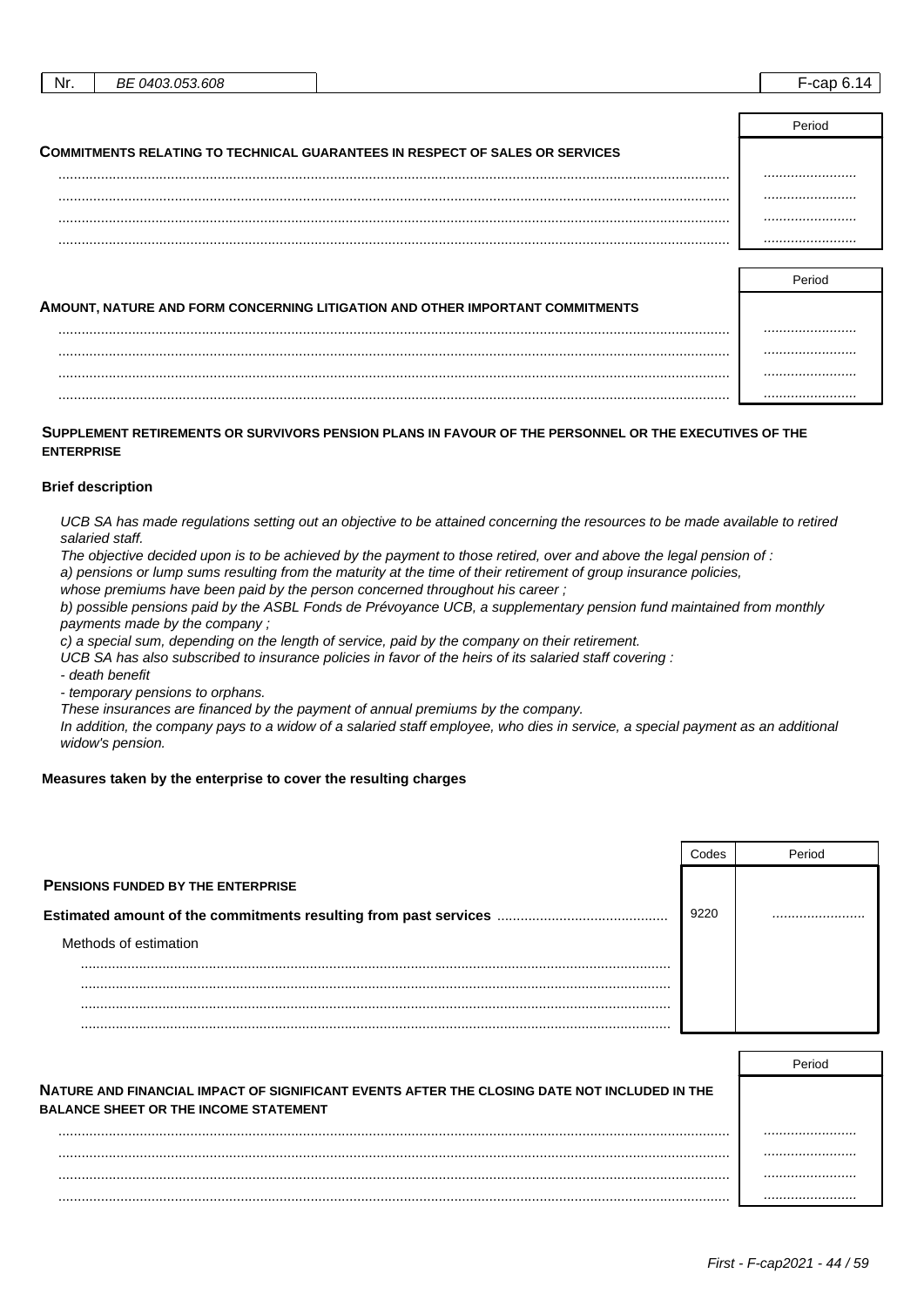| Nr.             | BE 0403.053.608 |                                                                                           | $F$ -cap 6.14 |
|-----------------|-----------------|-------------------------------------------------------------------------------------------|---------------|
|                 |                 |                                                                                           |               |
|                 |                 |                                                                                           | Period        |
| <b>PURCHASE</b> |                 | COMMITMENTS TO PURCHASE OR SALE AVAILABLE TO THE COMPANY AS ISSUER OF OPTIONS FOR SALE OR |               |

| . | . |
|---|---|

| NATURE, COMMERCIAL OBJECTIVE AND FINANCIAL CONSEQUENCES OF TRANSACTIONS NOT REFLECTED IN<br>THE BALANCE SHEET                                                                                              |  |
|------------------------------------------------------------------------------------------------------------------------------------------------------------------------------------------------------------|--|
| Provided that the risks or advantages coming from these transactions are significant and if the<br>disclosure of the risks or advantages is necessary to appreciate the financial situation of the company |  |
|                                                                                                                                                                                                            |  |
|                                                                                                                                                                                                            |  |
|                                                                                                                                                                                                            |  |
|                                                                                                                                                                                                            |  |

| OTHER RIGHTS AND COMMITMENTS NOT REFLECTED IN THE BALANCE SHEET (including those which can<br>not be quantified) |  |
|------------------------------------------------------------------------------------------------------------------|--|
|                                                                                                                  |  |
|                                                                                                                  |  |
|                                                                                                                  |  |
|                                                                                                                  |  |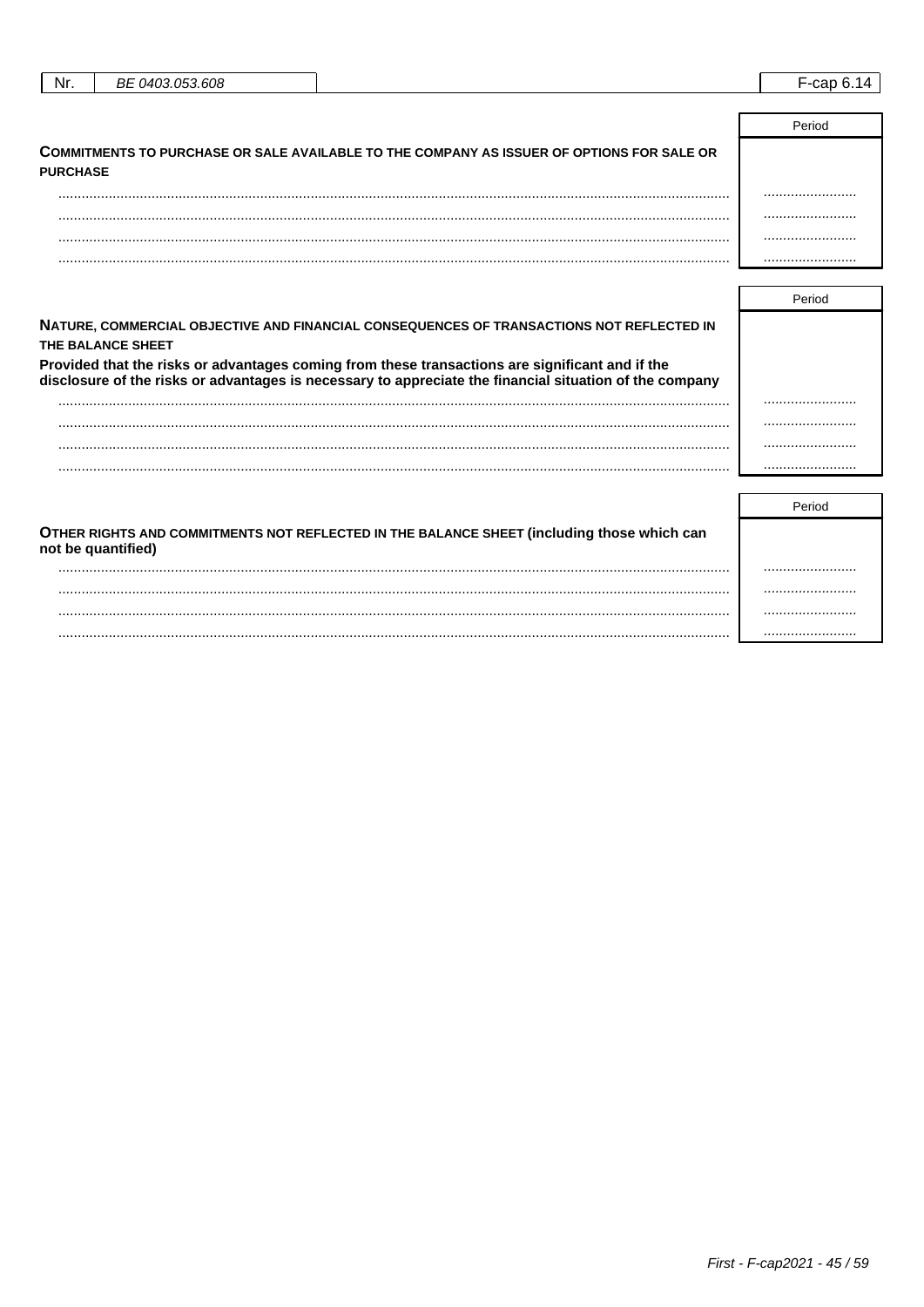#### **RELATIONSHIPS WITH AFFILIATED ENTERPRISES, ASSOCIATED ENTERPRISES AND OTHERS ENTERPRISES LINKED BY PARTICIPATING INTERESTS**

|                                                                                                                | Codes   | Period        | Preceding period |
|----------------------------------------------------------------------------------------------------------------|---------|---------------|------------------|
| <b>AFFILIATED ENTERPRISES</b>                                                                                  |         |               |                  |
| Financial fixed assets measurement contains a state of the state of the state of the state of the state of the | (280/1) | 8.775.837.034 | 4.422.397.876    |
|                                                                                                                | (280)   | 8.775.837.034 | 4.422.397.876    |
|                                                                                                                | 9271    |               |                  |
|                                                                                                                | 9281    |               |                  |
|                                                                                                                | 9291    | 1.975.566.816 | 1.994.195.835    |
|                                                                                                                | 9301    | 1.340.774.576 | 894.121.681      |
|                                                                                                                | 9311    | 634.792.240   | 1.100.074.154    |
|                                                                                                                | 9321    |               |                  |
|                                                                                                                | 9331    |               |                  |
|                                                                                                                | 9341    |               |                  |
|                                                                                                                | 9351    | 1.027.889.299 | 2.307.859        |
|                                                                                                                | 9361    | 716.460.684   |                  |
|                                                                                                                | 9371    | 311.428.615   | 2.307.859        |
| Personal and real guarantees                                                                                   |         |               |                  |
| Provided or irrevocably promised by the enterprise as security for debts or                                    |         |               |                  |
|                                                                                                                | 9381    |               |                  |
| Provided or irrevocably promised by affiliated enterprises as security for                                     | 9391    |               |                  |
|                                                                                                                | 9401    |               |                  |
| <b>Financial results</b>                                                                                       |         |               |                  |
|                                                                                                                | 9421    | 189.901.538   | 305.200.874      |
|                                                                                                                | 9431    | 56.678.970    | 70.137.021       |
|                                                                                                                | 9441    | 144.717       | 3.171.826        |
|                                                                                                                | 9461    | 26.087.534    | 19.519.568       |
|                                                                                                                | 9471    | 5.454.498     | 7.955.441        |
| <b>Disposal of fixed assets</b>                                                                                |         |               |                  |
|                                                                                                                | 9481    | 3.602.148.137 |                  |
|                                                                                                                | 9491    |               |                  |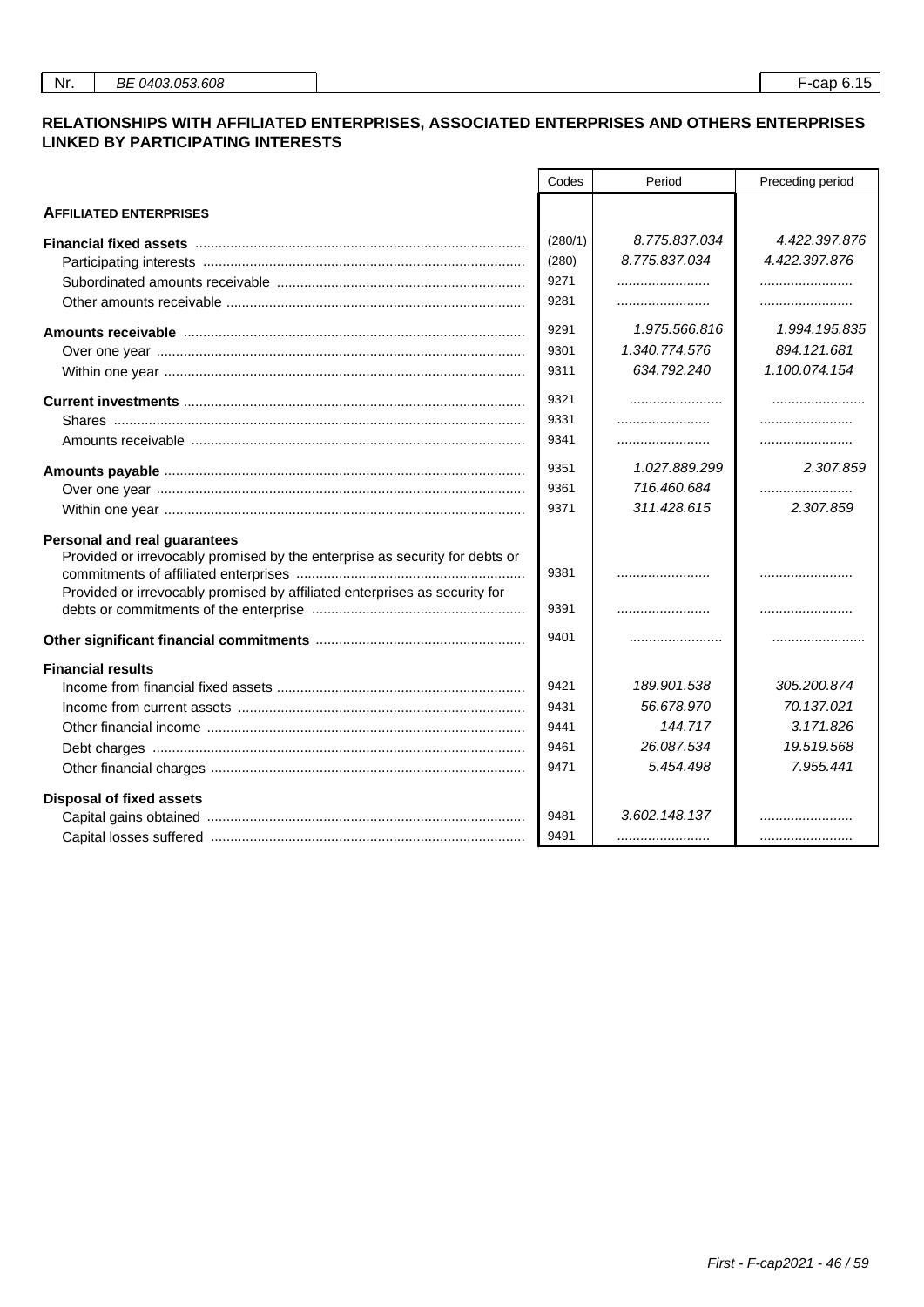|                                                                             | Codes | Period | Preceding period |
|-----------------------------------------------------------------------------|-------|--------|------------------|
| <b>ASSOCIATED ENTERPRISES</b>                                               |       |        |                  |
|                                                                             | 9253  |        |                  |
|                                                                             | 9263  |        |                  |
|                                                                             | 9273  |        |                  |
|                                                                             | 9283  |        |                  |
| Amounts receivable ……………………………………………………………………………                            | 9293  |        |                  |
|                                                                             | 9303  |        |                  |
|                                                                             | 9313  |        |                  |
|                                                                             | 9353  |        |                  |
|                                                                             | 9363  |        |                  |
|                                                                             | 9373  |        |                  |
| Personal and real guarantees                                                |       |        |                  |
| Provided or irrevocably promised by the enterprise as security for debts or |       |        |                  |
|                                                                             | 9383  |        |                  |
| Provided or irrevocably promised by associated enterprises as security for  | 9393  |        |                  |
|                                                                             | 9403  |        |                  |
| <b>OTHER ENTERPRISES LINKED BY PARTICIPATING INTERESTS</b>                  |       |        |                  |
|                                                                             | 9252  |        | 15.126.591       |
|                                                                             | 9262  |        | 15.126.591       |
|                                                                             | 9272  |        |                  |
|                                                                             | 9282  |        |                  |
|                                                                             | 9292  |        |                  |
|                                                                             | 9302  |        |                  |
|                                                                             | 9312  |        |                  |
|                                                                             | 9352  |        |                  |
|                                                                             | 9362  |        |                  |
|                                                                             | 9372  |        |                  |

Nr.

BE 0403.053.608

| <b>TRANSACTIONS WITH ENTERPRISES LINKED BY PARTICIPATING INTERESTS OUT OF MARKET CONDITIONS</b><br>Mention of these transactions if they are significant, including the amount of the transactions, the<br>nature of the link, and all information about the transactions which should be necessary to get a better<br>understanding of the situation of the company |  |
|----------------------------------------------------------------------------------------------------------------------------------------------------------------------------------------------------------------------------------------------------------------------------------------------------------------------------------------------------------------------|--|
|                                                                                                                                                                                                                                                                                                                                                                      |  |
|                                                                                                                                                                                                                                                                                                                                                                      |  |
|                                                                                                                                                                                                                                                                                                                                                                      |  |
|                                                                                                                                                                                                                                                                                                                                                                      |  |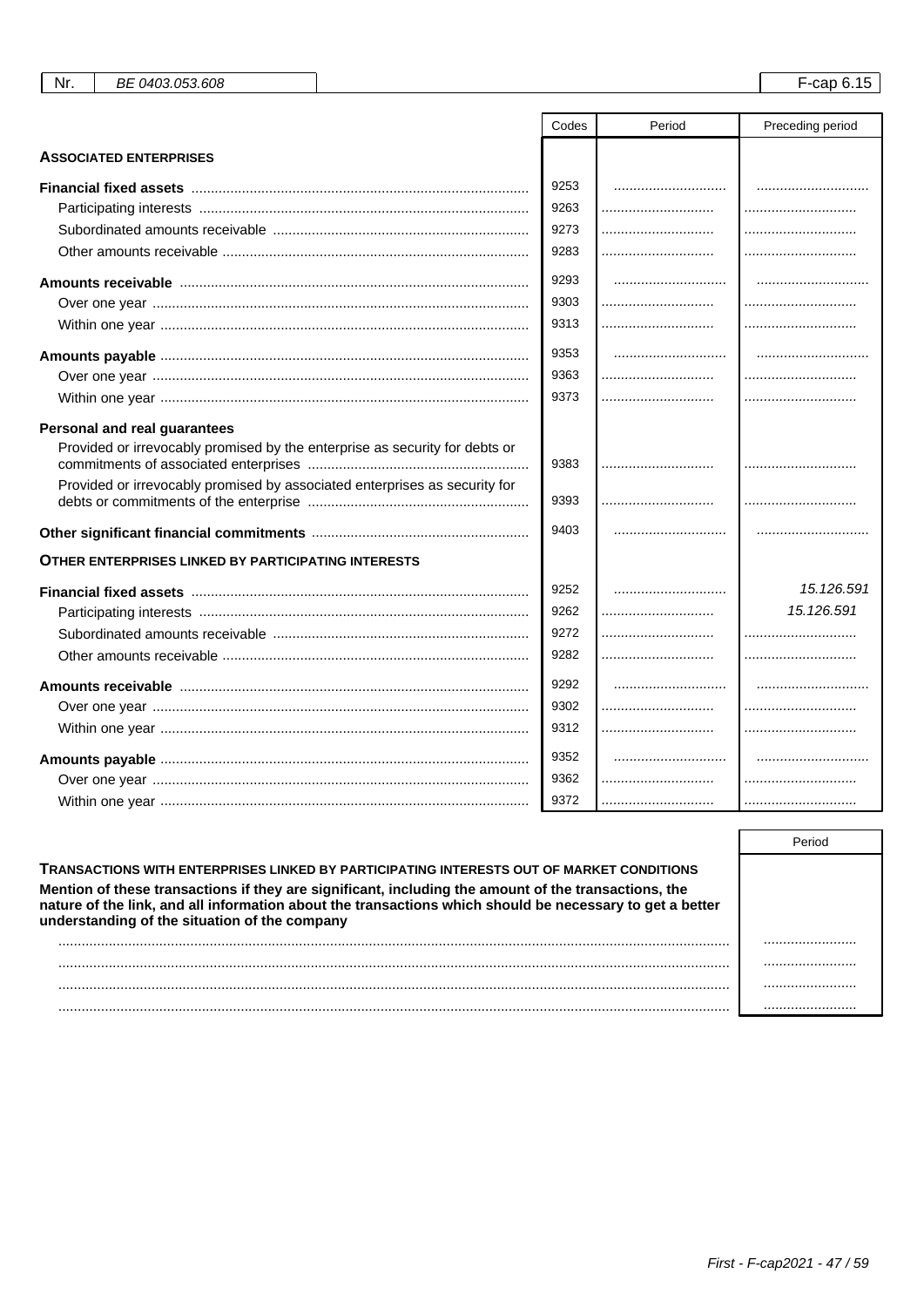٦

r

┱

#### **FINANCIAL RELATIONSHIPS WITH**

|                                                                                                                                                                                                                    | Codes | Period    |
|--------------------------------------------------------------------------------------------------------------------------------------------------------------------------------------------------------------------|-------|-----------|
| <b>DIRECTORS, MANAGERS, INDIVIDUALS OR BODIES CORPORATE WHO CONTROL THE ENTERPRISE</b><br>WITHOUT BEING ASSOCIATED THEREWITH OR OTHER ENTERPRISES CONTROLLED BY THESE<br><b>PERSONS</b>                            |       |           |
|                                                                                                                                                                                                                    | 9500  |           |
| Conditions on amounts receivable, rate, duration, possibly reimbursed amounts, canceled<br>amounts or renounced amounts                                                                                            |       |           |
|                                                                                                                                                                                                                    |       |           |
|                                                                                                                                                                                                                    |       |           |
|                                                                                                                                                                                                                    | 9501  |           |
|                                                                                                                                                                                                                    | 9502  |           |
| Amount of direct and indirect remunerations and pensions, included in the income statement,<br>as long as this disclosure does not concern exclusively or mainly, the situation of a single<br>identifiable person |       |           |
|                                                                                                                                                                                                                    | 9503  | 2.783.716 |
|                                                                                                                                                                                                                    | 9504  |           |

|                                                                                                           | Codes | Period  |
|-----------------------------------------------------------------------------------------------------------|-------|---------|
| AUDITORS OR PEOPLE THEY ARE LINKED TO                                                                     |       |         |
|                                                                                                           | 9505  | 435,000 |
| Fees for exceptional services or special missions executed in the company by the auditor                  |       |         |
|                                                                                                           | 95061 | 62.405  |
|                                                                                                           | 95062 |         |
|                                                                                                           | 95063 | 164.826 |
| Fees for exceptional services or special missions executed in the company by people they are<br>linked to |       |         |
|                                                                                                           | 95081 |         |
|                                                                                                           | 95082 | 25.000  |
|                                                                                                           | 95083 | 42.903  |

**Mentions related to article 3:64, §2 and §4 of the Companies and Associations Code**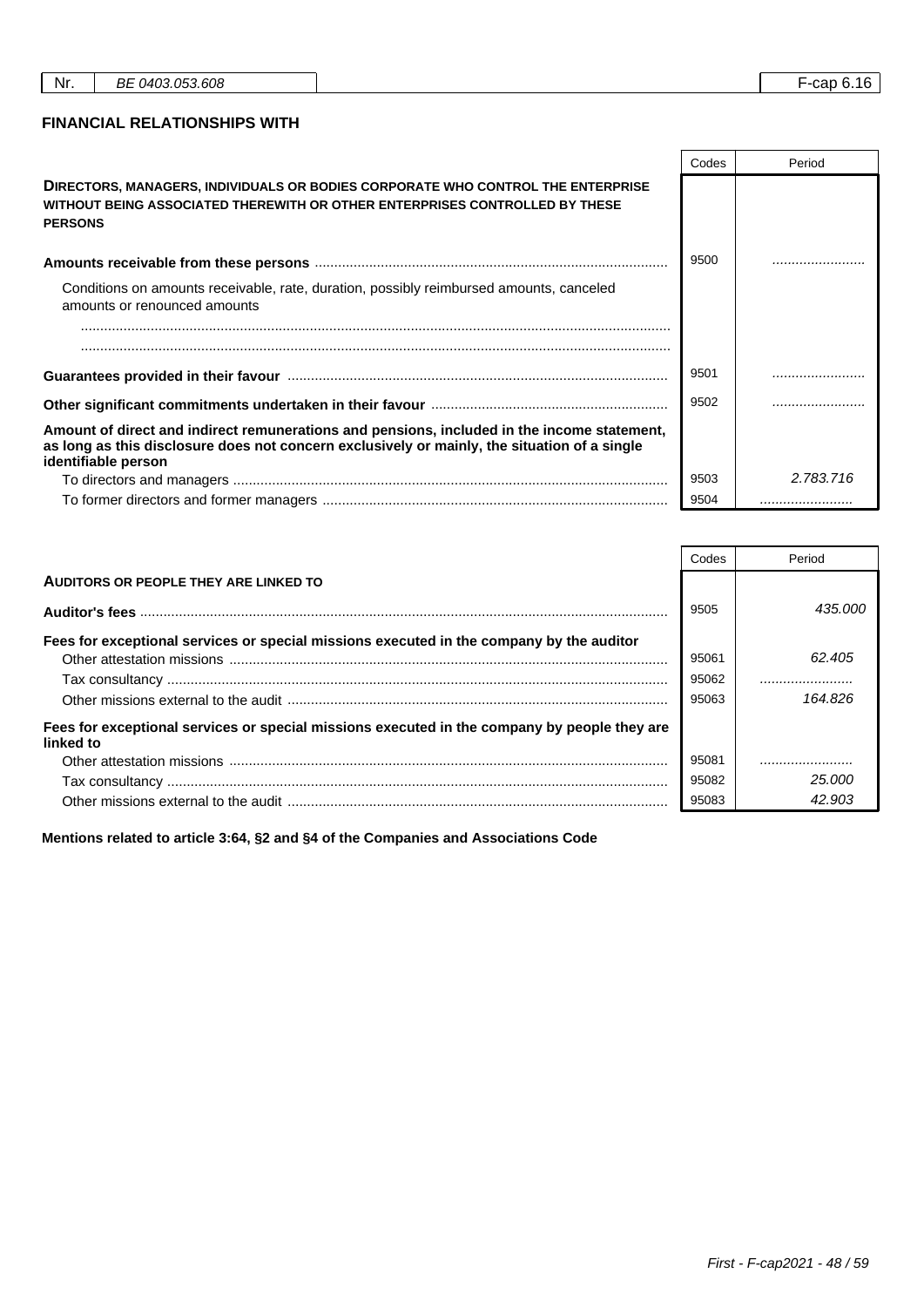| Nr. | .33.608<br>nг<br>$(140^\circ)$<br>` 05.<br>DC<br>7U J<br>. |  | .cor<br>л к<br>ำ เо. ∶<br>cau<br>.<br>__ |
|-----|------------------------------------------------------------|--|------------------------------------------|
|-----|------------------------------------------------------------|--|------------------------------------------|

#### **INFORMATION RELATING TO CONSOLIDATED ACCOUNTS**

**INFORMATION TO DISCLOSE BY EACH ENTERPRISE THAT IS SUBJECT TO COMPANY LAW ON THE CONSOLIDATED ACCOUNTS OF ENTERPRISES**

**The enterprise has prepared and published consolidated accounts and a consolidated report**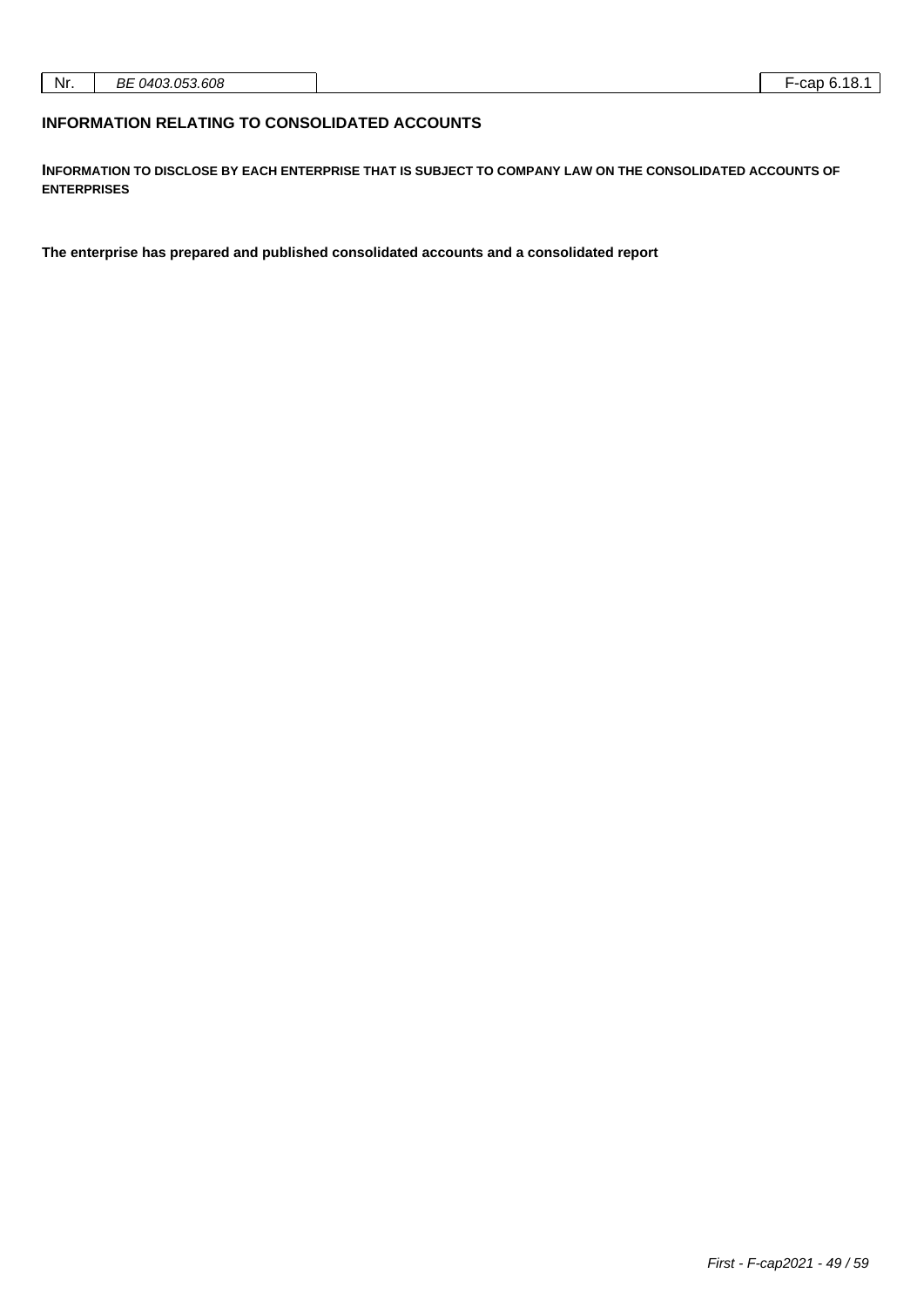#### **VALUATION RULES**

SUMMARY OF VALUATION RULES.

I. Formation expenses.

Formation expenses, which are not taken account of in the profit and loss account of the year, in which they are incurred, are depreciated over a maximum period of five year.

#### II. Intangible fixed assets.

The purchase price of patents, licenses and similar items has been depreciated at a minimum rate equal to that of the assets required to handle the patent or process and otherwise over three years by the straight line method.

From 1990, the purchase price of patents, licenses and similar items has been depreciated over a fixed number of years, whose number cannot be less than five, equivalent to 20 % per annum considering "prorata temporis".

The purchase price of patents, licenses and similar items can also be depreciated in function of a prudent appreciation on the duration of the economic life of this intangible asset.

The purchase or cost price of intangible fixed assets, other than those referred to above, and which are eligible for subsidies (costs of commercial studies, of organizations, etc.) have been wholly depreciated in the year in which these expenses were incurred.

Intangible fixed assets, whose depreciation is taken over a period of five years or less, are removed from the balance sheet along with the relevant depreciation during the fifth year following their inclusion in assets.

Software acquired which is not essential for the functioning of the computer system and of a value above 1.250 Euro has been treated as an intangible fixed assets and "prorata temporis" depreciated over five years on a straight line basis.

Intangible fixed assets, whose depreciation is taken over a period of five years or less, are removed from the balance sheet along with the relevant "prorata temporis" depreciation during the fifth year following their inclusion in assets.

The costs of new acquisitions haven been depreciated on a "prorata temporis" basis.

III. Tangible fixed assets.

Fixed assets purchased have been included in the assets on the balance sheet at their purchase price ; assets manufactured by the company itself have been valued at their cost price.

The purchase or cost price has been depreciated on a straight line basis considering "prorata temporis" at the usual rates agreed by the tax authorities which prevent overvaluation of the net value of fixed assets.

| These annual rates of depreciation are as follows: |                         |                |
|----------------------------------------------------|-------------------------|----------------|
| Buildings, houses                                  |                         | 3%             |
| Administrative buildings                           |                         | 3 <sup>8</sup> |
| Industrial buildings                               | $5 \text{ }$ $\text{ }$ |                |
| Tools                                              | 15 <sup>8</sup>         |                |
| Furniture and office equipment                     | 15 <sup>8</sup>         |                |
| Vehicles                                           | $20*$                   |                |
| Computer equipment and office machinery            | $33 \frac{1}{3}$ %      |                |
| Prototype equipment                                | 33 $1/3$ %              |                |

Tangible fixed assets sold to third parties have been written off at their gross value. At the same time the depreciation already taken in the previous year has been written back. The difference between the amount realized and the residual values gives rise to a surplus or deficit, which has been taken in the non recurring profits and losses.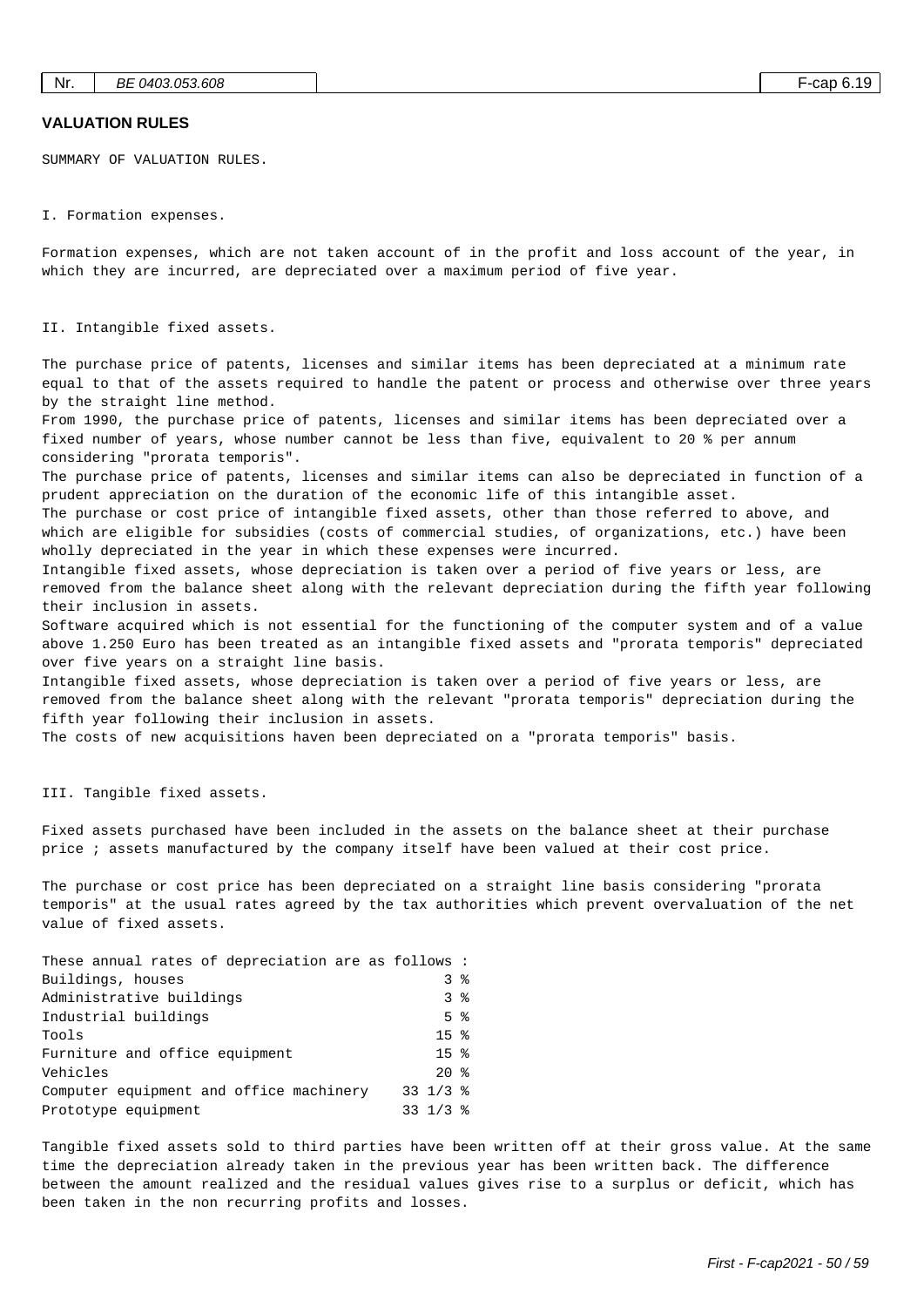| Nr. | BE 0403.053.608 |  | ·cap 6.19 | -4 C |
|-----|-----------------|--|-----------|------|
|     |                 |  |           |      |

Fixed assets taken out of use have followed the same procedure. The residual value has been depreciated in total and taken against exceptional profits.

In the case of the transfer (by sale or contribution) of a branch of activity or of a division, the depreciation relating to the tangible fixed assets thus transferred during the year has been calculated pro rata temporis to the holding in the company.

Reciprocally, the rule of pro rata temporis has been applied to those tangible fixed assets entering into the balance sheet of the company following the acquisition during the year of a branch of activity or of a division.

Software acquired essential for the functioning of the computer system has been treated as tangible fixed assets and has been depreciated in accordance with the rules in force for computer equipment, being 33 1/3 % per annum.

IV. Financial fixed assets.

Shareholdings have been valued individually each year by the Board of Directors on the basis of their valuation on the stock exchange, their realizable value, their income and their potential interest for the future of the UCB Group. Reductions in value, which have resulted, have been taken against non-recurring profits and losses.

V. Receivables and liabilities.

Have been entered on the balance sheet at their nominal value. Receivables have been written down if their repayment, when due, is wholly or partly uncertain or  $d$ oubt ful.

VI. Foreign currencies.

#### A. Foreign currency transactions

Non-monetary assets (and liabilities), such as inventories, real estate, participations, which have resulted in a foreign currency transaction, are and are recorded in the accounts at their acquisition value in EURO as Conversion of the amount in foreign currency at the exchange rate, adopted on the day on which the transaction was registered ("historical" price).

This rule also applies as regards the recording, in EURO, of claims and monetary debts denominated in foreign currency. At the end of the financial year, however, the countervalue in EURO of these items is remeasured on the basis of the average market price on the closing date of the accounts.

The translation differences, both positive and negative, resulting from these re-estimates are taken directly into account.

B. Fair value hedges : FX risks

Depending on the nature of the financial instrument and the presence of the underlying on the balance sheet, the impact of derivatives has been recognized directly in the income statement in accordance with IFRS (International Financial Reporting Standards) Balance sheet according to Belgian standards.

Since January 1, 2016, UCB SA has made a change in accounting rules in these statutory accounts in order to align the two accounting standards. The derivative products are now recognized directly in the profit and loss accounts in BEGAAP standards.

The Board approved this change in accounting rules to facilitate the closing process and align the statutory valuation rules under the BEGAAP standards with the Group's accounting policies under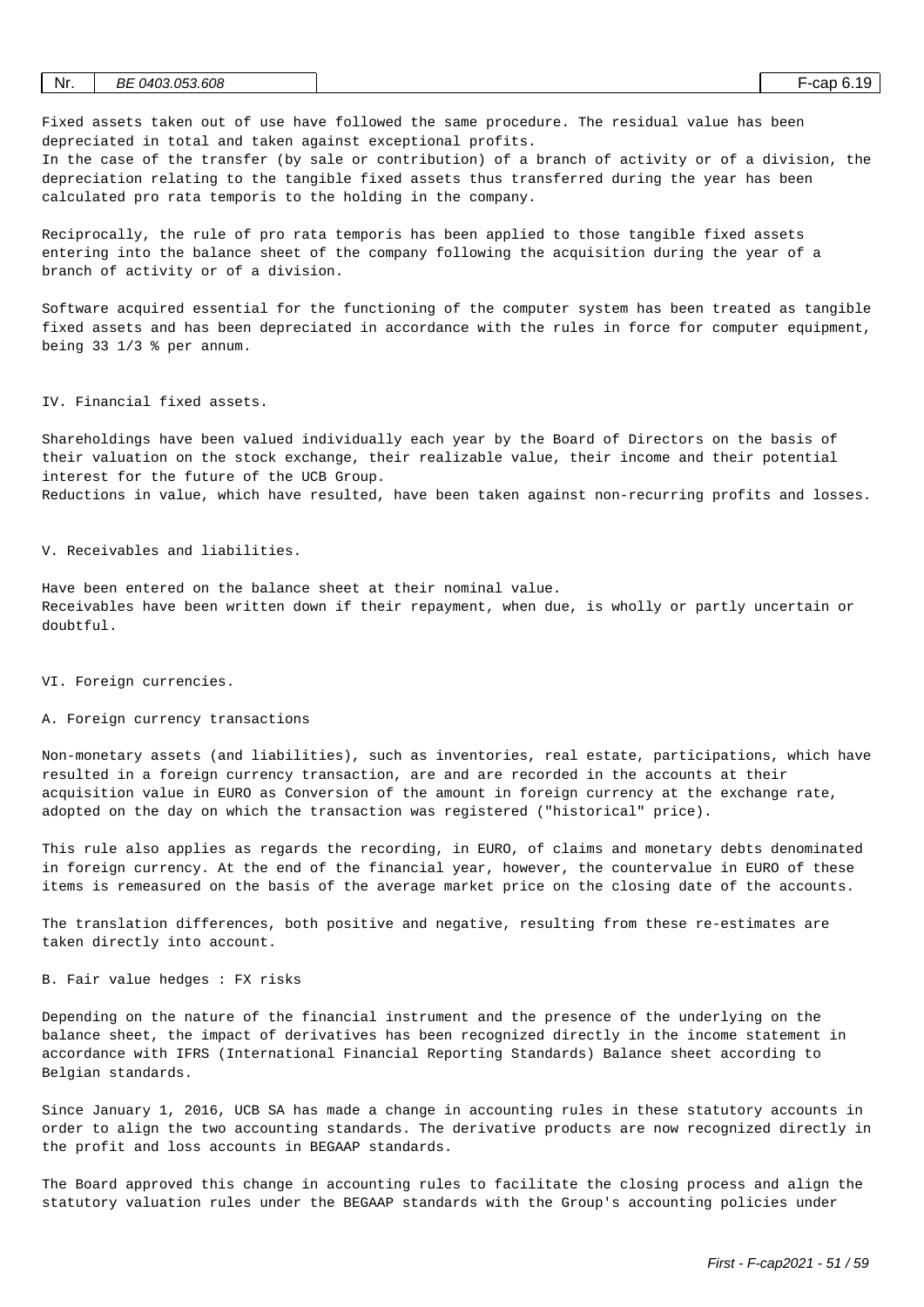| Nr. | ВE<br>0403.053.608 |  | cap 6. | 1 O<br>- 15 |
|-----|--------------------|--|--------|-------------|
|     |                    |  |        |             |

International Financial Reporting Standards (IFRS) and thus facilitating comparison with IFRS.

C. Fair value hedges : interest rate risk

In case an IRS is concluded under the form of a fair value hedge, the interests to be paid for the loan will be offset by the interests to be received from the IRS in the entity where the loan is accounted for. However the changes in fair value of the derivative will not be offset with the changes in fair value of the loan as the loan will remain accounted for at amortised cost under Bgaap. Therefore, as there is no offsetting exposure for the changes in fair value of the derivative, the derivative will only be accounted for as an off-balance sheet commitment and the changes in fair value will not affect profit and loss accounts. This is in line with the guidance in advice 2011/18 issued by the Belgian Accounting Commission (see § III D. of the advice) which states that, in case an IRS is concluded as a hedging operation (as opposed to a speculative operation), the eventual (negative) fluctuation in market value of the IRS does not need to be taken in profit and loss since the change in market value of the loan does not need to be accounted for neither.

In case of a CCIRS (cross currency interest rate swap), the same rules will apply except for the foreign currency part of the derivative. In this particular case, the fluctuations in fair value of the CCIRS that are due to the forex component do have an offsetting exposure as the outstanding loan will be in foreign currencies which is revalued through profit and loss. In this case, the forex component of the derivative will be measured at fair value on the balance sheet and all fluctuations of this component will go through P&L. The interest rate component of the derivative will only be accounted for as an off-balance sheet commitment and disclosed in the notes to the financial statements. This is in line with advice 2011/18 issued by the Belgian Accounting Commission (see § III D. of the advice) as the change in fair value of the loan due to the forex component will be accounted for in profit and loss due to the current valuation rules whereby all revaluation effects of monetary assets and liabilities are accounted for through P&L.

#### D. Cash flow hedge : FX risks

The effects of changes in fair value of cash flow hedges will only be accounted for as an offbalance sheet commitment and disclosed in the notes. In case of a back-to-back cash flow hedge for FX risk concluded by the Treasury Center, the cash flow hedge will have an offsetting exposure; so in this case, the cash flow hedge will be accounted for at fair value in the balance sheet with fluctuations going through P&L.

In case the FX risk would be hedged by options, the same methodology as explained above will be followed. In case of hedging a forecasted transaction with options, the hedged transaction is not on the balance sheet yet and since there is no offsetting exposure for the derivative, the derivative will be accounted for as an off-balance sheet commitment and disclosed in the notes to the statutory financial statements.

In order to further align the Bgaap accounting treatment of hedged transactions with the IFRS accounting treatment, UCB also proposes to recognize the effective portion of changes in the fair value of derivative financial instruments that are designated and qualify as cash flow hedges, on the same line in the income statement as the hedged item (firm commitment/forecasted transaction) at the moment the hedged item affects profit or loss or on the same line in the balance sheet at the moment the hedged forecasted transaction results in the recognition of a non-financial asset or liability (as part of the initial measurement of that asset or liability). UCB proposes to use the same average rate methodology as adopted under IFRS for recognition of the effective portion of changes in the fair value of derivative financial instruments into P&L.

#### E. Cash flow hedge : interest rate risks

In case of an IRS accounted for as a cash flow hedge, the same accounting principles will apply as mentioned above under IRS concluded as fair value hedges. As there is no offsetting exposure for the changes in fair value of the derivative, the derivative will only be accounted for as an offbalance sheet commitment and the changes in fair value will not affect profit and loss accounts.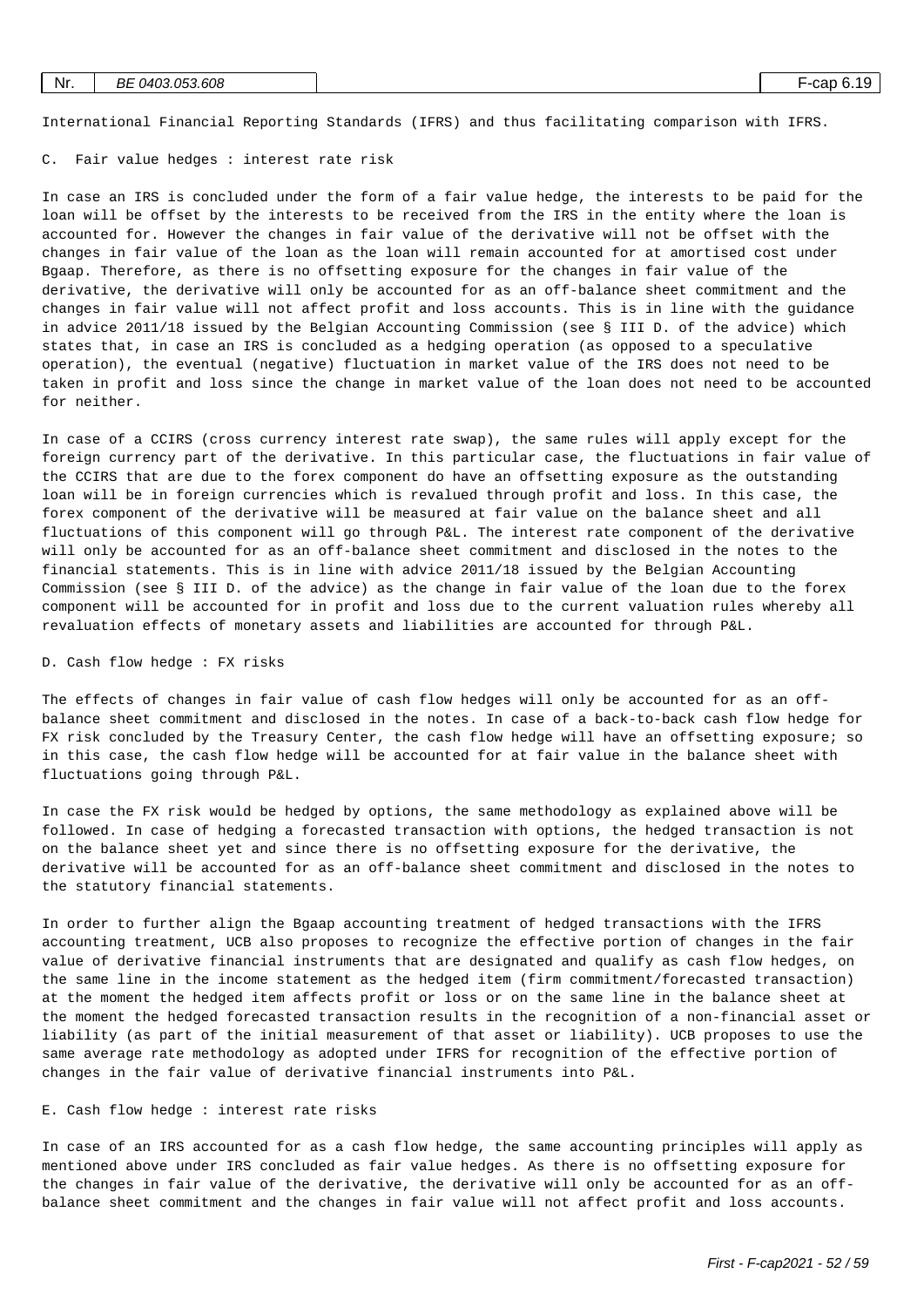| Nr. | 0403.053.608<br>ВE | nn r<br>-cac |  |  |
|-----|--------------------|--------------|--|--|
|     |                    |              |  |  |

This is also applicable in case an IRS is concluded for a forecasted transaction. This is in line with § III C. (IRS as hedging for a loan with variable interest rate) and E. (IRS as hedging for a forecasted transaction) of the advice 2011/18 issued by the Belgian Accounting Commission.

As a result, the Bgaap accounting treatment of cash flow hedges that hedge the interest rate risk will be different from the IFRS accounting. Under IFRS the effects of changes in fair value of cash flow hedges will be accounted for in equity whereas under Bgaap these will only be accounted for as an off-balance sheet commitment and disclosed in the notes.

F. Net investment hedge

The net investment hedge will be accounted for as an off-balance sheet commitment and disclosed in the notes to its statutory financial statements except in case there would be an offsetting exposure. The Bgaap accounting of net investment hedges will be different from the IFRS accounting.

Under IFRS any impacts of net investment hedges are accounted for in equity. Under Bgaap these will be accounted for as an off-balance sheet commitment and disclosed in the notes to the financial statements unless there is an offsetting exposure in which case the hedge is accounted for at fair value on the balance sheet with fluctuations going through P&L.

VI. Accounting treatment of stock options.

Costs related to stock option activities relating to pre-2014 stock option plans were treated as salary expenses under accounting heading 62 "Compensation, social charges and pensions" for the net cost.

Following the transfer of stock option plans from 2014 to 2019 from UCB Fipar S.A. to UCB S.A., the accounting treatment of these costs has been aligned with CNC opinion 2012/3 relating to the accounting treatment of stock options. Losses related to the exercise of options are recognized in other financial losses while gains on the writing of options are recognized in other financial income in the income statement.

The net cost of stock option activities recognized as compensation in 2019 amounted to  $\epsilon$  9.7m while the financial losses and financial income recognized in 2020 amounted to  $\in$  16.6m and  $\in$  15.9m respectively.

VII. Provisions for risk and charges.

All risks affecting the company, have been the subject of provision which are re-assessed each year, following the rules of prudence, good faith and sincerity.

#### RIGHTS AND COMMITMENTS NOT INCLUDED IN THE BALANCE SHEET.

DESCRIPTION OF THE SUPPLEMENTARY SCHEME FOR RETIREMENT AND SURVIVING DEPENDANTS PENSIONS.

I. Supplementary scheme for retirement pensions.

UCB SA has made regulations setting out an objective to be attained concerning the resources to be made available to retired salaried staff.

The objective decided upon is to be achieved by the payment to those retired, over and above the legal pension of :

a) pensions or lump sums resulting from the maturity at the time of their retirement of group insurance policies,

whose premiums have been paid by the person concerned throughout his career ;

b) possible pensions paid by the ASBL Fonds de Prévoyance UCB, a supplementary pension fund maintained from monthly payments made by the company ;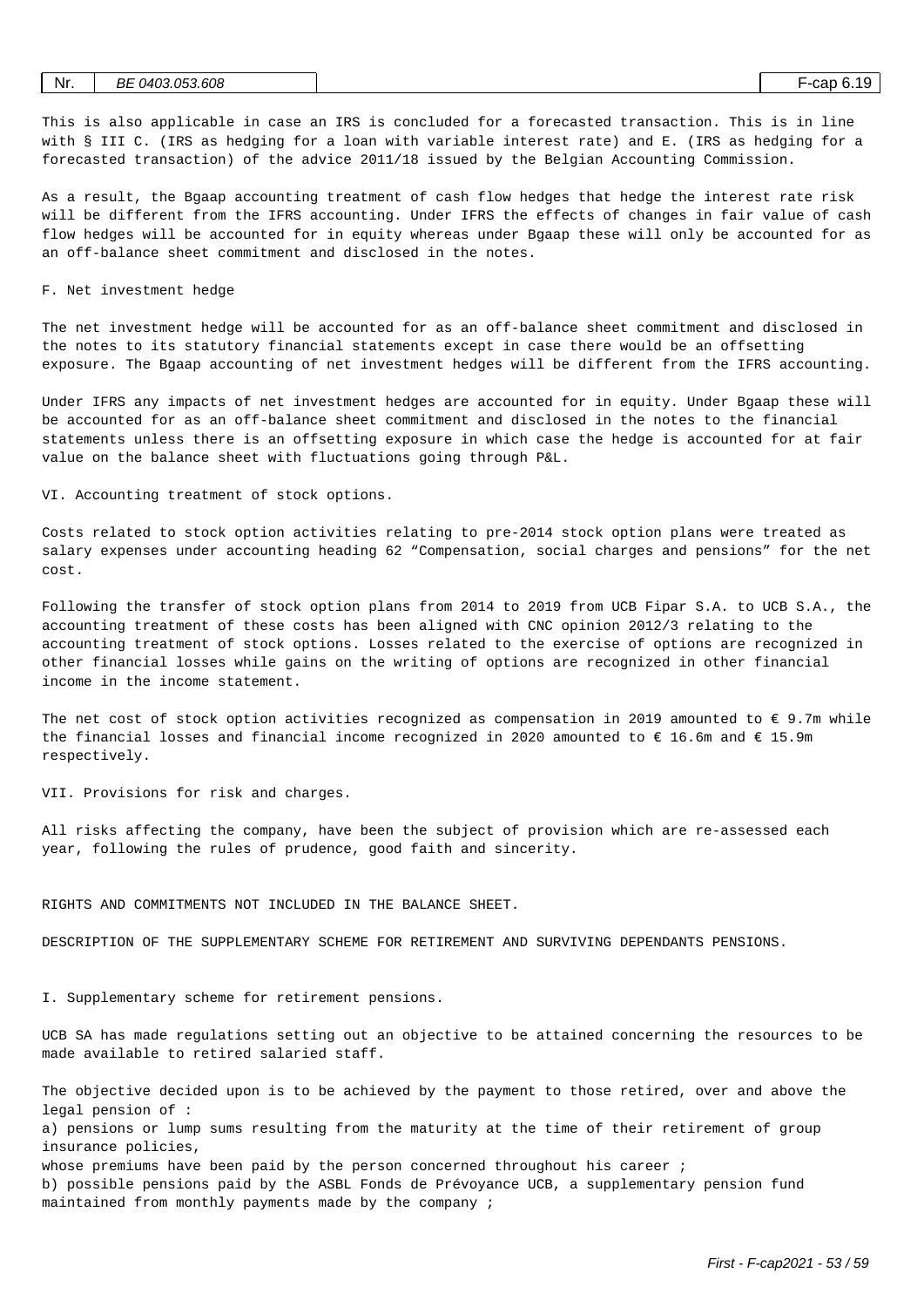| Nr. | BE 0403.053.608 |  | ` -cap 6.1 . |  | 1 C |
|-----|-----------------|--|--------------|--|-----|
|-----|-----------------|--|--------------|--|-----|

c) a special sum, depending on the length of service, paid by the company on their retirement.

II. Supplementary scheme for pensions to surviving dependants.

UCB SA has also subscribed to insurance policies in favor of the heirs of its salaried staff covering :

- death benefit

- temporary pensions to orphans.

These insurances are financed by the payment of annual premiums by the company. In addition, the company pays to a widow of a salaried staff employee, who dies in service, a special payment as an additional widow's pension.

III. Other Benefits.

UCB SA has made internal regulations providing income to be given to employees absent through accident, sickness, maternity, etc., for periods which vary according to their length of service.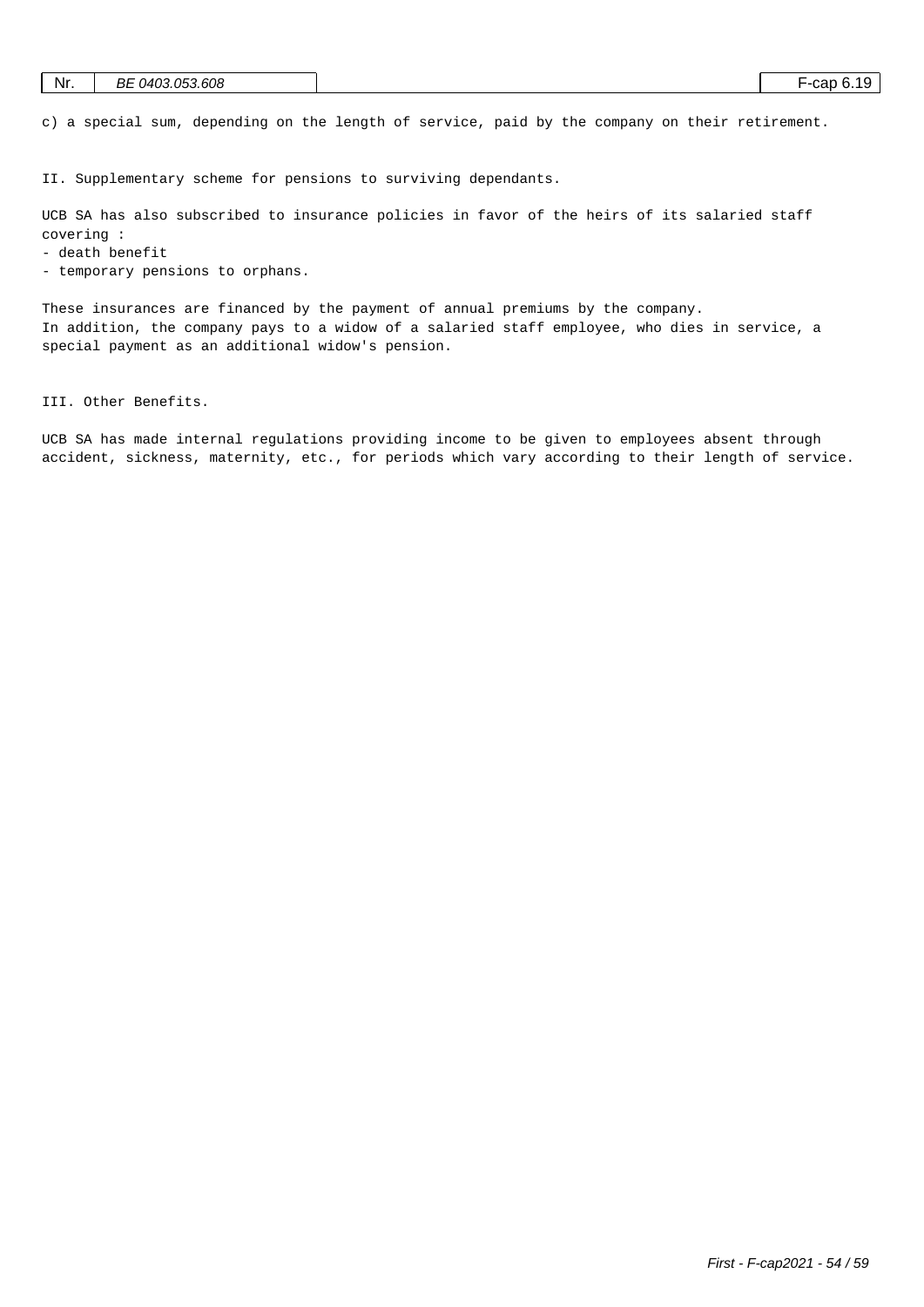#### **OTHER DOCUMENTS TO BE FILED UNDER BELGIAN COMPANIES AND ASSOCIATIONS CODE**

**MANAGEMENT REPORT**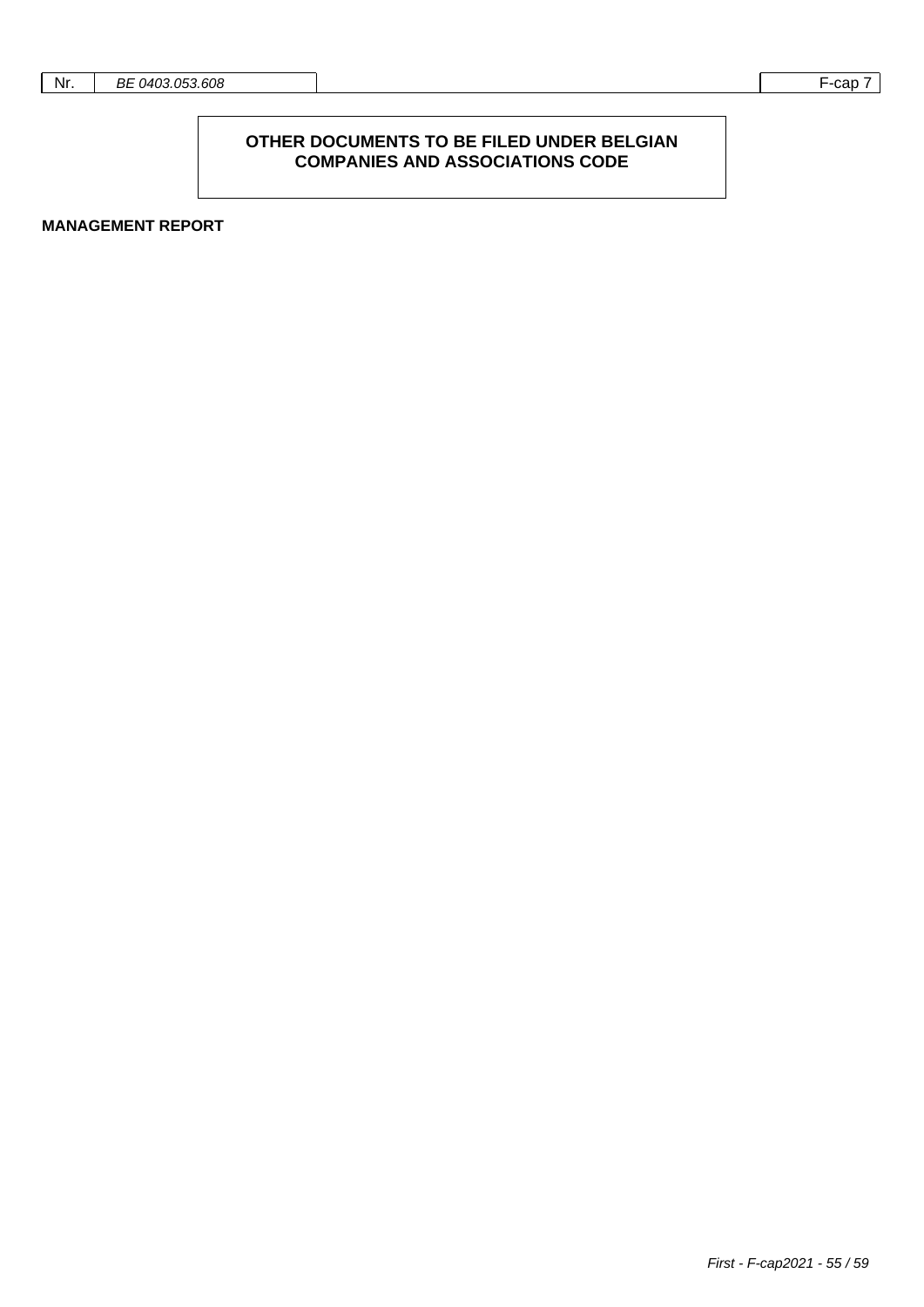| Nr. | 608<br>ВE<br>$\sim$<br>ി വി<br>11. | --cap<br>. . |
|-----|------------------------------------|--------------|
|     |                                    |              |

#### **SOCIAL BALANCE SHEET**

Number of joint industrial committee: 207 .......... .......... .......... ..........

| 207 | <br> | <br> |
|-----|------|------|
|     |      |      |

## **STATEMENT OF THE PERSONS EMPLOYED**

## **EMPLOYEES FOR WHOM THE ENTERPRISE SUBMITTED A DIMONA DECLARATION OR WHO ARE RECORDED IN THE GENERAL PERSONNEL REGISTER**

| During the current period       |      | Total      | Men        | Women<br>2. |
|---------------------------------|------|------------|------------|-------------|
| Average number of employees     |      |            |            |             |
|                                 | 1001 | 177.1      | 65.8       | 111,3       |
|                                 | 1002 | 12.6       | 0.7        | 11,9        |
|                                 | 1003 | 186.9      | 66.3       | 120,6       |
| Number of hours actually worked |      |            |            |             |
|                                 | 1011 | 293.648    | 107.968    | 185.680     |
|                                 | 1012 | 13.766     | 1.005      | 12.761      |
|                                 | 1013 | 307.414    | 108.973    | 198.441     |
| <b>Personnel costs</b>          |      |            |            |             |
|                                 | 1021 | 69.195.723 | 25.441.766 | 43.753.957  |
|                                 | 1022 | 3.243.844  | 236.820    | 3.007.024   |
|                                 | 1023 | 72.439.567 | 25.678.586 | 46.760.981  |
|                                 | 1033 |            |            |             |

| During the preceding period | Codes | Total      | 1P. Men    | 2P. Women  |
|-----------------------------|-------|------------|------------|------------|
|                             | 1003  | 176.6      | 63.6       | 113.0      |
|                             | 1013  | 294.393    | 109.878    | 184.515    |
|                             | 1023  | 63.970.684 | 23.876.148 | 40.094.536 |
|                             | 1033  |            |            |            |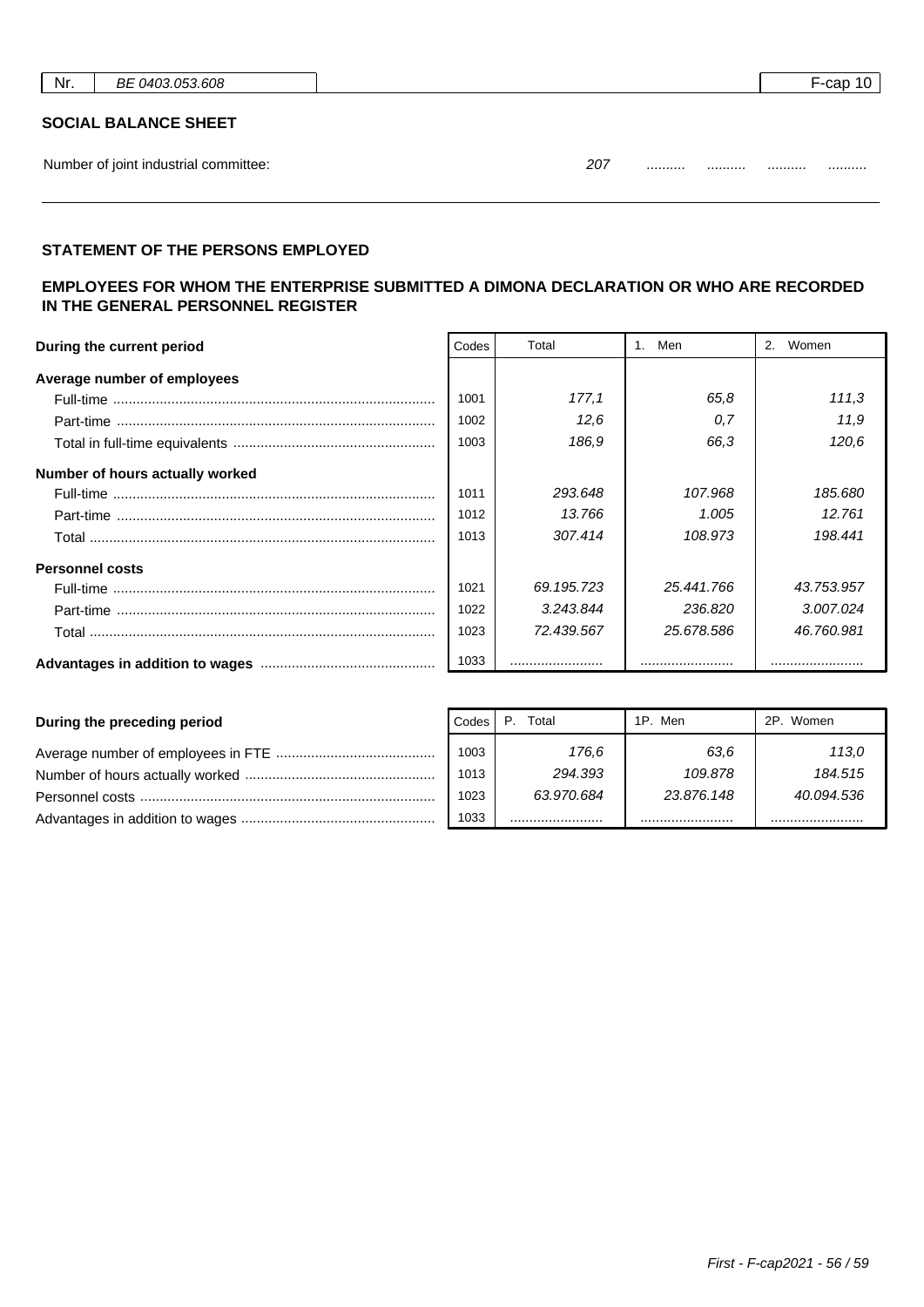#### **EMPLOYEES FOR WHOM THE ENTERPRISE SUBMITTED A DIMONA DECLARATION OR WHO ARE RECORDED IN THE GENERAL PERSONNEL REGISTER (continued)**

| At the closing date of the period                          | Codes | 1. Full-time | 2.<br>Part-time |       |
|------------------------------------------------------------|-------|--------------|-----------------|-------|
|                                                            | 105   | 179          | 12              |       |
| By nature of the employment contract                       |       |              |                 |       |
|                                                            | 110   | 164          | 12              | 173.6 |
|                                                            | 111   | 15           |                 | 15,0  |
| Contract for the execution of a specifically assigned work | 112   |              |                 |       |
|                                                            | 113   |              |                 |       |
| According to gender and study level                        |       |              |                 |       |
|                                                            | 120   | 67           |                 | 67.0  |
|                                                            | 1200  |              |                 |       |
|                                                            | 1201  |              |                 |       |
|                                                            | 1202  | 13           |                 | 13.0  |
|                                                            | 1203  | 54           |                 | 54,0  |
|                                                            | 121   | 112          | 12              | 121,6 |
|                                                            | 1210  |              |                 |       |
|                                                            | 1211  | 7            | 2               | 8.7   |
|                                                            | 1212  | 21           | 7               | 26,4  |
|                                                            | 1213  | 84           | 3               | 86.5  |
| By professional category                                   |       |              |                 |       |
|                                                            | 130   | 17           |                 | 17.0  |
|                                                            | 134   | 162          | 12              | 171,6 |
|                                                            | 132   |              |                 |       |
|                                                            | 133   |              |                 |       |

## **HIRED TEMPORARY STAFF AND PERSONNEL PLACED AT THE ENTERPRISE'S DISPOSAL**

| During the period | Codes | Hired<br>temporary staff | Persons placed<br>2.<br>at the<br>enterprise's<br>disposal |
|-------------------|-------|--------------------------|------------------------------------------------------------|
|                   | 150   | 1.1                      |                                                            |
|                   | 151   | 2.207                    |                                                            |
|                   | 152   | 62.457                   |                                                            |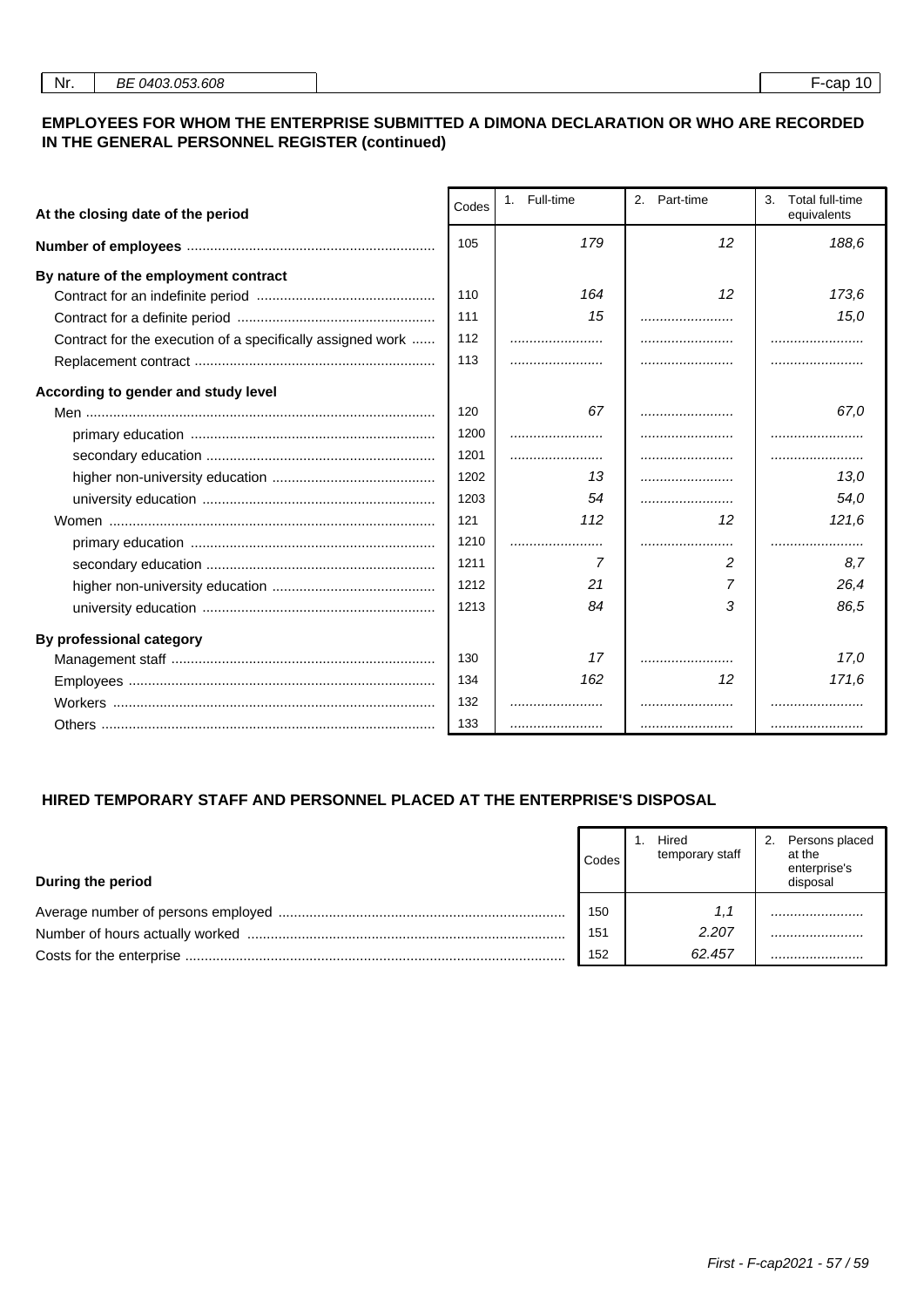#### **LIST OF PERSONNEL MOVEMENTS DURING THE PERIOD**

| <b>ENTRIES</b>                                                                                                                                                         | Codes | Full-time | 2.<br>Part-time | Total full-time<br>З.<br>equivalents |
|------------------------------------------------------------------------------------------------------------------------------------------------------------------------|-------|-----------|-----------------|--------------------------------------|
| Number of employees for whom the entreprise submitted a<br>DIMONA declaration or who have been recorded in the<br>general personnel register during the financial year | 205   | 48        |                 | 48.5                                 |
| By nature of employment contract                                                                                                                                       |       |           |                 |                                      |
|                                                                                                                                                                        | 210   | 32        |                 | 32.5                                 |
|                                                                                                                                                                        | 211   | 16        |                 | 16.0                                 |
| Contract for the execution of a specifically assigned work                                                                                                             | 212   |           |                 |                                      |
|                                                                                                                                                                        | 213   |           |                 |                                      |

┯

| Number of employees whose contract-termination date has<br>been entered in DIMONA declaration or in the general        | 305 | 34 | 35.6 |
|------------------------------------------------------------------------------------------------------------------------|-----|----|------|
| By nature of employment contract                                                                                       |     |    |      |
|                                                                                                                        | 310 | 20 | 21.6 |
|                                                                                                                        | 311 | 14 | 14.0 |
| Contract for the execution of a specifically assigned work                                                             | 312 |    |      |
|                                                                                                                        | 313 |    |      |
| By reason of termination of contract                                                                                   |     |    |      |
|                                                                                                                        | 340 |    | 0.8  |
| Unemployment with extra allowance from enterprise                                                                      | 341 |    |      |
|                                                                                                                        | 342 |    | 4.0  |
|                                                                                                                        | 343 | 30 | 30.8 |
| the number of persons who continue to render services to<br>the enterprise at least half-time on a self-employed basis | 350 |    |      |

| <b>DEPARTURES</b>                                                                                                                                               | Codes | 1. Full-time | 2 <sub>1</sub><br>Part-time | 3.<br>Total full-time<br>equivalents |
|-----------------------------------------------------------------------------------------------------------------------------------------------------------------|-------|--------------|-----------------------------|--------------------------------------|
| Number of employees whose contract-termination date has<br>been entered in DIMONA declaration or in the general<br>personnel register during the financial year | 305   | 34           |                             | 35.6                                 |
| By nature of employment contract                                                                                                                                |       |              |                             |                                      |
|                                                                                                                                                                 | 310   | 20           | 2                           | 21,6                                 |
|                                                                                                                                                                 | 311   | 14           |                             | 14.0                                 |
| Contract for the execution of a specifically assigned work                                                                                                      | 312   |              |                             |                                      |
|                                                                                                                                                                 | 313   |              |                             |                                      |
| By reason of termination of contract                                                                                                                            |       |              |                             |                                      |
|                                                                                                                                                                 | 340   |              |                             | 0.8                                  |
| Unemployment with extra allowance from enterprise                                                                                                               | 341   |              |                             |                                      |
|                                                                                                                                                                 | 342   |              |                             | 4.0                                  |
|                                                                                                                                                                 | 343   | 30           |                             | 30.8                                 |
| the number of persons who continue to render services to                                                                                                        |       |              |                             |                                      |
| the enterprise at least half-time on a self-employed basis                                                                                                      | 350   |              |                             |                                      |